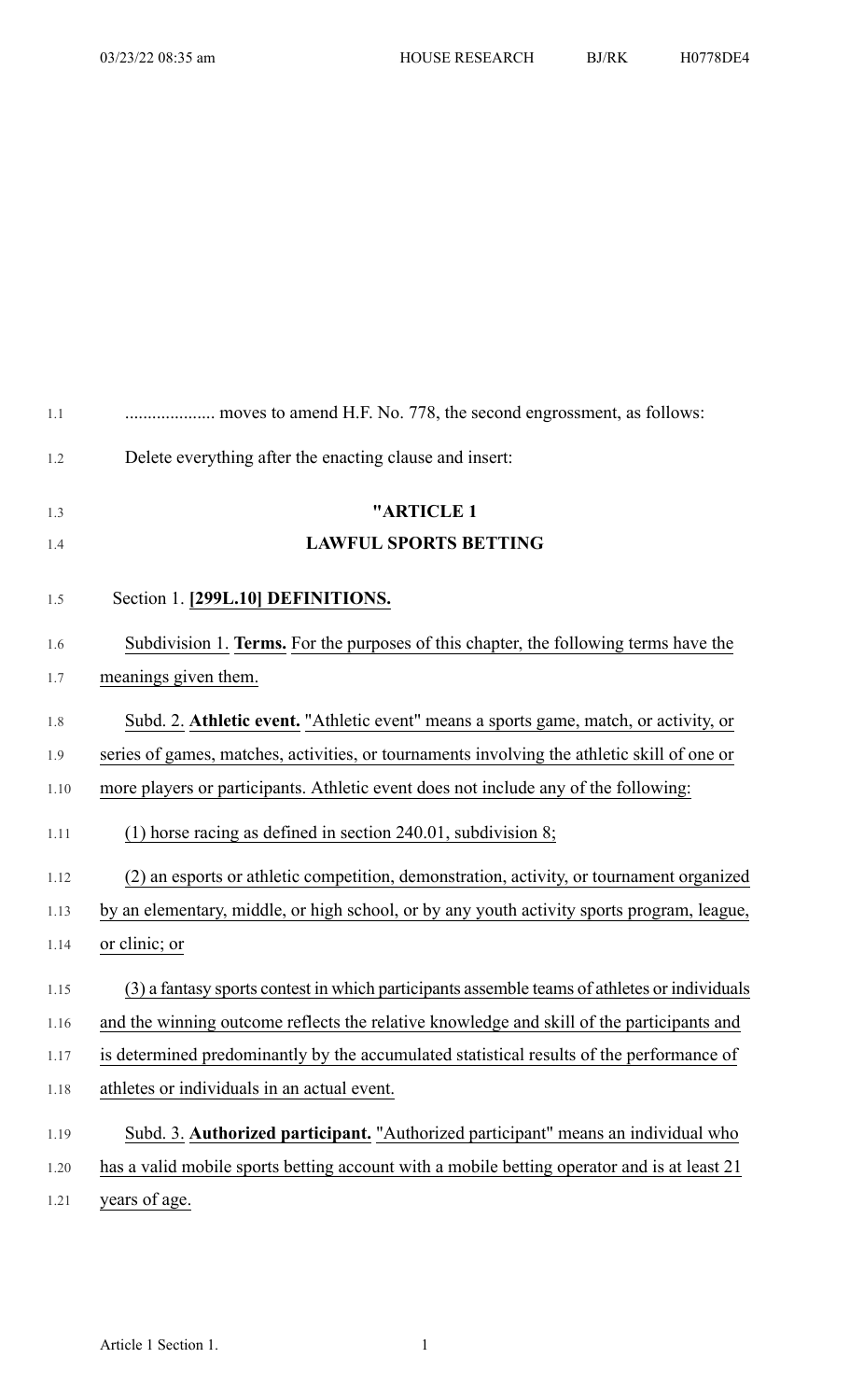| 2.1  | Subd. 4. Casino. "Casino" means an establishment in which gaming is lawfully conducted        |
|------|-----------------------------------------------------------------------------------------------|
| 2.2  | by an Indian Tribe in the state of Minnesota pursuant to the Indian Gaming Regulatory Act     |
| 2.3  | and in accordance with a Tribal gaming ordinance and applicable Tribal-state compacts.        |
| 2.4  | Subd. 5. Class III gaming. "Class III gaming" has the meaning given in United States          |
| 2.5  | Code, title 25, section 2703.                                                                 |
| 2.6  | Subd. 6. College sports. "College sports" means a sporting event in which at least one        |
| 2.7  | participant is a team or individual from a public or private institution of higher education. |
| 2.8  | Subd. 7. Compact. "Compact" means a Tribal-state compact governing the conduct of             |
| 2.9  | Class III gaming on Indian Lands that is negotiated under section 3.9221, any other state     |
| 2.10 | law, or pursuant to the Indian Gaming Regulatory Act, Public Law 100-497, and future          |
| 2.11 | amendments to it.                                                                             |
| 2.12 | Subd. 8. Esports event. "Esports event" means a competition between individuals or            |
| 2.13 | teams using video games in a game, match, contest, or series of games, matches, or contests,  |
| 2.14 | or a tournament, or by a person or team against a specified measure of performance which      |
| 2.15 | is hosted at a physical location or online that meets the following conditions:               |
| 2.16 | (1) the video game does not simulate the play of a game classified as Class I, II, or III     |
| 2.17 | under the Indian Gaming Regulatory Act, Public Law 100-497, and future amendments to          |
| 2.18 | <u>it;</u>                                                                                    |
| 2.19 | (2) spectators are allowed to watch the competition in real time in person or online; and     |
| 2.20 | (3) the video game is approved by the commissioner to be an event eligible for wagering       |
| 2.21 | under sections 299L.10 to 299L.80.                                                            |
| 2.22 | Subd. 9. Indian Tribe. "Indian Tribe" means the following federally recognized Tribes         |
| 2.23 | and any instrumentality, political subdivision, legal entity, or other organization through   |
| 2.24 | which any of them conducts business:                                                          |
| 2.25 | (1) the Fond du Lac Band;                                                                     |
| 2.26 | (2) the Grand Portage Band;                                                                   |
| 2.27 | (3) the Mille Lacs Band;                                                                      |
| 2.28 | (4) the White Earth Band;                                                                     |
| 2.29 | (5) the Bois Forte Band;                                                                      |
| 2.30 | (6) the Leech Lake Band;                                                                      |
| 2.31 | (7) the Red Lake Nation;                                                                      |

Article 1 Section 1. 2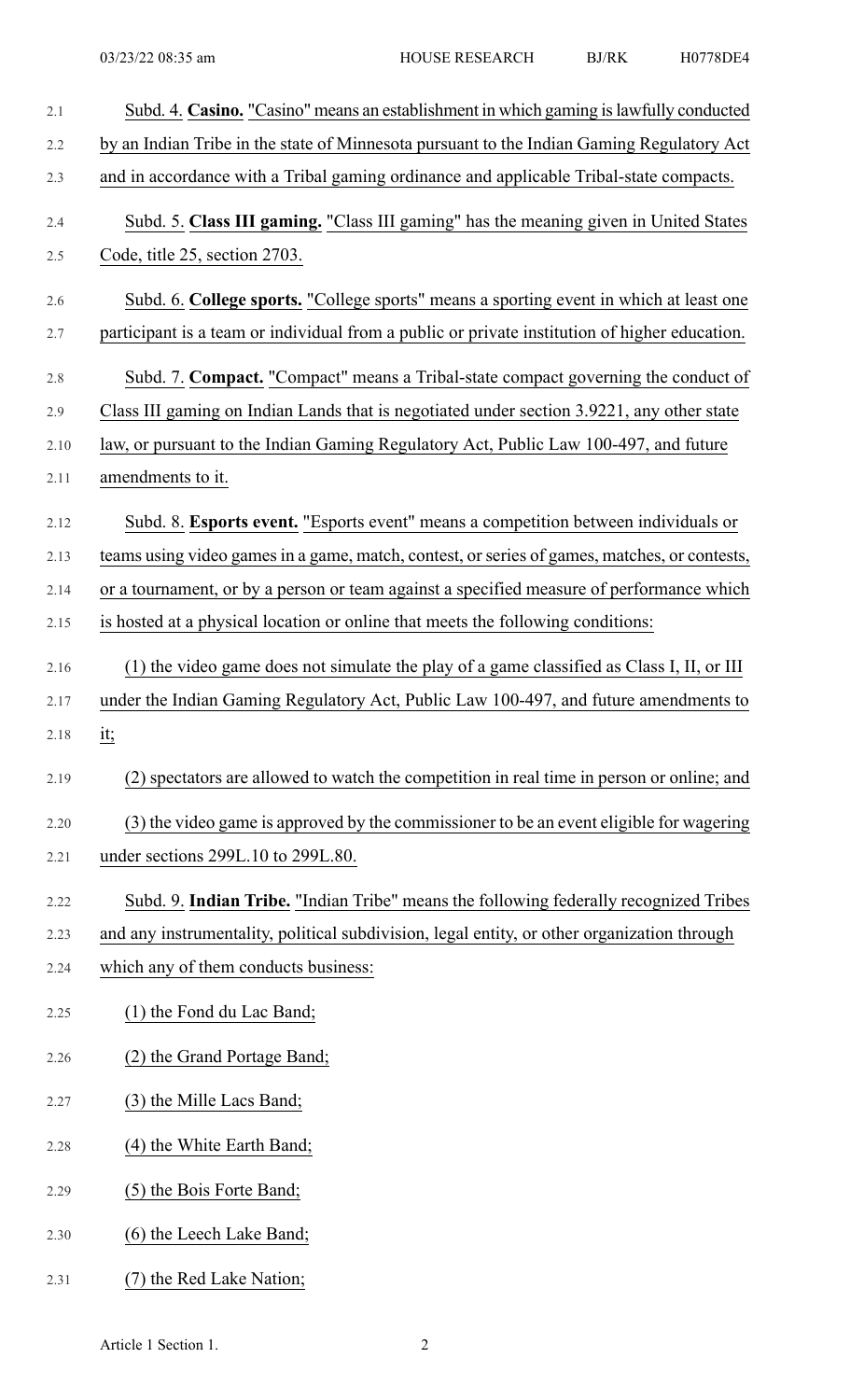| 3.1  | (8) the Upper Sioux Community;                                                                  |
|------|-------------------------------------------------------------------------------------------------|
| 3.2  | (9) the Lower Sioux Indian Community;                                                           |
| 3.3  | (10) the Shakopee Mdewakanton Sioux Community; and                                              |
| 3.4  | (11) the Prairie Island Indian Community.                                                       |
| 3.5  | Subd. 10. In-game betting. "In-game betting" means placing a mobile sports betting              |
| 3.6  | wager after a sporting event has started but before the outcome of the wager is determined.     |
| 3.7  | Subd. 11. Mobile application. "Mobile application" means an application on a mobile             |
| 3.8  | phone or other device through which an individual is able to place an internet sports betting   |
| 3.9  | wager.                                                                                          |
| 3.10 | Subd. 12. Mobile sports betting. "Mobile sports betting" means operating, conducting,           |
| 3.11 | or offering for play sports betting through the Internet.                                       |
| 3.12 | Subd. 13. Mobile sports betting account. "Mobile sports betting account" means an               |
| 3.13 | electronic ledger in which all of the following types of transactions relative to an authorized |
| 3.14 | participant are recorded:                                                                       |
| 3.15 | (1) deposits and credits;                                                                       |
| 3.16 | (2) withdrawals;                                                                                |
| 3.17 | (3) mobile sports betting wagers;                                                               |
| 3.18 | (4) monetary value of winnings;                                                                 |
| 3.19 | (5) service or other transaction related charges authorized by the authorized participant,      |
| 3.20 | if any;                                                                                         |
| 3.21 | (6) adjustments to the account;                                                                 |
| 3.22 | ) promotional activity; and                                                                     |
| 3.23 | (8) responsible gaming parameters.                                                              |
| 3.24 | Subd. 14. Mobile sports betting master licensee. "Mobile sports betting master licensee"        |
| 3.25 | means an entity comprised of Indian Tribes located in Minnesota that is licensed pursuant       |
| 3.26 | to a master sports betting license and enters into operational agreements with mobile sports    |
| 3.27 | betting operators that operate, conduct, or offer mobile sports betting.                        |
| 3.28 | Subd. 15. Mobile sports betting operator. "Mobile sports betting operator" means an             |
| 3.29 | Indian Tribe or entity comprised of multiple Indian Tribes that receives a license from the     |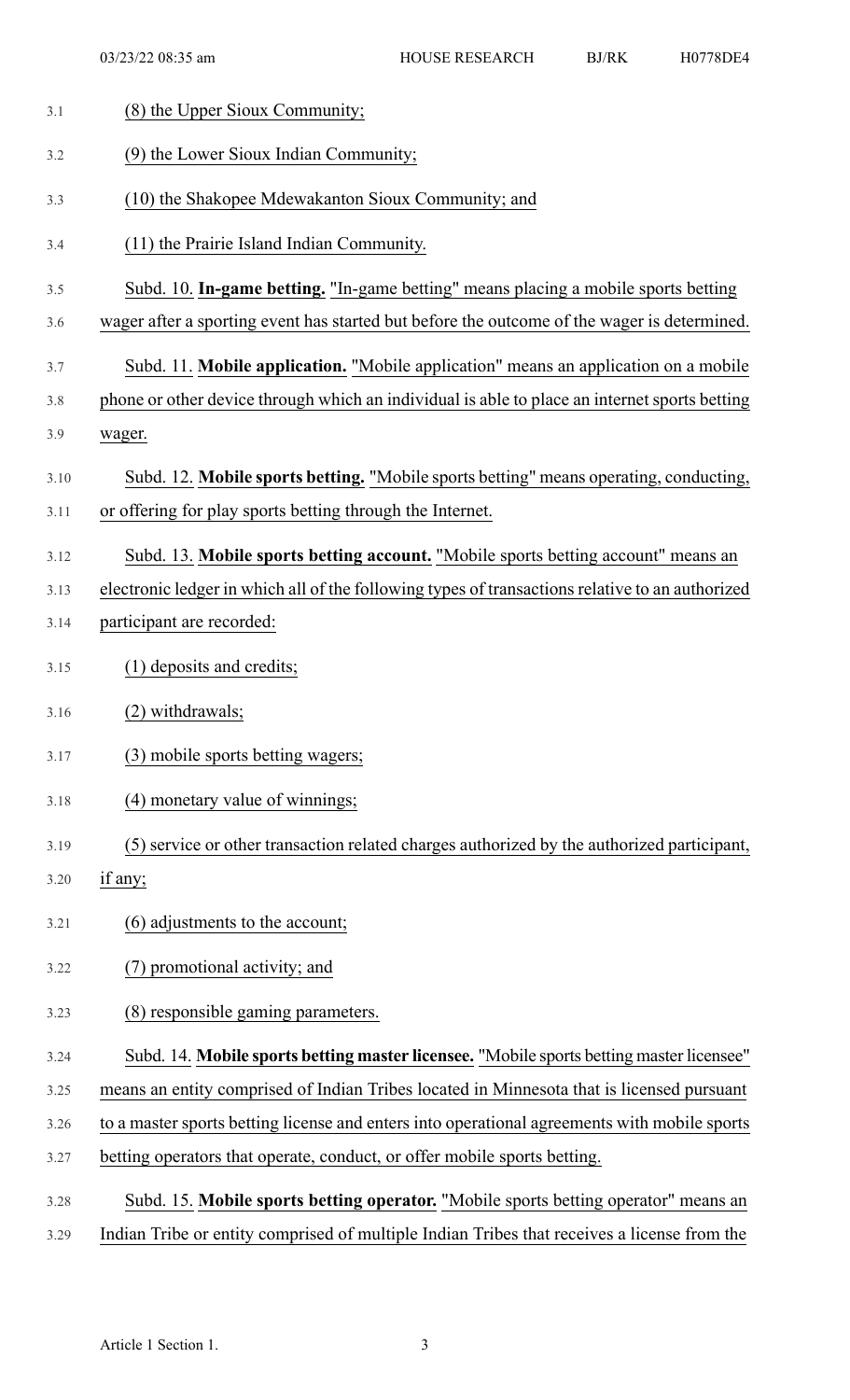| 4.1  | commissioner to operate, conduct, or offer for play mobile sports betting under sections         |
|------|--------------------------------------------------------------------------------------------------|
| 4.2  | 299L.10 to 299L.80.                                                                              |
| 4.3  | Subd. 16. Mobile sports betting platform. "Mobile sports betting platform" means an              |
| 4.4  | integrated system of hardware, software, or applications, including mobile applications and      |
| 4.5  | servers, through which a mobile sports betting operator operates, conducts, or offers sports     |
| 4.6  | betting through the Internet.                                                                    |
| 4.7  | Subd. 17. Mobile sports betting platform provider. "Mobile sports betting platform               |
| 4.8  | provider" means a sports betting supplier that contracts with a mobile sports betting operator   |
| 4.9  | to provide a mobile sports betting platform.                                                     |
| 4.10 | Subd. 18. Participant in a sporting event. "Participant in a sporting event" means a             |
| 4.11 | person engaging in a sporting event as a player, coach, or official, or who is an owner or       |
| 4.12 | officer of a team engaging in a sporting event or the league or organization organizing the      |
| 4.13 | sporting event.                                                                                  |
| 4.14 | Subd. 19. Sporting event. "Sporting event" means an athletic event, esports event,               |
| 4.15 | college sports event, or other event approved by the commissioner to be an event eligible        |
| 4.16 | for wagering under sections 299L.10 to 299L.80.                                                  |
| 4.17 | Subd. 20. Sports betting. (a) "Sports betting" means wagering on the outcome of a                |
| 4.18 | sporting event or portions thereof or individual performance statistics therein that is:         |
| 4.19 | (1) organized by a professional sports organization, internationally recognized sports           |
| 4.20 | organization, amateur sports organization, or a postsecondary educational institution or         |
| 4.21 | group of postsecondary educational institutions; and                                             |
| 4.22 | (2) approved by the commissioner to be an event eligible for wagering under this act.            |
| 4.23 | (b) Sports betting includes, but is not limited to single-game bets; futures bets; teaser        |
| 4.24 | bets; parlay bets; over-under bets; money line bets; in-game betting; proposition bets; straight |
| 4.25 | bets; exchange wagering; futures bets placed on end of the season standings, awards, or          |
| 4.26 | statistics; and any other bets approved by the commissioner.                                     |
| 4.27 | (c) A contract for insurance on the life or health of a participant in a sporting event is       |
| 4.28 | not sports betting for purposes of this chapter.                                                 |
| 4.29 | (d) A private social bet as described in section $609.75$ , subdivision 3, clause (5), is not    |
| 4.30 | sports betting regulated under sections 299L.10 to 299L.80.                                      |
| 4.31 | Subd. 21. Sports betting supplier. "Sports betting supplier" means a person that, either         |
| 4.32 | directly or indirectly, provides mobile sports betting operators with services, goods, software, |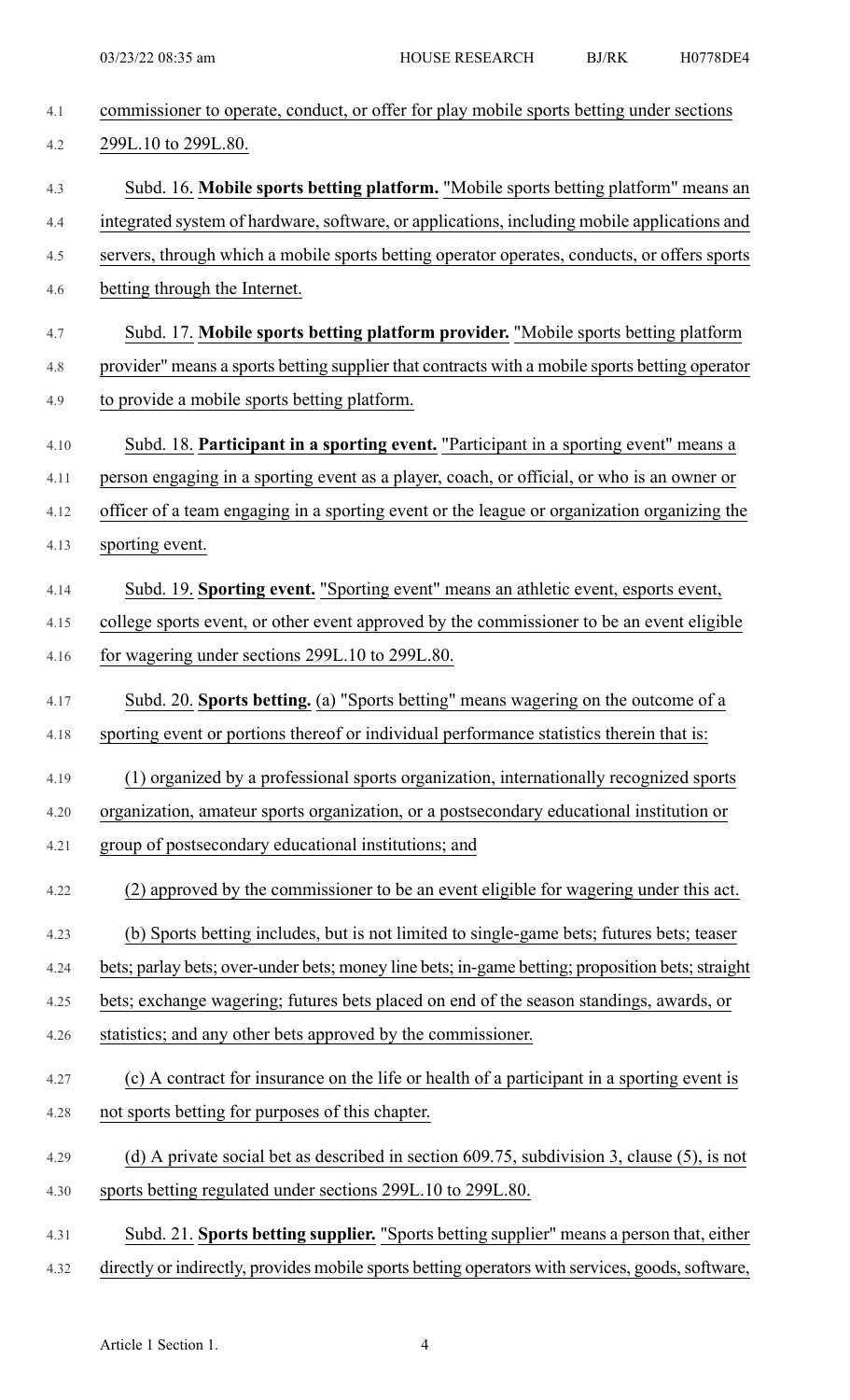- 5.1 or any other product or information necessary to conduct sports betting or determine the 5.2 outcome of wagers, including a person who provides data feeds and odds services, risk 5.3 management providers, and integrity monitoring providers. Sports betting supplier does not 5.4 include a sports governing body that provides raw statistical match data. 5.5 Subd. 22. **Wager.** "Wager" means a transaction between an individual and a licensed 5.6 mobile sports betting operator in which an individual pays, deposits, or risks cash or a cash 5.7 equivalent during sports betting on an uncertain outcome of a sporting event. 5.8 Sec. 2. **[299L.11] SCOPE.** 5.9 Subdivision 1. **Lawful mobile sports betting.** A person 21 years of age or older may 5.10 participate in mobile sports betting within the state provided the person places all wagers 5.11 with an entity licensed under sections 299L.10 to 299L.80 and is not disqualified, prohibited, 5.12 or excluded from placing a wager on a sporting event. 5.13 Subd. 2. **Unlawfulsports betting.** It is unlawful to wager on a sporting event, or engage 5.14 in sports betting except in compliance with the terms, conditions, limitations, and restrictions 5.15 of sections 299L.10 to 299L.80 or the rules adopted under those sections, other than Class 5.16 III sports betting conducted by an Indian Tribe pursuant to a Tribal-state compact. 5.17 Subd. 3. **Inapplicability to sports betting on Indian Lands.** Sections 299L.10 to 5.18 299L.80, except for any provisions authorizing the negotiations of Tribal-state compacts, 5.19 do not apply to sports betting conducted exclusively on Indian Lands by an Indian Tribe 5.20 conducted pursuant to a Tribal gaming ordinance approved by the National Indian Gaming 5.21 Commission and a Tribal-state compact. 5.22 Sec. 3. **[299L.15] POWERS AND DUTIES OF COMMISSIONER.** 5.23 Subdivision 1. **Regulate sports betting.** The commissioner has the power and duty to 5.24 regulate mobile sports betting authorized under sections 299L.10 to 299L.80. In making 5.25 rules, establishing policy, and regulating mobile sports betting, the commissioner shall: 5.26 (1) ensure that mobile sports betting is conducted in a fair and lawful manner; 5.27 (2) promote public safety and welfare; and 5.28 (3) ensure that mobile sports betting is conducted in a manner that is transparent to 5.29 authorized participants.
- 5.30 Subd. 2. **Rulemaking.** (a) The commissioner must adopt and enforce rules that are 5.31 consistent with sections 299L.10 to 299L.80 and address the following subjects: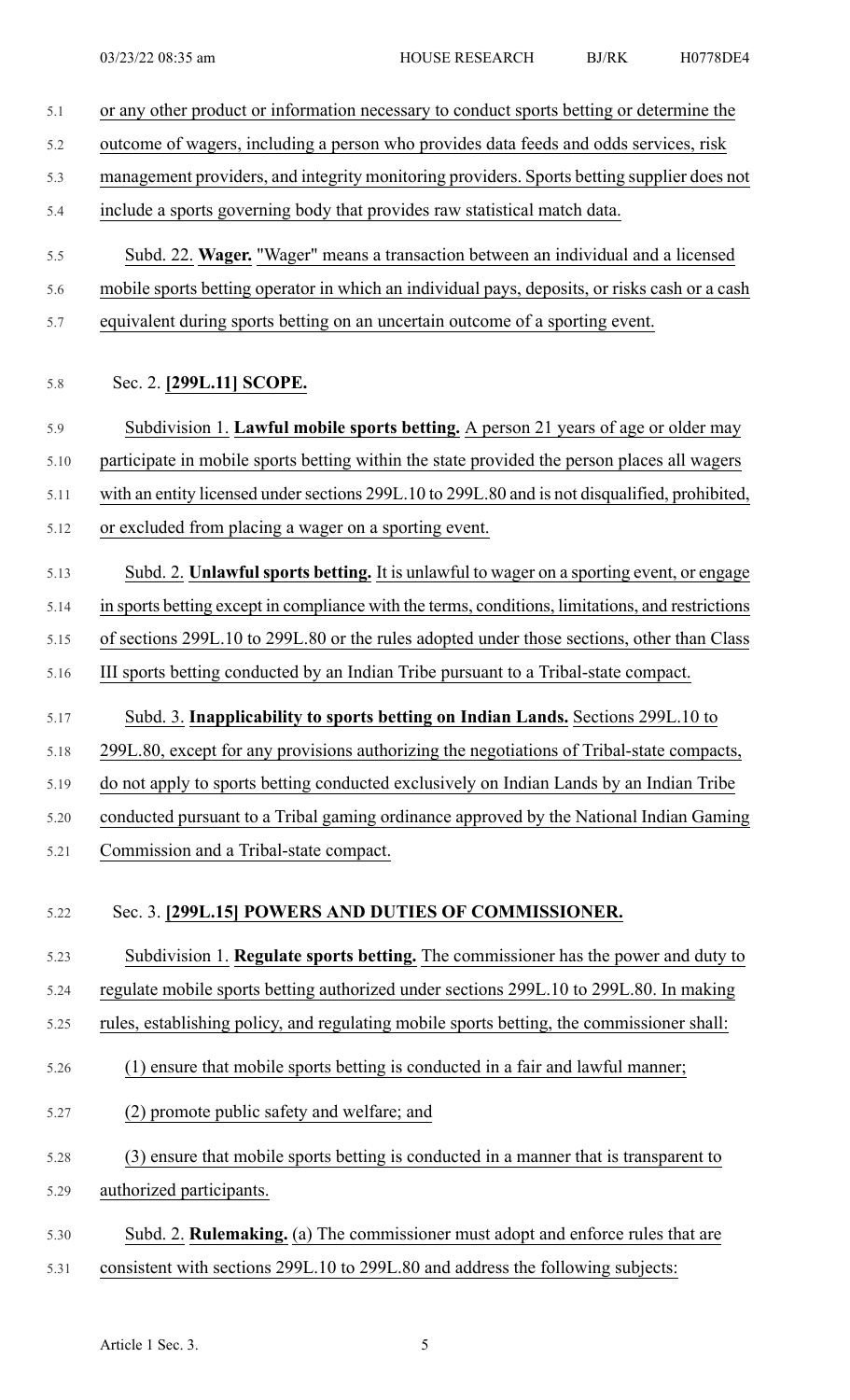| 6.1  | (1) the manner in which wagers are accepted and payouts are remitted;                          |
|------|------------------------------------------------------------------------------------------------|
| 6.2  | (2) the manner in which betting lines are communicated to the public;                          |
| 6.3  | (3) the calculation of gross sports betting revenue and standards for daily counting and       |
| 6.4  | recording of cash and cash equivalents received in the conduct of sports betting;              |
| 6.5  | (4) the method of accounting to be used by mobile sports betting operators;                    |
| 6.6  | (5) the types of records that shall be kept by master mobile sports betting licensees,         |
| 6.7  | mobile sports betting operators, mobile sports betting platform providers and service          |
| 6.8  | providers, and sports betting suppliers;                                                       |
| 6.9  | (6) the testing and auditing requirements for licensees, including requirements related        |
| 6.10 | to mobile sports betting accounts;                                                             |
| 6.11 | (7) the creation, funding, and use of mobile sports betting accounts, debit cards, and         |
| 6.12 | checks by authorized participants provided that the rules permit an authorized participant     |
| 6.13 | to fund a mobile sports betting account through a bonus or promotion, electronic bank          |
| 6.14 | transfer, an online or mobile payment system that supports online money transfers, a           |
| 6.15 | reloadable or prepaid card, and any other appropriate means approved by the commissioner       |
| 6.16 | other than the use of credit cards;                                                            |
| 6.17 | (8) the appropriate standards and practices to prevent and address compulsive and              |
| 6.18 | problem gambling;                                                                              |
| 6.19 | (9) the appropriate standards and practices to prevent and address sports betting by           |
| 6.20 | individuals who are not authorized participants or who are otherwise disqualified, prohibited, |
| 6.21 | or excluded from placing a wager on a sporting event;                                          |
| 6.22 | (10) the sporting events on which wagers are authorized to be placed;                          |
| 6.23 | (11) the requirements for obtaining and retaining master mobile sports betting licenses,       |
| 6.24 | mobile sports betting operator licenses, mobile sports betting platform provider and service   |
| 6.25 | provider licenses, and sports wagering supplier licenses, including requirements for criminal  |
| 6.26 | and financial background checks, financial disclosure and auditing requirements, data          |
| 6.27 | practices and security requirements, bonding or other surety requirements, and the conduct     |
| 6.28 | of inspections;                                                                                |
| 6.29 | (12) the requirements for mobile sports betting platform provider and service provider         |
| 6.30 | licensees to provide equipment and supplies used in sports betting;                            |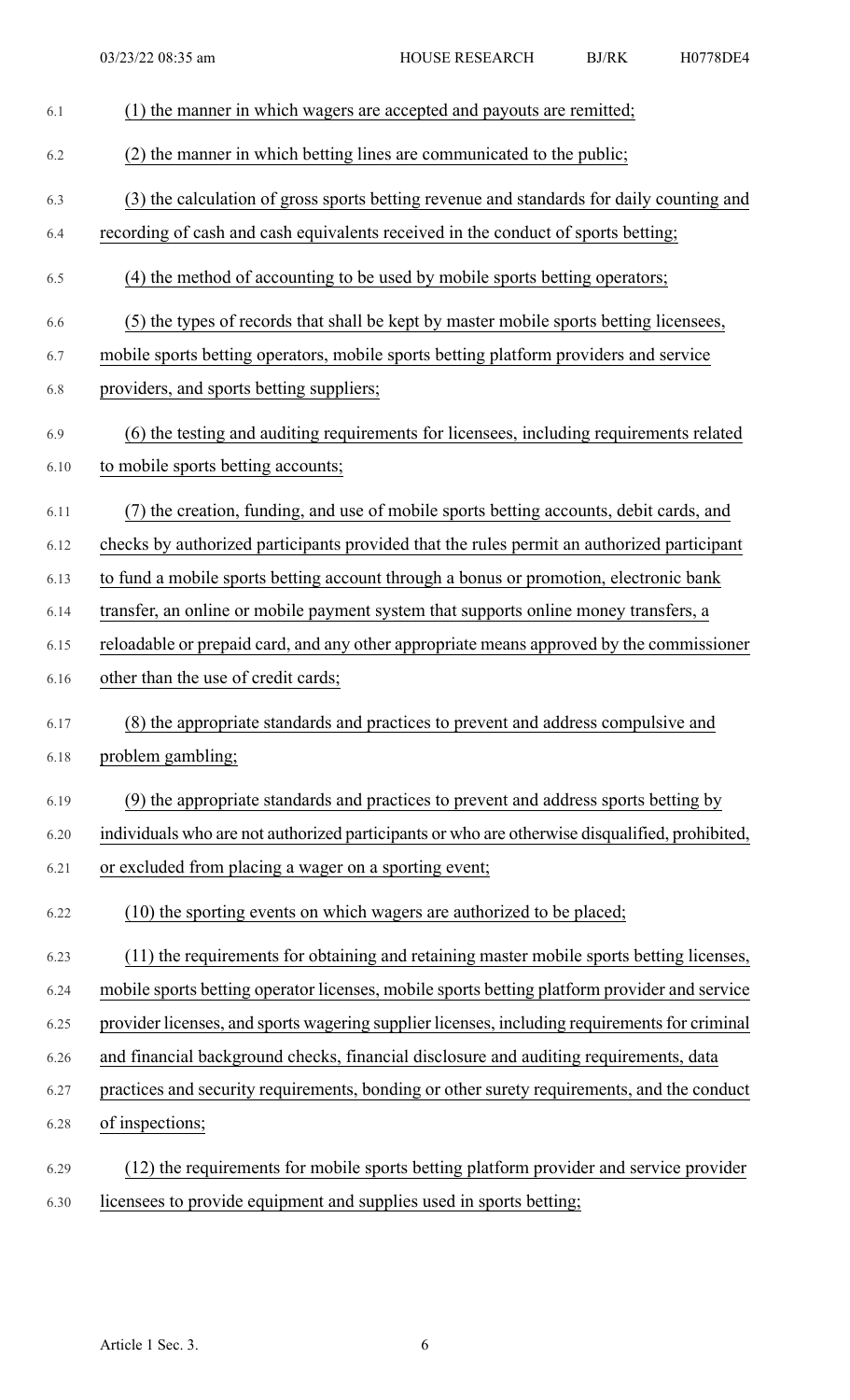| 7.1  | (13) the requirements for sports wagering supplier licensees to provide services, goods,        |
|------|-------------------------------------------------------------------------------------------------|
| 7.2  | software, or any other product or information necessary to conduct sports betting or determine  |
| 7.3  | the outcome of wagers; and                                                                      |
| 7.4  | (14) the requirements for employees of master mobile sports betting licensees and mobile        |
| 7.5  | sports betting operators whose exclusive or primary responsibilities involve mobile sports      |
| 7.6  | betting, including minimum age requirements, criminal background checks, and retention          |
| 7.7  | of documents related to the employees.                                                          |
| 7.8  | (b) Rules for which notice is published in the State Register before January 1, 2023,           |
| 7.9  | may be adopted using the expedited rulemaking process in section 14.389.                        |
| 7.10 | Subd. 3. Delegation. The commissioner may delegate any of its authority under this              |
| 7.11 | chapter to the director if, in the judgment of the commissioner, doing so would promote the     |
| 7.12 | efficient administration of this chapter.                                                       |
| 7.13 | Subd. 4. Requests for restrictions on wager types. (a) A sports governing body may              |
| 7.14 | request that the commissioner prohibit wagers on a particular sporting event, or prohibit or    |
| 7.15 | restrict particular types of wagers.                                                            |
| 7.16 | (b) Requests from a sports governing body shall be made in the form and manner                  |
| 7.17 | established by the commissioner.                                                                |
| 7.18 | (c) Upon receipt of a request made under this subdivision, the commissioner shall send          |
| 7.19 | written notice to every mobile sports betting operator, provide mobile sports betting operators |
| 7.20 | with an opportunity to respond to the request, and consider any timely response submitted       |
| 7.21 | by a mobile sports betting operator. The commissioner may not take action without providing     |
| 7.22 | mobile sports betting operators with an opportunity to respond, but may establish reasonable    |
| 7.23 | deadlines for the response based on the nature of the request and any exigent circumstances     |
| 7.24 | that exist.                                                                                     |
| 7.25 | (d) If the commissioner determines that the sports governing body has shown good cause          |
| 7.26 | to support the requested prohibition or restriction, the commissioner shall adopt the           |
| 7.27 | prohibition or restriction and send notice of the prohibition or restriction to every mobile    |
| 7.28 | sports betting operator. If the commissioner determines that the sports governing body has      |
| 7.29 | not shown good cause to support the requested prohibition or restriction, the commissioner      |
| 7.30 | shall provide the sports governing body with notice and an opportunity for a hearing to offer   |
| 7.31 | further evidence in support of its request. The commissioner shall provide the master mobile    |
| 7.32 | sports betting licensees and mobile sports betting operators with notice of the hearing and     |
| 7.33 | an opportunity to participate.                                                                  |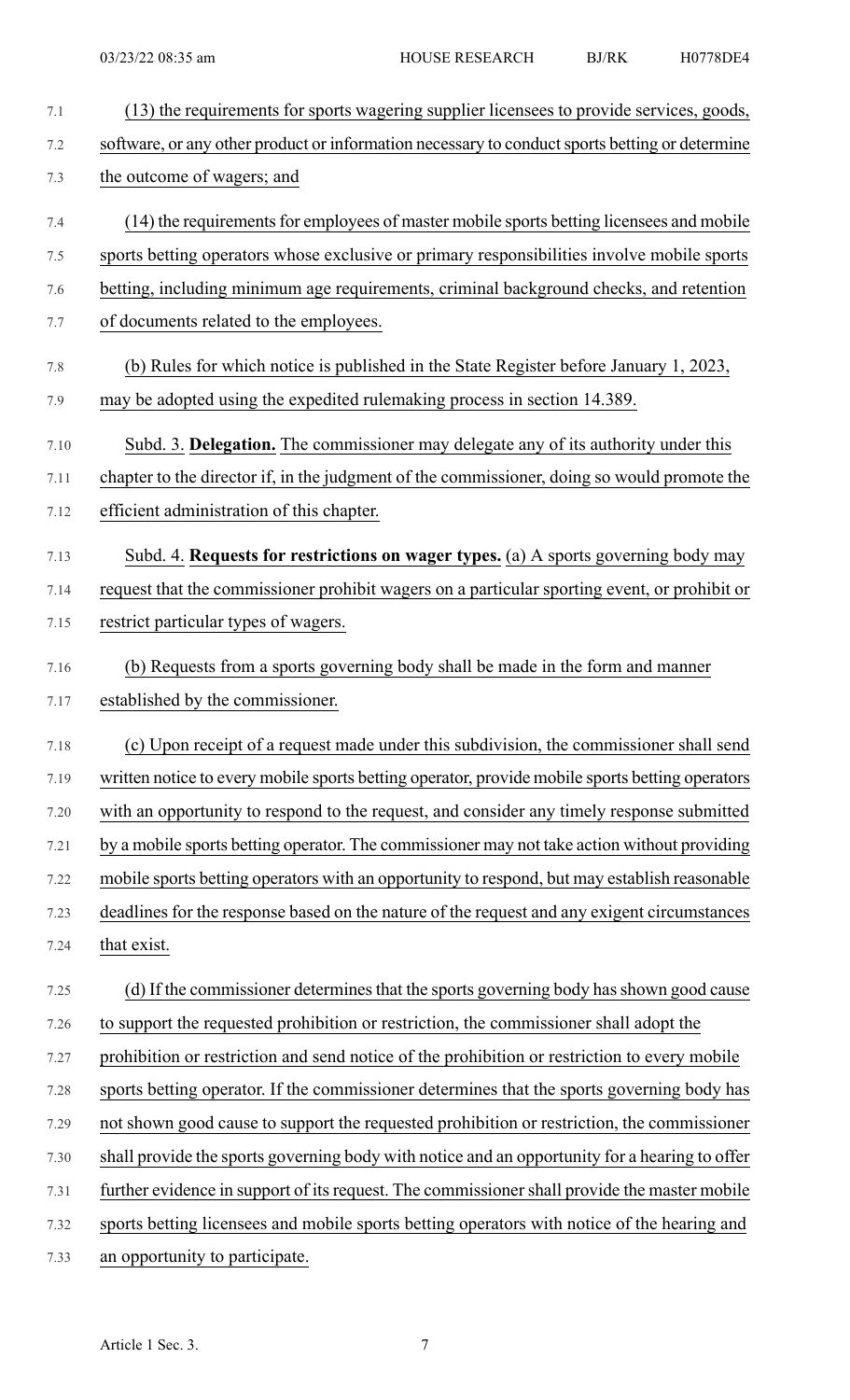| 8.1     | Sec. 4. [299L.20] LICENSE TYPES; TRANSFERS PROHIBITED.                                        |
|---------|-----------------------------------------------------------------------------------------------|
| 8.2     | (a) The commissioner shall issue the following licenses for mobile sports betting:            |
| 8.3     | (1) two master mobile sports betting licenses;                                                |
| 8.4     | (2) up to 11 mobile sports betting operator licenses;                                         |
| 8.5     | (3) mobile sports betting platform provider and service provider licenses; and                |
| 8.6     | (4) sports betting supplier licenses.                                                         |
| 8.7     | (b) Licenses issued under sections 299L.10 to 299L.80 may not be transferred.                 |
| $8.8\,$ | Sec. 5. [299L.25] GENERAL LICENSING REQUIREMENTS;                                             |
| 8.9     | DISQUALIFICATIONS; BACKGROUND INVESTIGATIONS.                                                 |
| 8.10    | Subdivision 1. General requirements. (a) A licensee or applicant must meet each of            |
| 8.11    | the following requirements, if applicable, to hold or receive a license issued under sections |
| 8.12    | 299L.10 to 299L.80:                                                                           |
| 8.13    | (1) have completed an application for licensure or application for renewal;                   |
| 8.14    | (2) have paid the applicable application and licensing fees;                                  |
| 8.15    | (3) not be employed by any state agency with regulatory authority over mobile sports          |
| 8.16    | betting;                                                                                      |
| 8.17    | $(4)$ not owe \$500 or more in delinquent taxes, as defined in section 270C.72;               |
| 8.18    | (5) not have had a sales and use tax permit revoked by the commissioner of revenue            |
| 8.19    | within the past two years; and                                                                |
| 8.20    | (6) not have, after demand, failed to file tax returns required by the commissioner of        |
| 8.21    | revenue.                                                                                      |
| 8.22    | (b) The requirements under paragraph (a) apply to the applicant or licensee, or a director,   |
| 8.23    | officer, partner, member of the governing body for the applicant or licensee, person in a     |
| 8.24    | supervisory or management position of the applicant or licensee, or any direct or indirect    |
| 8.25    | holder of more than ten percent financial interest in the applicant or licensee.              |
| 8.26    | Subd. 2. Criminal offenses; disqualifications. (a) No person may hold or receive a            |
| 8.27    | license issued under sections 299L.10 to 299L.80 if the person has been convicted of, or      |
| 8.28    | received a stay of adjudication for, a violation of a state or federal law that:              |
| 8.29    | $(1)$ is a felony, other than any act that would be a violation of section 152.025 under      |
| 8.30    | Minnesota law;                                                                                |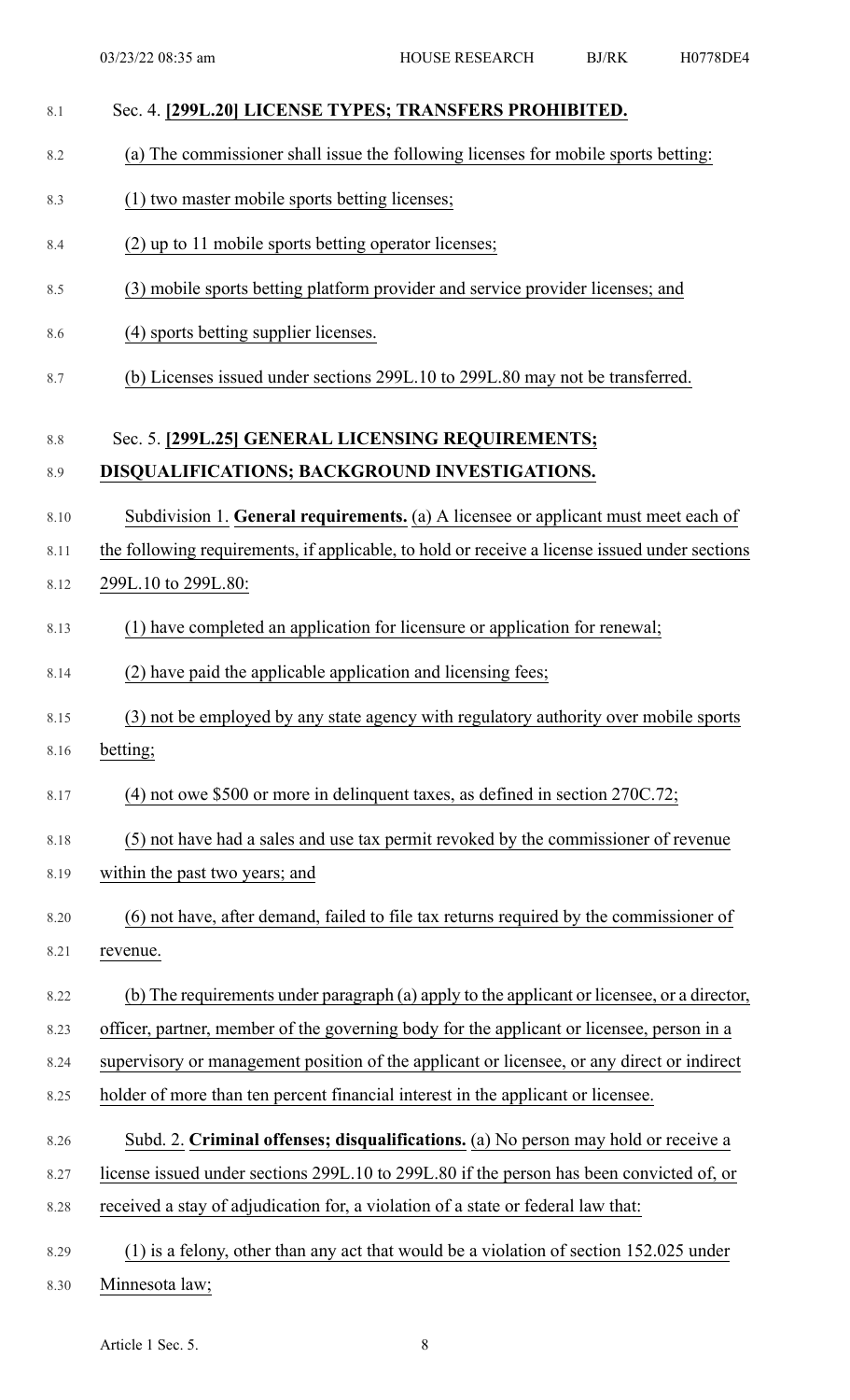9.1 (2) is a crime involving gambling; or

9.2 (3) is a crime involving theft or fraud that would be a gross misdemeanor or felony under 9.3 Minnesota law. 9.4 (b) The requirements under paragraph (a) apply to the applicant or licensee, or a director, 9.5 officer, partner, member of the governing body for the applicant or licensee, person in a 9.6 supervisory or management position of the applicant or licensee, or any direct or indirect 9.7 holder of more than ten percent financial interest in the applicant or licensee. 9.8 Subd. 3. **Background investigation.** The commissioner shall perform a background 9.9 investigation on applicants for a license or license renewal and on each officer, director, or 9.10 stakeholder with more than ten percent interest in the licensee or applicant. The commissioner 9.11 may request the director and the commissioner of revenue to assist in investigating the 9.12 background of an applicant or a licensee under this section. The commissioner may charge 9.13 an applicant an investigation fee to cover the cost of the investigation and shall from this 9.14 fee reimburse the Division of Alcohol and Gambling Enforcement and the Department of 9.15 Revenue for their respective shares of the cost of the investigation. The commissioner is 9.16 authorized to have access to all data compiled by the Division of Alcohol and Gambling 9.17 Enforcement on licensees and applicants. 9.18 Subd. 4. **Criminal history record check.** (a) The commissioner must perform a criminal 9.19 history record check on each officer, director, or stakeholder with more than ten percent 9.20 interest in the licensee or applicant. The records check must include a criminal history check 9.21 of the state and federal criminal records. The applicant or licensee must provide signed 9.22 consent for the national and international criminal history records check and fingerprints 9.23 for each person subject to a check under this subdivision. The director shall assist in 9.24 performing the criminal history records check. The director may charge an applicant a fee 9.25 to cover the cost of the criminal history record check, and shall from this fee reimburse the 9.26 Division of Alcohol and Gambling Enforcement for its share of the cost of the investigation. 9.27 The commissioner or the director must submit the signed informed consent, fingerprints, 9.28 and Bureau of Criminal Apprehension and Federal Bureau of Investigation fees to the 9.29 superintendent of the Bureau of Criminal Apprehension who is authorized to exchange the 9.30 fingerprints with the Federal Bureau of Investigation to obtain the applicant's national 9.31 criminal history data. The superintendent of the Bureau of Criminal Apprehension shall 9.32 retrieve Minnesota criminal history data and shall provide the results of the state, federal, 9.33 and international criminal history record check to the director. The commissioner is 9.34 authorized to have access to all criminal history data compiled on licensees and applicants 9.35 by the Division of Alcohol and Gambling Enforcement, including criminal history data on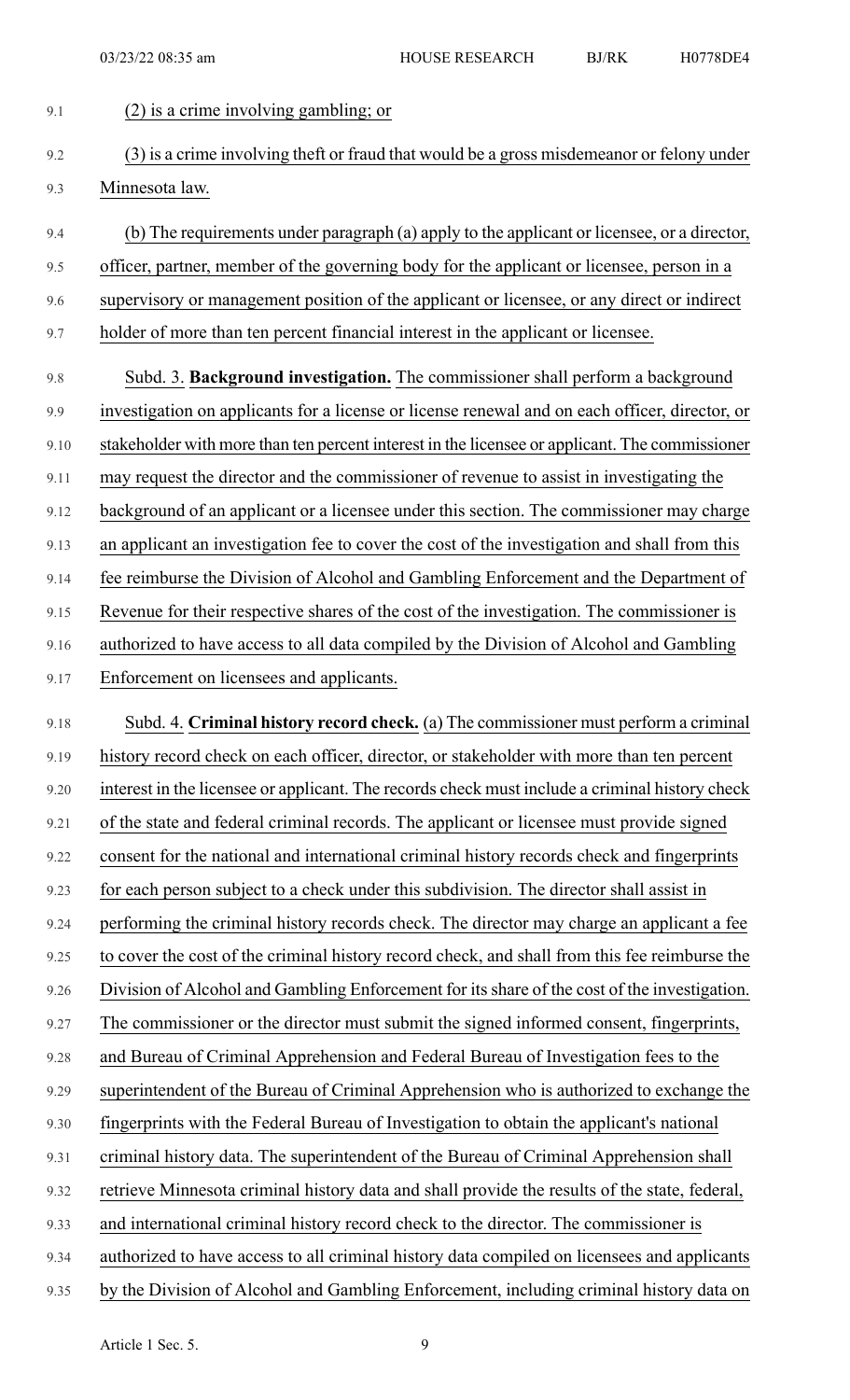| 10.1  | each officer, director, or stakeholder with more than ten percent interest in the licensee or |
|-------|-----------------------------------------------------------------------------------------------|
| 10.2  | applicant.                                                                                    |
| 10.3  | (b) An individual who has submitted to a criminal background check in this or any other       |
| 10.4  | state within the previous 12 months shall not be required to submit to another criminal       |
| 10.5  | background check provided that the person submits the results of such previous criminal       |
| 10.6  | background check and affirms that there has been no material change in the individual's       |
| 10.7  | criminal history since the time of the criminal background check.                             |
| 10.8  | Sec. 6. [299L.26] LICENSE APPLICATION AND RENEWAL; GENERAL                                    |
| 10.9  | REQUIREMENTS; PROCEDURE.                                                                      |
| 10.10 | Subdivision 1. Application; contents. An application for a license under sections             |
| 10.11 | 299L.10 to 299L.80 must be submitted on a form prescribed by the commissioner. At a           |
| 10.12 | minimum, the application must include:                                                        |
| 10.13 | (1) the name and address of the applicant and, if it is a corporation, the names of all       |
| 10.14 | officers, directors, and shareholders with more than ten percent interest in the corporation  |
| 10.15 | and any of its holding companies;                                                             |
| 10.16 | (2) the type of license being sought;                                                         |
| 10.17 | (3) if required by the commissioner, the names of any person holding directly, indirectly,    |
| 10.18 | or beneficially an interest of any kind in the applicant or any of its holding corporations,  |
| 10.19 | whether the interest is financial, administrative, policy making, or supervisory, provided    |
| 10.20 | that this provision does not extend to individual Tribal members whose only relation to the   |
| 10.21 | applicant is their membership in their respective Tribal Nations;                             |
| 10.22 | (4) an affidavit executed by the applicant setting forth that, to the best of the applicant's |
| 10.23 | knowledge, no officer, director, or other person with a present direct or indirect financial  |
| 10.24 | or management interest in the applicant:                                                      |
| 10.25 | (i) is in default in the payment of an obligation or debt to the state;                       |
| 10.26 | (ii) has ever been convicted of a crime listed in section 299L.25, subdivision 2, paragraph   |
| 10.27 | (a), or has a state or federal charge for one of those crimes pending;                        |
| 10.28 | (iii) is or has been convicted of engaging in an illegal business;                            |
| 10.29 | (iv) has ever been found guilty of fraud or misrepresentation in connection with wagering;    |
| 10.30 | or                                                                                            |
| 10.31 | (v) has ever knowingly violated a rule or order of the commissioner or a law of Minnesota     |
| 10.32 | relating to wagering;                                                                         |

Article 1 Sec. 6. 10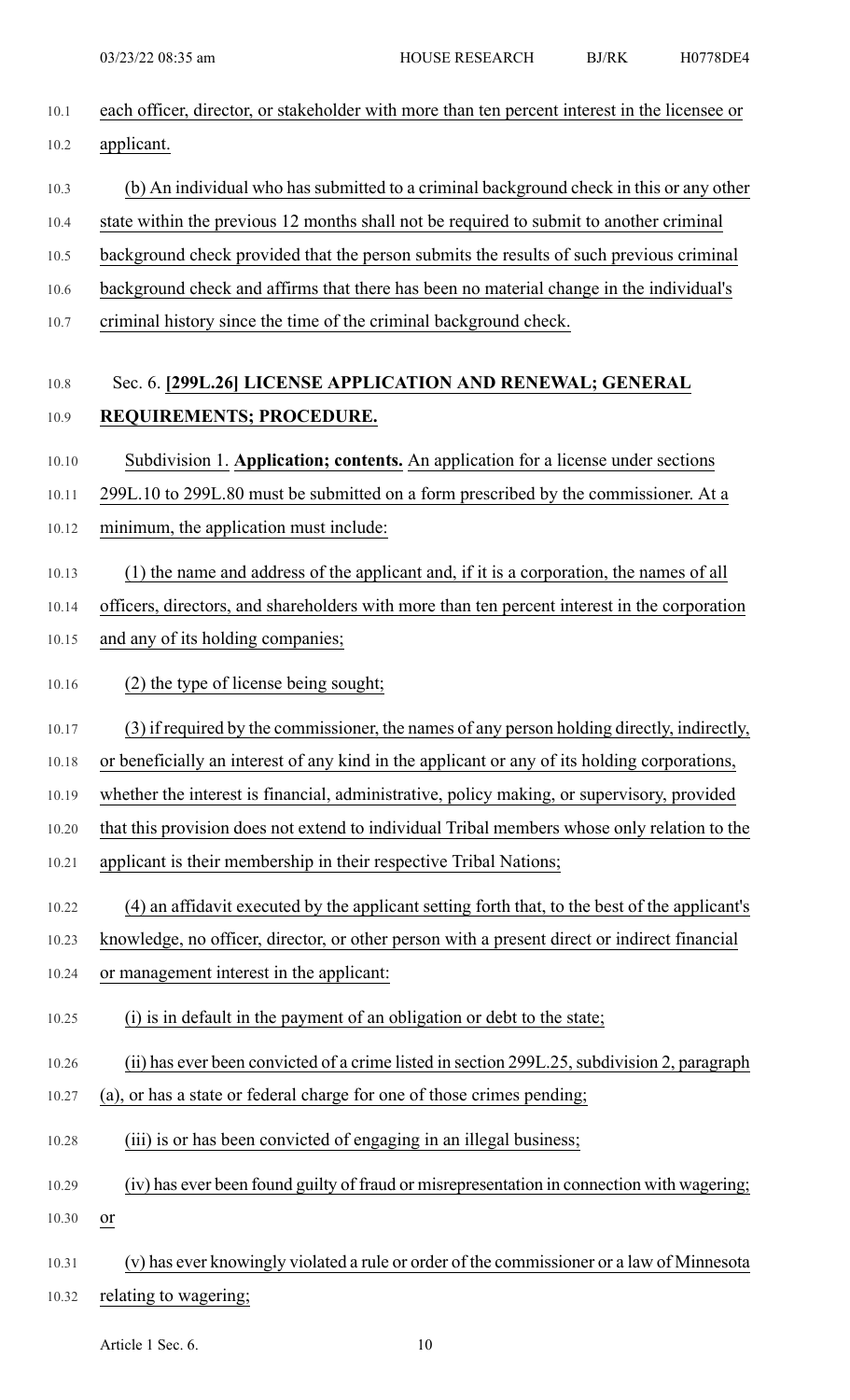| 11.1  | (5) an irrevocable consent statement, signed by the applicant, which states that suits and     |
|-------|------------------------------------------------------------------------------------------------|
| 11.2  | actions limited to the enforcement of this chapter may be commenced against the applicant      |
| 11.3  | by the commissioner in any court of competent jurisdiction in this state by the service on     |
| 11.4  | the secretary of state of any summons, process, or pleadings authorized by the laws of this    |
| 11.5  | state. If any summons, process, or pleadings is served upon the secretary of state, it must    |
| 11.6  | be by duplicate copies. One copy must be retained in the Office of the Secretary of State      |
| 11.7  | and the other copy must be forwarded immediately by certified mail to the address of the       |
| 11.8  | applicant, as shown by the records of the commissioner;                                        |
| 11.9  | (6) a declaration that the laws of the state of Minnesota will be followed, including any      |
| 11.10 | applicable provisions of the Minnesota Human Rights Act, chapter 363A; and                     |
| 11.11 | (7) any additional information required for the specific license the applicant is seeking.     |
| 11.12 | Subd. 2. Application; process. (a) Applicants must submit all required information to          |
| 11.13 | the commissioner on the forms and in the manner prescribed by the commissioner.                |
| 11.14 | (b) If the commissioner receives an application that fails to provide the required             |
| 11.15 | information, the commissioner shall issue a deficiency notice to the applicant. The applicant  |
| 11.16 | shall have ten business days from the date of the deficiency notice to submit the required     |
| 11.17 | information.                                                                                   |
| 11.18 | (c) Failure by an applicant to submit all required information will result in the application  |
| 11.19 | being rejected.                                                                                |
| 11.20 | (d) Within 90 days of receiving a completed application, the commissioner shall issue          |
| 11.21 | the appropriate license or send the applicant a notice of rejection setting forth specific     |
| 11.22 | reasons why the commissioner did not approve the application.                                  |
| 11.23 | (e) An applicant whose application is not approved may reapply at any time, but must           |
| 11.24 | submit a new application and pay an additional application fee.                                |
| 11.25 | Sec. 7. [299L.27] DUTY TO UPDATE.                                                              |
| 11.26 | (a) During the pendency of an application and at any time after a license has been issued,     |
| 11.27 | an applicant or licensee shall notify the commissioner of any changes to the information       |
| 11.28 | provided under section 299L.25 or 299L.26.                                                     |
| 11.29 | (b) If a change in the officers, directors, shareholders, or other persons with a present      |
| 11.30 | or future direct or indirect financial or management interest in a licensee, or a change of    |
| 11.31 | ownership of more than ten percent of the shares of the licensee is made after the application |
| 11.32 | for a license is filed or a license is issued, the applicant or licensee must notify the       |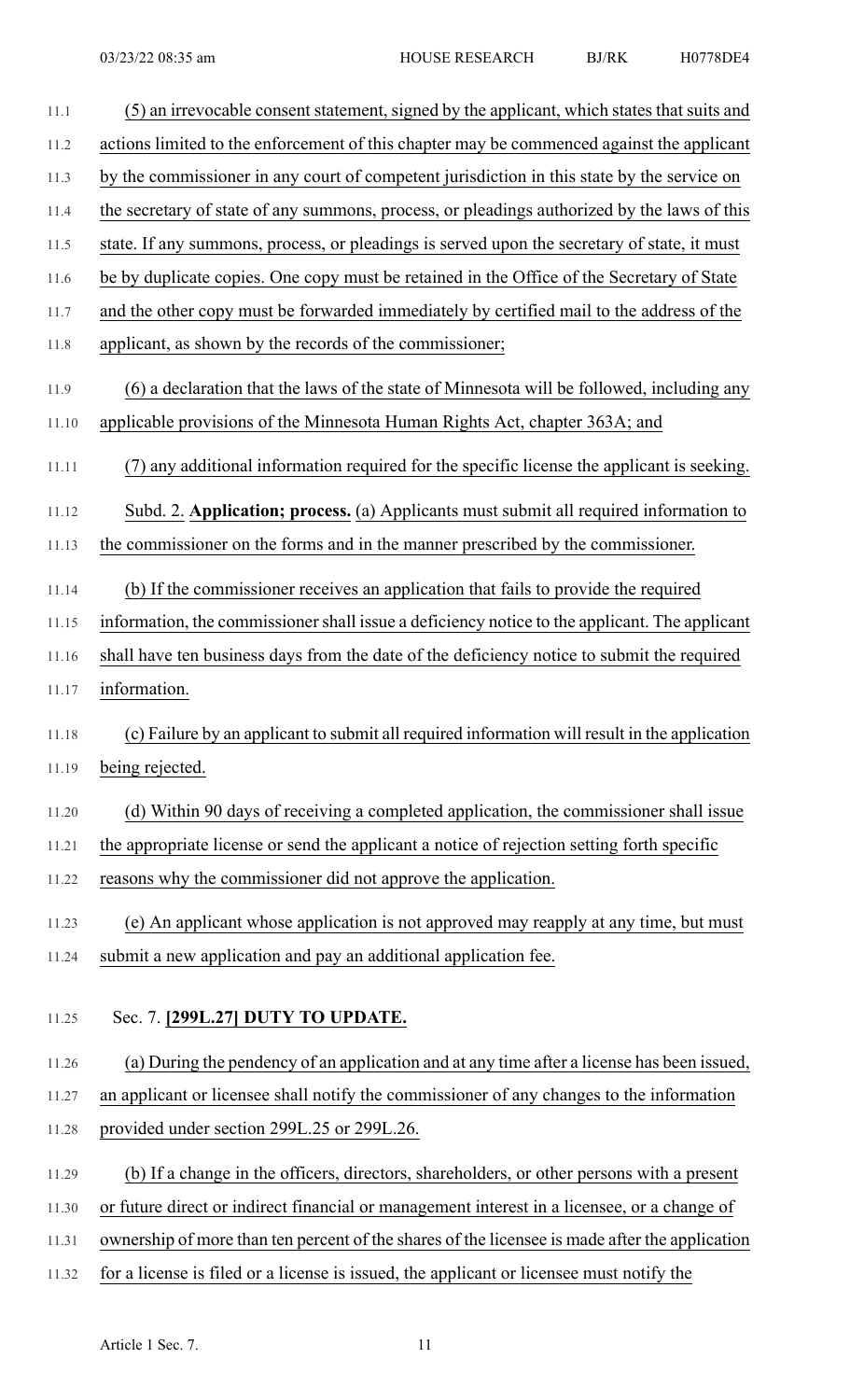- 12.1 commissioner of the changes within ten days of their occurrence and submit a new affidavit 12.2 as required by section 299L.26, subdivision 1, clause 4. 12.3 Sec. 8. **[299L.28] MASTER MOBILE SPORTS BETTING LICENSE.** 12.4 Subdivision 1. **Issuance.** (a) The commissioner shall issue two master mobile sports 12.5 betting licenses that are valid for 20 years as follows: 12.6 (1) one master mobile sports betting license to a Tribal entity that may only be comprised 12.7 of the following Ojibwe Indian Tribes or an entity wholly owned by the Indian Tribe: 12.8 (i) the Bois Forte Band; 12.9 (ii) the Red Lake Nation; 12.10 (iii) the White Earth Band; 12.11 (iv) the Grand Portage Band; 12.12 (v) the Leech Lake Band; 12.13 (vi) the Fond du Lac Band; and 12.14 (vii) the Mille Lacs Band; and
- 12.15 (2) one master mobile sports betting license to a Tribal entity that may only be comprised
- 12.16 of the following Dakota Indian Tribes or an entity wholly owned by the Indian Tribe:
- 12.17 (i) the Lower Sioux Indian Community;
- 12.18 (ii) the Upper Sioux Community;
- 12.19 (iii) the Shakopee Mdewakanton Sioux Community; and
- 12.20 (iv) the Prairie Island Indian Community.
- 12.21 (b) The commissioner may not issue a master mobile sports betting license under this
- 12.22 section unless an operational agreement signed by both the Tribal entities identified in
- 12.23 paragraph (a), clauses (1) and (2), has been filed with the commissioner. An operational
- 12.24 agreement executed pursuant to this paragraph is not subject to section 13.05, subdivision
- 12.25 6 or 11.
- 12.26 (c) A master mobile sports betting license issued under this subdivision is renewable
- 12.27 every 20 years under conditions required by rule adopted pursuant to section 299L.15.
- 12.28 Subd. 2. **Authorized actions.** (a) A master mobile sports betting license entitles the
- 12.29 licensee to coordinate mobile sports betting in Minnesota and contract through an inter-Tribal
- 12.30 compact with a mobile sports betting operator.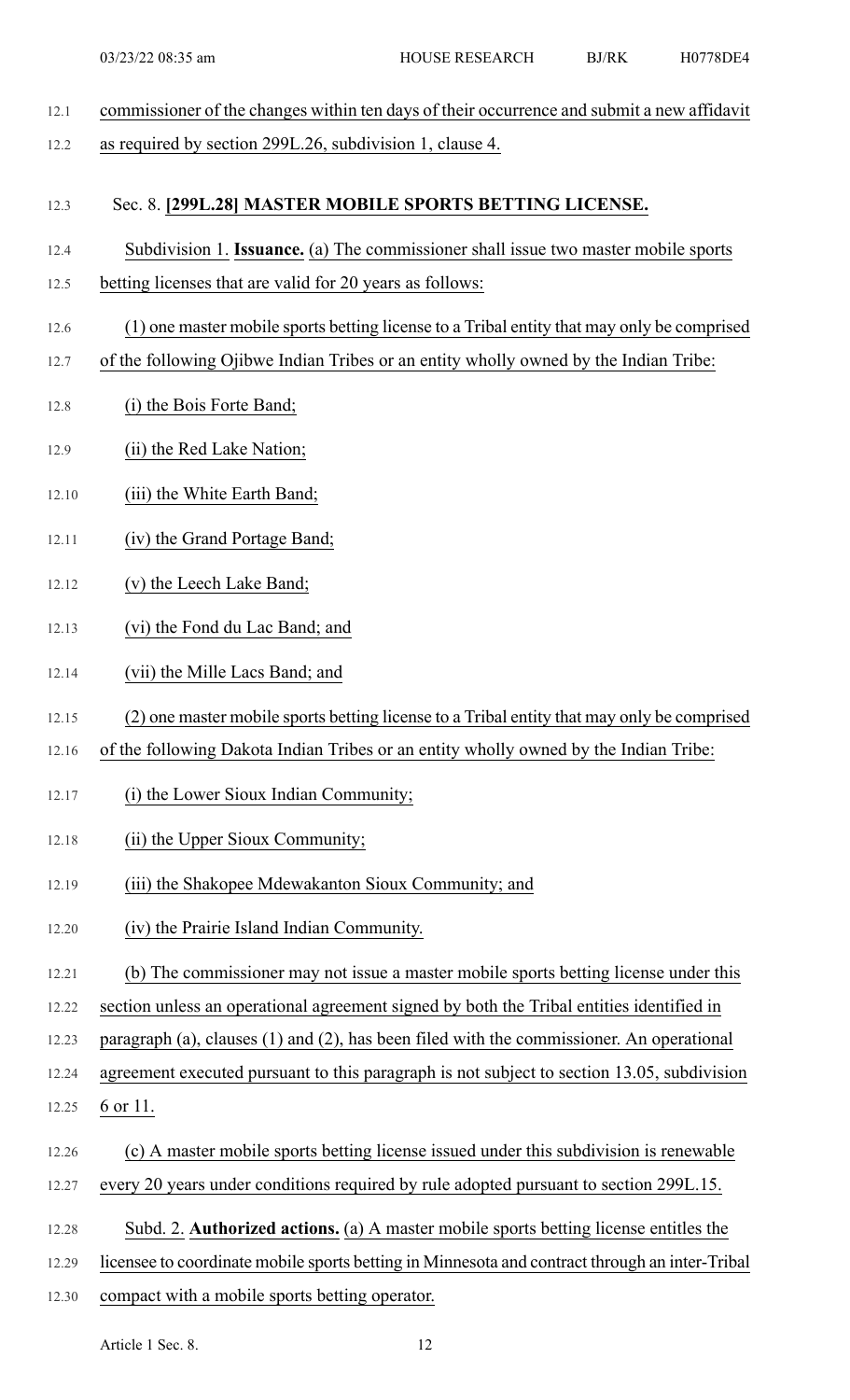| 13.1  | (b) A master mobile sports betting licensee licensed under subdivision 1, clause (1),         |
|-------|-----------------------------------------------------------------------------------------------|
| 13.2  | may contract with up to seven mobile sports betting operators. A master sports betting        |
| 13.3  | licensee licensed under subdivision 1, clause (2), may contract with up to four mobile sports |
| 13.4  | betting operators.                                                                            |
| 13.5  | (c) A master mobile sports betting licensee may contract with a mobile sports betting         |
| 13.6  | operator before the mobile sports betting operator is licensed, but may not coordinate or     |
| 13.7  | facilitate the acceptance of wagers through an unlicensed mobile sports betting operator.     |
| 13.8  | Subd. 3. Licensing requirements. A master mobile sports betting licensee must:                |
| 13.9  | (1) be an organization comprised of two or more Indian Tribes;                                |
| 13.10 | (2) submit a completed application and all required documents or other materials pursuant     |
| 13.11 | to sections 299L.25 and 299L.26 and any relevant rules;                                       |
| 13.12 | (3) not be disqualified under section 299L.25 or any relevant rules; and                      |
| 13.13 | (4) meet any other conditions required by rule adopted pursuant to section 299L.15.           |
| 13.14 | Sec. 9. [299L.29] MOBILE SPORTS BETTING OPERATOR LICENSE.                                     |
| 13.15 | Subdivision 1. Issuance. The commissioner may issue up to 11 mobile sports betting            |
| 13.16 | operator licenses that are valid for one year. A mobile sports betting operator license may   |
| 13.17 | be renewed under conditions required by rule adopted pursuant to section 299L.15.             |
| 13.18 | Subd. 2. Authorized actions. A mobile sports betting operator license entitles the licensee   |
| 13.19 | to:                                                                                           |
| 13.20 | (1) contract through an inter-Tribal compact with a master mobile sports betting licensee     |
| 13.21 | to operate, conduct, or offer for play mobile sports betting in Minnesota;                    |
| 13.22 | (2) contract with licensed mobile sports betting platform providers and service providers     |
| 13.23 | to facilitate the acceptance of wagers on behalf of the mobile sports betting operator;       |
| 13.24 | (3) contract with licensed sports betting suppliers; and                                      |
| 13.25 | (4) perform any other actions approved by the commissioner to ensure that mobile sports       |
| 13.26 | betting is conducted in a fair, lawful, and transparent manner.                               |
| 13.27 | Subd. 3. Licensing requirements. A mobile sports betting operator must:                       |
| 13.28 | (1) be an entity wholly owned and controlled by an Indian Tribe or an entity wholly           |
| 13.29 | owned and controlled by multiple Indian Tribes;                                               |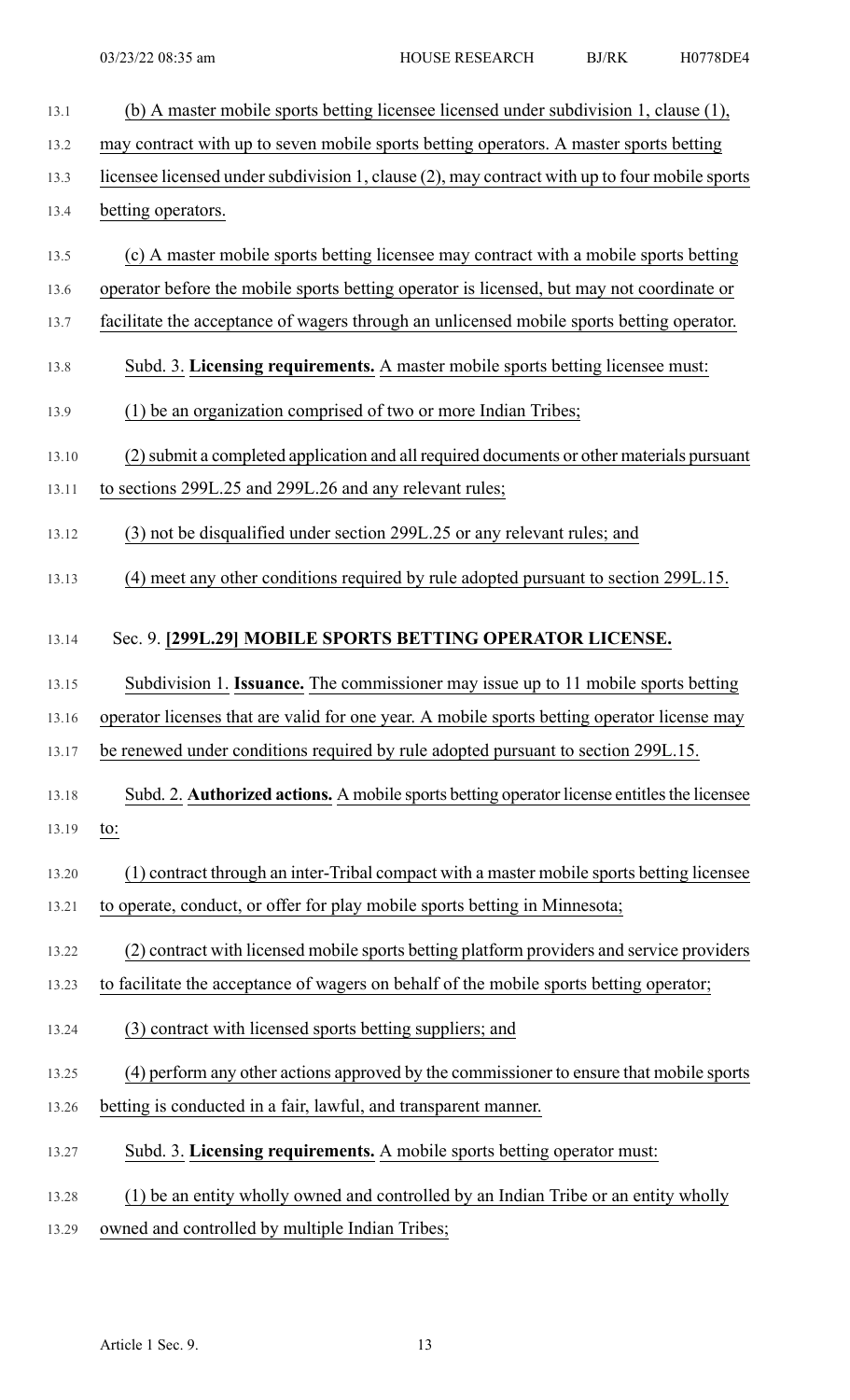| 14.1  | (2) submit a completed application and all required documents or other materials pursuant      |
|-------|------------------------------------------------------------------------------------------------|
| 14.2  | to sections 299L.25 and 299L.26 and any relevant rules;                                        |
| 14.3  | (3) submit a detailed plan and specifications for the implementation of mobile sports          |
| 14.4  | betting;                                                                                       |
| 14.5  | (4) include mechanisms on its mobile sports betting platform that are designed to detect       |
| 14.6  | and prevent the unauthorized use of internet sports betting accounts and to detect and prevent |
| 14.7  | fraud, money laundering, and collusion, or require a contracted mobile sports betting platform |
| 14.8  | provider to include those mechanisms;                                                          |
| 14.9  | (5) submit a statement of the assets and liabilities of the mobile sports betting operator     |
| 14.10 | to the commissioner;                                                                           |
| 14.11 | (6) have entered into an inter-Tribal compact with a master mobile sports betting licensee     |
| 14.12 | to operate, conduct, or offer for play mobile sports betting in Minnesota;                     |
| 14.13 | (7) not be disqualified under section 299L.25 or any relevant rules;                           |
| 14.14 | $(8)$ pay an annual licensing fee in the amount of \$2,125; and                                |
| 14.15 | (9) meet any other conditions required by rule adopted pursuant to section 299L.15.            |
| 14.16 | Subd. 4. Reporting. A mobile sports betting operator must report to the commissioner           |
| 14.17 | monthly on wagers placed and redeemed during the reporting month and outstanding at the        |
| 14.18 | time of the report.                                                                            |
| 14.19 | Sec. 10. [299L.30] MOBILE SPORTS BETTING PLATFORM PROVIDER AND                                 |
| 14.20 | SERVICE PROVIDER LICENSE.                                                                      |
| 14.21 | Subdivision 1. Issuance. The commissioner may issue mobile sports betting platform             |
| 14.22 | provider and service provider licenses that are valid for one year. A mobile sports betting    |
| 14.23 | platform provider and service provider license may be renewed under conditions required        |
| 14.24 | by rule adopted pursuant to section 299L.15.                                                   |
| 14.25 | Subd. 2. Authorized actions. A mobile sports betting platform provider or service              |
| 14.26 | provider license entitles the licensee to provide sports betting platforms, sports betting     |
| 14.27 | technology, sports betting applications, or associated mobile sports betting hardware,         |
| 14.28 | software, or equipment to mobile sports betting operators.                                     |
| 14.29 | Subd. 3. Licensing requirements. A mobile sports betting operator must:                        |
| 14.30 | (1) submit a completed application and all required documents or other materials pursuant      |
| 14.31 | to sections 299L.25 and 299L.26 and any relevant rules;                                        |
|       |                                                                                                |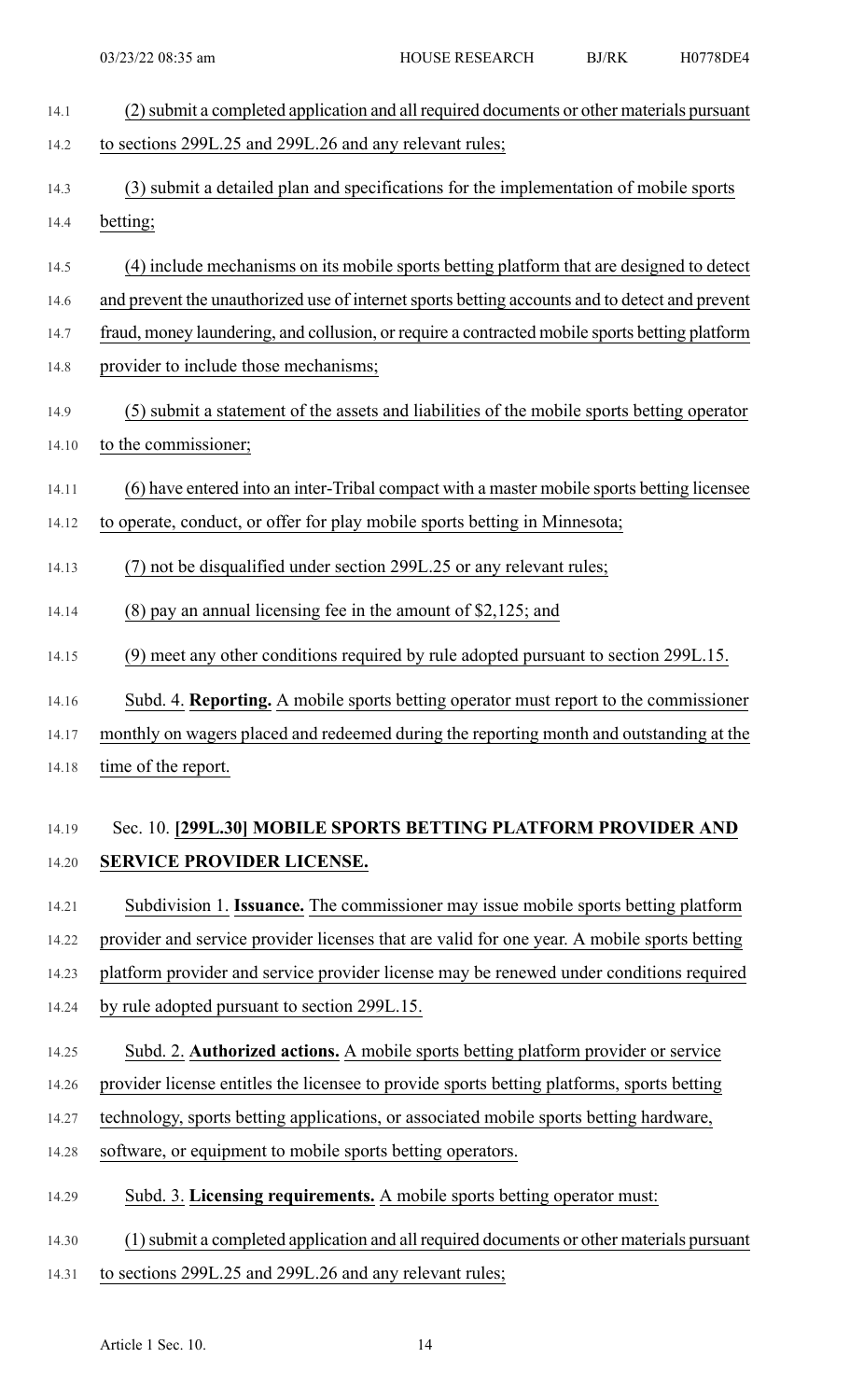| 15.1  | (2) not be disqualified under section 299L.25 or any relevant rules;                           |
|-------|------------------------------------------------------------------------------------------------|
| 15.2  | $(3)$ pay an application fee of \$6,000 with submission of an application;                     |
| 15.3  | (4) pay a licensing fee after the application is approved in the amount of \$38,250 or a       |
| 15.4  | license renewal fee of \$8,500; and                                                            |
| 15.5  | (5) meet any other conditions required by rule adopted pursuant to section 299L.15.            |
| 15.6  | Sec. 11. [299L.31] SPORTS BETTING SUPPLIER LICENSE.                                            |
| 15.7  | Subdivision 1. Issuance. The commissioner may issue sports betting supplier licenses           |
| 15.8  | that are valid for one year. A sports betting supplier license may be renewed under conditions |
| 15.9  | required by rule adopted pursuant to section 299L.15.                                          |
| 15.10 | Subd. 2. <b>Authorized actions.</b> A sports betting supplier license entitles the licensee to |
| 15.11 | either directly or indirectly provide mobile sports betting operators with information and     |
| 15.12 | support necessary to offer mobile sports betting. Information and support may be provided      |
| 15.13 | in the form of services, goods, or software, and may include data feeds and odds services,     |
| 15.14 | risk management, and integrity monitoring.                                                     |
| 15.15 | Subd. 3. Licensing requirements. A mobile sports betting supplier must:                        |
| 15.16 | (1) submit a completed application and all required documents or other materials pursuant      |
| 15.17 | to sections 299L.25 and 299L.26 and any relevant rules;                                        |
| 15.18 | (2) not be disqualified under section 299L.25 or any relevant rules;                           |
| 15.19 | $(3)$ pay an application fee of \$6,000 with submission of an application;                     |
|       |                                                                                                |
| 15.20 | (4) pay a licensing fee after the application is approved in the amount of $$38,250$ or a      |
| 15.21 | license renewal fee of \$8,500; and                                                            |
| 15.22 | (5) meet any other conditions required by rule adopted pursuant to section 299L.15.            |
| 15.23 | Sec. 12. [299L.35] DEPOSIT AND APPROPRIATION OF FEES.                                          |
| 15.24 | (a) Application fees are deposited into a special revenue account and are appropriated         |
| 15.25 | annually to the commissioner for administering review of license applications and renewals.    |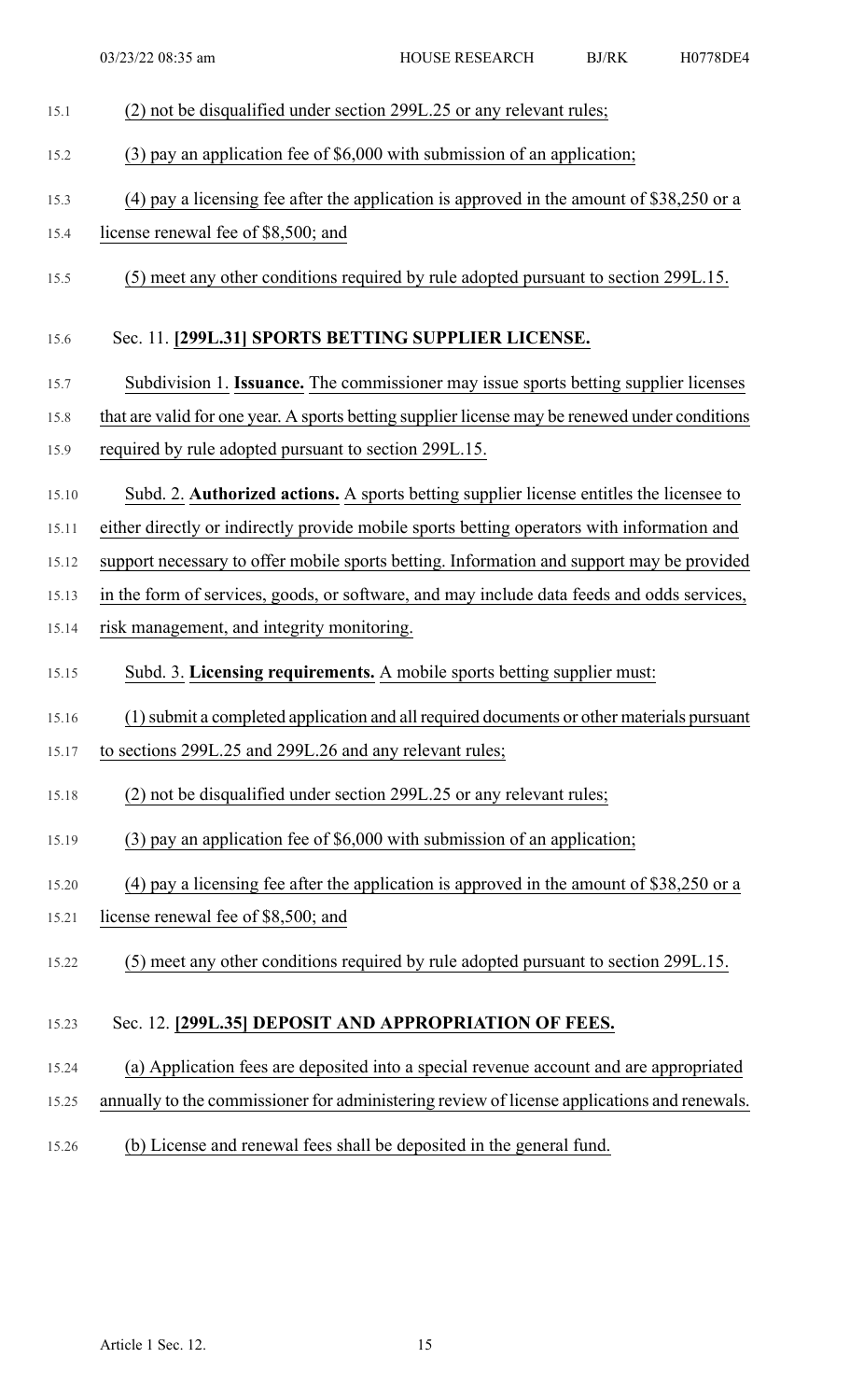| 16.1  | Sec. 13. [299L.40] WAGERING.                                                                |
|-------|---------------------------------------------------------------------------------------------|
| 16.2  | Subdivision 1. Placing wagers. An individual who is 21 years of age or older may place      |
| 16.3  | wagers pursuant to sections 299L.10 to 299L.80 provided the individual is not otherwise     |
| 16.4  | disqualified, prohibited, or excluded from doing so.                                        |
| 16.5  | Subd. 2. Wager type. A mobile sports betting operator, or a mobile sports betting           |
| 16.6  | platform provider on behalf of a mobile sports betting operator, may only accept wagers of  |
| 16.7  | a type previously approved by the commissioner. Wager types that the commissioner may       |
| 16.8  | approve include but are not limited to the following:                                       |
| 16.9  | (1) a wager that a participant or participating team will win a sporting event or will win  |
| 16.10 | by a specified number of points;                                                            |
| 16.11 | (2) a wager as to whether the total points scored in a sporting event will be higher or     |
| 16.12 | lower than a number specified;                                                              |
| 16.13 | (3) a wager on an outcome contingency or proposition incidental to a sporting event,        |
| 16.14 | series, tournament, or season for which the outcome is published in newspapers of general   |
| 16.15 | circulation or in records made publicly available by the league or governing body for the   |
| 16.16 | event;                                                                                      |
| 16.17 | (4) a wager on the outcome of a series of two or more sporting events or a series of two    |
| 16.18 | or more contingencies incidental to a sporting event;                                       |
| 16.19 | $(5)$ in-game betting;                                                                      |
| 16.20 | (6) futures bets placed on end of the season standings, awards, or statistics; and          |
| 16.21 | (7) a wager that a participant or participating team will win an esports event or will win  |
| 16.22 | by a specified number of points.                                                            |
| 16.23 | Subd. 3. Mobile sports betting account; establishment. An individual may establish          |
| 16.24 | a mobile sports betting account by electronic means from any location, and may fund an      |
| 16.25 | account by any means approved by the commissioner.                                          |
| 16.26 | Subd. 4. Consideration; mobile sports betting account. (a) A mobile sports betting          |
| 16.27 | operator or mobile sports betting platform provider must not accept a wager unless the      |
| 16.28 | authorized participant provides consideration in the form of funds or other thing of value  |
| 16.29 | such as use of free bets or promotional credits from their mobile sports betting account at |
| 16.30 | the time of making the wager.                                                               |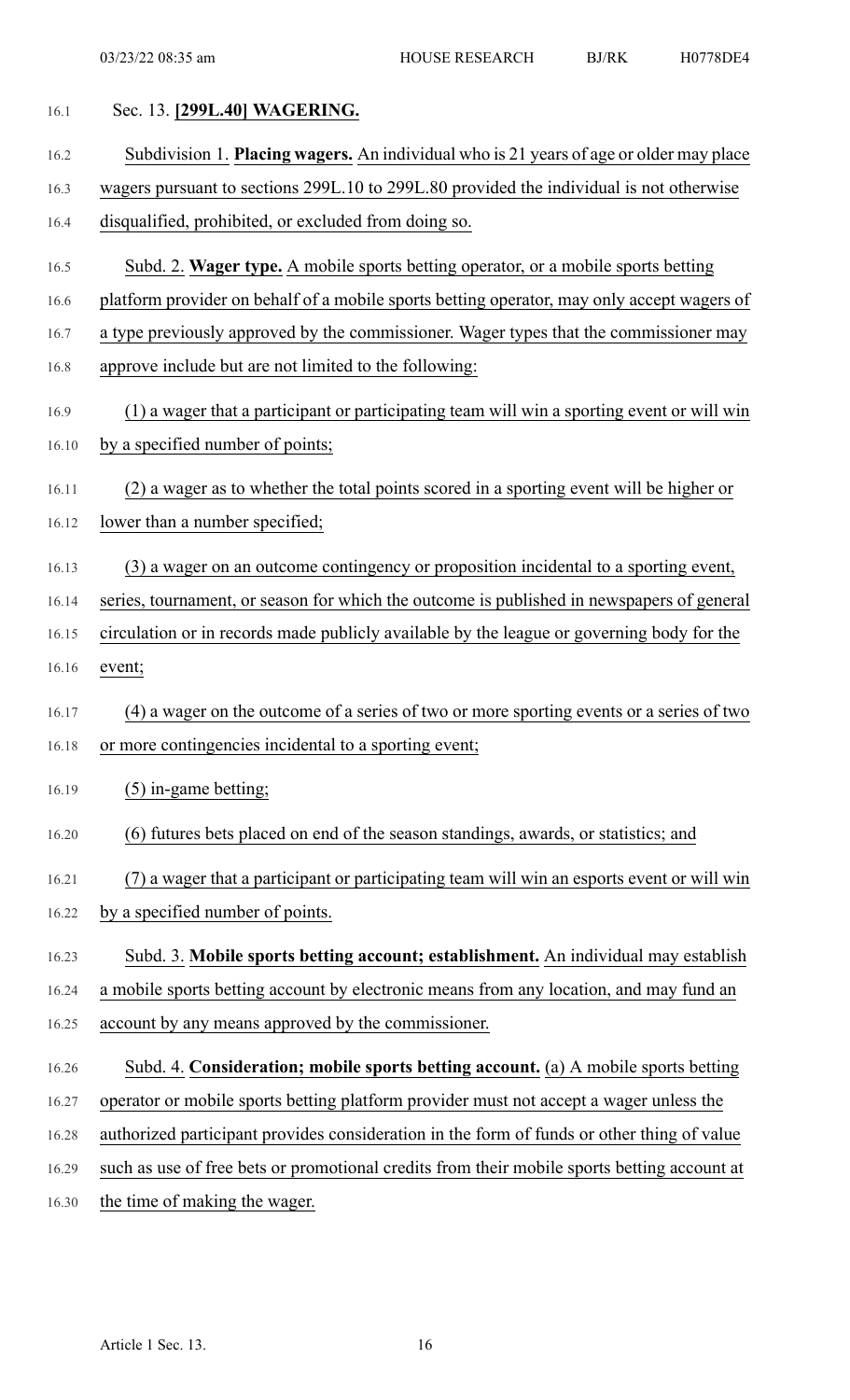17.1 (b) Consideration must be in the form of withdrawal from a mobile sports betting account 17.2 maintained by the mobile sports betting operator or mobile sports betting platform provider 17.3 for the benefit of and in the name of the wagerer. 17.4 (c) A mobile sports betting operator, or a mobile sports betting platform provider on 17.5 behalf of a mobile sports betting operator, shall verify an individual's age and identity before 17.6 allowing that individual to place a wager. Mobile sports betting operators and mobile sports 17.7 betting platform providers may utilize an approved identity verification service provider to 17.8 confirm an individual's age and identity. 17.9 (d) A person shall have the right to withdraw the balance of funds in the mobile sports 17.10 betting account in the person's name at any time with proof of identity, as determined by 17.11 rules adopted pursuant to section 299L.15. 17.12 Subd. 5. Wager location. Mobile sports betting wagers regulated under sections 299L.10 17.13 to 299L.80 may only be accepted from a person placing a wager online, through a website 17.14 or mobile application, while the person placing the wager is physically within the state. The 17.15 website or application may be hosted by a mobile sports betting operator operating in 17.16 conjunction with a mobile sports betting platform provider. The incidental routing of a 17.17 mobile sports wager shall not determine the location or locations in which the wager is 17.18 initiated, received, or otherwise made. 17.19 Subd. 6. **Information provided at the time of wager.** A mobile sports betting operator 17.20 or mobile sports betting platform provider must disclose the betting line and terms of a 17.21 wager prior to accepting a wager. Terms of the wager include the ratio of the amount to be 17.22 paid for winning to the wagered amount. 17.23 Subd. 7. **Outcome determined.** A mobile sports betting operator or mobile sports betting 17.24 platform provider must not accept a wager on the outcome of an event or proposition that 17.25 has already been determined. 17.26 Subd. 8. **Receipt.** A mobile sports betting operator must provide a person who places a 17.27 wager with an electronic receipt at the time of sale that contains the following information: 17.28 (1) the sporting event or proposition that is the subject of the wager; 17.29 (2) the outcome that will constitute a win on the wager; 17.30 (3) the amount wagered; and 17.31 (4) the payout in the event of a winning wager.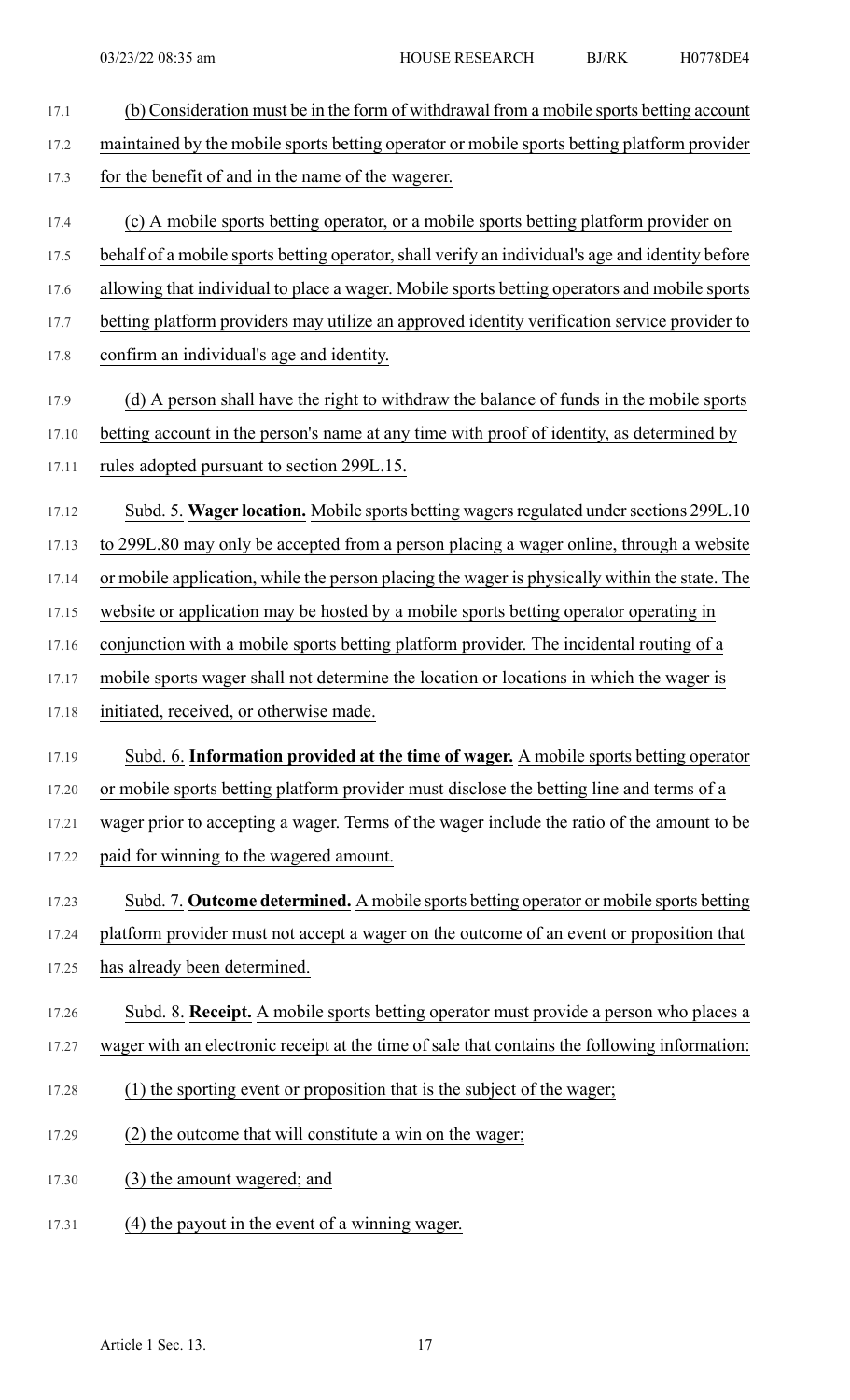| 18.1  | Sec. 14. [299L.45] EXCLUSION LIST AND PROHIBITION ON WAGERING.                                 |
|-------|------------------------------------------------------------------------------------------------|
| 18.2  | Subdivision 1. Exclusion list. (a) The commissioner shall maintain a list of persons who       |
| 18.3  | are not eligible to wager on sporting events through a mobile sports betting operator. The     |
| 18.4  | list shall include the names of:                                                               |
| 18.5  | (1) persons who have themselves requested to be on the exclusion list;                         |
| 18.6  | (2) persons whose names have been submitted, for their protection, by their legal              |
| 18.7  | guardians; and                                                                                 |
| 18.8  | (3) persons whose names have been submitted by mobile sports betting operators, mobile         |
| 18.9  | sports betting platform providers, or mobile sports betting vendors.                           |
| 18.10 | (b) The information contained on the list is private data on individuals, as defined in        |
| 18.11 | section 13.02, subdivision 12, except the commissioner is permitted to share the list with     |
| 18.12 | mobile sports betting operators as needed to prevent persons on the exclusion list from        |
| 18.13 | placing sports betting wagers.                                                                 |
| 18.14 | Subd. 2. Prohibited wagers. The following individuals who are otherwise authorized             |
| 18.15 | to place wagers are prohibited from placing the wagers described:                              |
| 18.16 | (1) an individual who is prohibited from placing wagers by a mobile sports betting             |
| 18.17 | operator or mobile sports betting platform provider for good cause, including, but not limited |
| 18.18 | to, any individual placing a wager as an agent or proxy on behalf of another may not place     |
| 18.19 | a wager of any kind;                                                                           |
| 18.20 | (2) an individual who is an athlete, coach, referee, player, trainer, or team employee is      |
| 18.21 | prohibited from wagering on a sporting event overseen by that person's sports governing        |
| 18.22 | <u>body;</u>                                                                                   |
| 18.23 | (3) an individual who holds a position of authority sufficient to exert influence over the     |
| 18.24 | participants in a sporting event, including, but not limited to, a coach, manager, or owner    |
| 18.25 | is prohibited from wagering on that sporting event; and                                        |
| 18.26 | (4) an individual who has access to certain types of exclusive or nonpublic information        |
| 18.27 | regarding a sporting event is prohibited from wagering on that sporting event and any other    |
| 18.28 | sporting event overseen by the sports governing body of that sporting event.                   |
| 18.29 | Subd. 3. Prohibition on accepting wagers. (a) A mobile sports betting operator or              |
| 18.30 | mobile sports betting platform provider shall not knowingly accept a wager from a person       |
| 18.31 | on the exclusion list or allow a person on the exclusion list to establish a mobile sports     |
| 18.32 | betting account.                                                                               |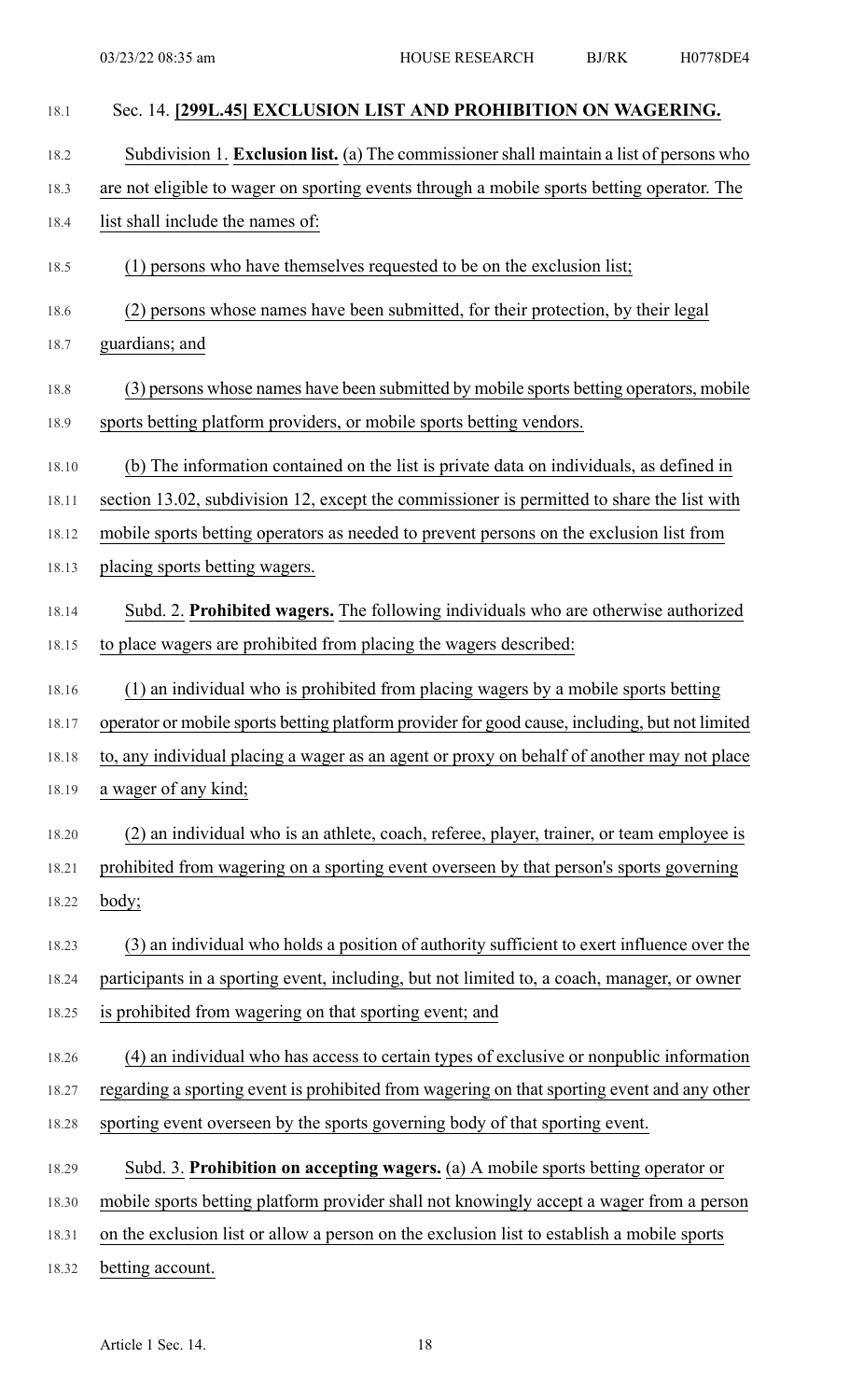19.1 (b) A mobile sports betting operator or a mobile sports betting platform provider shall 19.2 not knowingly accept a wager prohibited under subdivision 2 from any individual who can 19.3 reasonably be identified by publicly available information or by any lists provided to the 19.4 commissioner. 19.5 (c) Knowingly accepting a wager from a person on the exclusion list is a license violation, 19.6 subject to a penalty established by the commissioner. 19.7 Sec. 15. **[299L.50] FINANCIAL RESPONSIBILITY.** 19.8 Subdivision 1. **Responsibility for satisfying winning wagers.** A wager on a sporting 19.9 event placed with a mobile sports betting operator is an enforceable contract. A mobile 19.10 sports betting operator or mobile sports betting platform provider who accepts a wager bears 19.11 all risk of loss to satisfy winnings on the wager. A wager that is not redeemed within one 19.12 year of the outcome that is the subject of the wager may be canceled by the mobile sports 19.13 betting operator and its sports betting platform provider. 19.14 Subd. 2. **Cash reserves.** (a) A mobile sports betting operator shall, in conjunction with 19.15 the mobile sports betting platform provider, maintain cash reserves in an amount that is not 19.16 less than the greater of \$25,000 or the sum of the following three amounts: 19.17 (1) amounts held by the mobile sports betting operator for the mobile sports betting 19.18 accounts of authorized participants; 19.19 (2) amounts accepted by the mobile sports betting operator as wagers on contingencies 19.20 whose outcome have not been determined; and 19.21 (3) amounts owed but unpaid by the mobile sports betting operator on winning wagers 19.22 through the period established by the operator, subject to time limits set by the commissioner, 19.23 for honoring winning wagers. 19.24 (b) Such reserves shall be held in the form of cash or cash equivalents segregated from 19.25 operational funds, payment processor reserves and receivables, any bond, an irrevocable 19.26 letter of credit, or any combination thereof. 19.27 Subd. 3. **Bond.** A mobile sports betting operator or mobile sports betting platform 19.28 provider shall be required to post a bond, securities, or an irrevocable letter of credit in an 19.29 amount the commissioner deems necessary after taking into consideration the amount of 19.30 the mobile sports betting operator's cash reserves, to protect the financial interests of people 19.31 wagering on sporting events. If securities are deposited or an irrevocable letter of credit 19.32 filed, the securities or letter of credit must be of a type or in the form provided under section 19.33 349A.07, subdivision 5, paragraphs (b) and (c).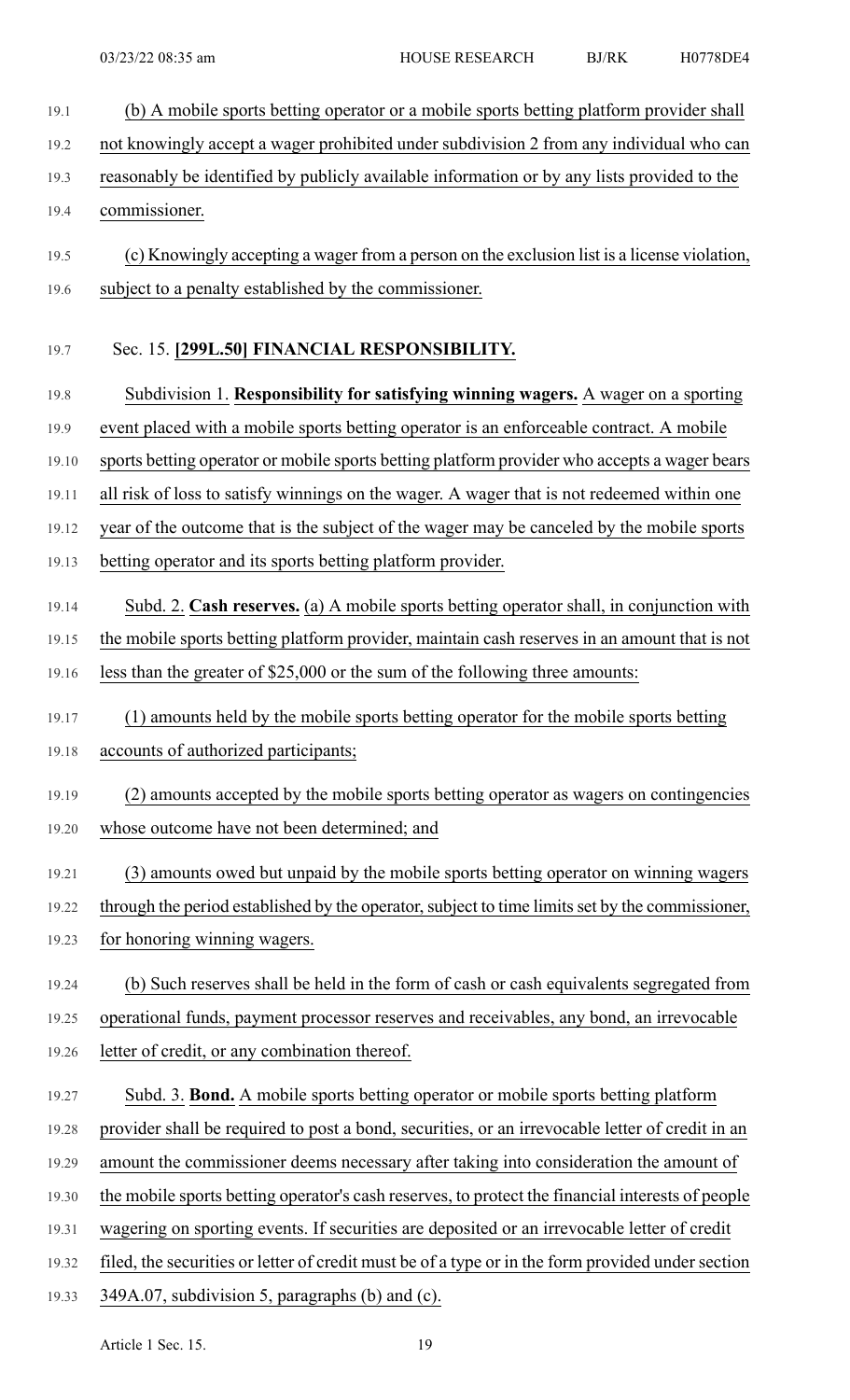## 20.1 Sec. 16. **[299L.51] INTEGRITY MONITORING.**

20.2 Each mobile sports betting operator or mobile sports betting platform provider must 20.3 contract with a licensed independent integrity monitoring provider in order to identify any 20.4 unusual betting activity or patterns that may indicate a need for further investigation. The 20.5 commissioner shall establish minimum standards requiring each mobile sports betting 20.6 operator or mobile sports betting platform provider to participate in the monitoring system 20.7 as part of that licensee's minimum internal control standards. The commissioner shall 20.8 immediately report any suspicious wagering to the appropriate state or federal authorities.

### 20.9 Sec. 17. **[299L.55] INSPECTION AND AUDITING OF LICENSEES.**

20.10 Subdivision 1. **Inspection.** The commissioner, the commissioner of revenue, and the 20.11 director are authorized to inspect the accounting records of licensees at any time provided 20.12 the licensee is given notice at least 24 hours before the inspection. This provision only 20.13 applies to mobile sports betting operations and does not authorize the inspection of records 20.14 related to Tribal gaming operations, Tribal governmental records, or Class III sports betting 20.15 operations conducted exclusively on Indian Lands. 20.16 Subd. 2. **Annual audit.** To ensure compliance with this chapter and rules adopted under

20.17 this chapter, a mobile sports betting operator must contract with an independent third party 20.18 to perform a financial audit, consistent with the standards established by the Public Company 20.19 Accounting Oversight Board or using the Statements on Accounting standards issued by 20.20 the Audit Standards Board of the American Institute of Certified Public Accountants. The 20.21 mobile sports betting operator must submit the audit to the commissioner for examination 20.22 and inspection within 120 days of the end of its fiscal year.

#### 20.23 Sec. 18. **[299L.60] LICENSE VIOLATIONS; ENFORCEMENT.**

20.24 Subdivision 1. **Schedule of penalties.** The commissioner must adopt rules that provide 20.25 a graduated schedule of penalties for violations of license requirements under statute or

20.26 rule. The schedule must specify penalties that may range from warnings and probation

- 
- 20.27 periods to civil fines, temporary suspension of licenses, or revocation of licenses.

# 20.28 Subd. 2. **Authority to act.** (a) The commissioner may issue administrative orders, impose

20.29 civil penalties, and suspend, revoke, or not renew a license issued pursuant to sections

20.30 299L.10 to 299L.80 if the commissioner determines that a licensee has committed or is

- 20.31 about to commit a violation of those sections or rules adopted pursuant to those sections,
- 20.32 or if the commissioner determines that the licensee is disqualified or ineligible to hold a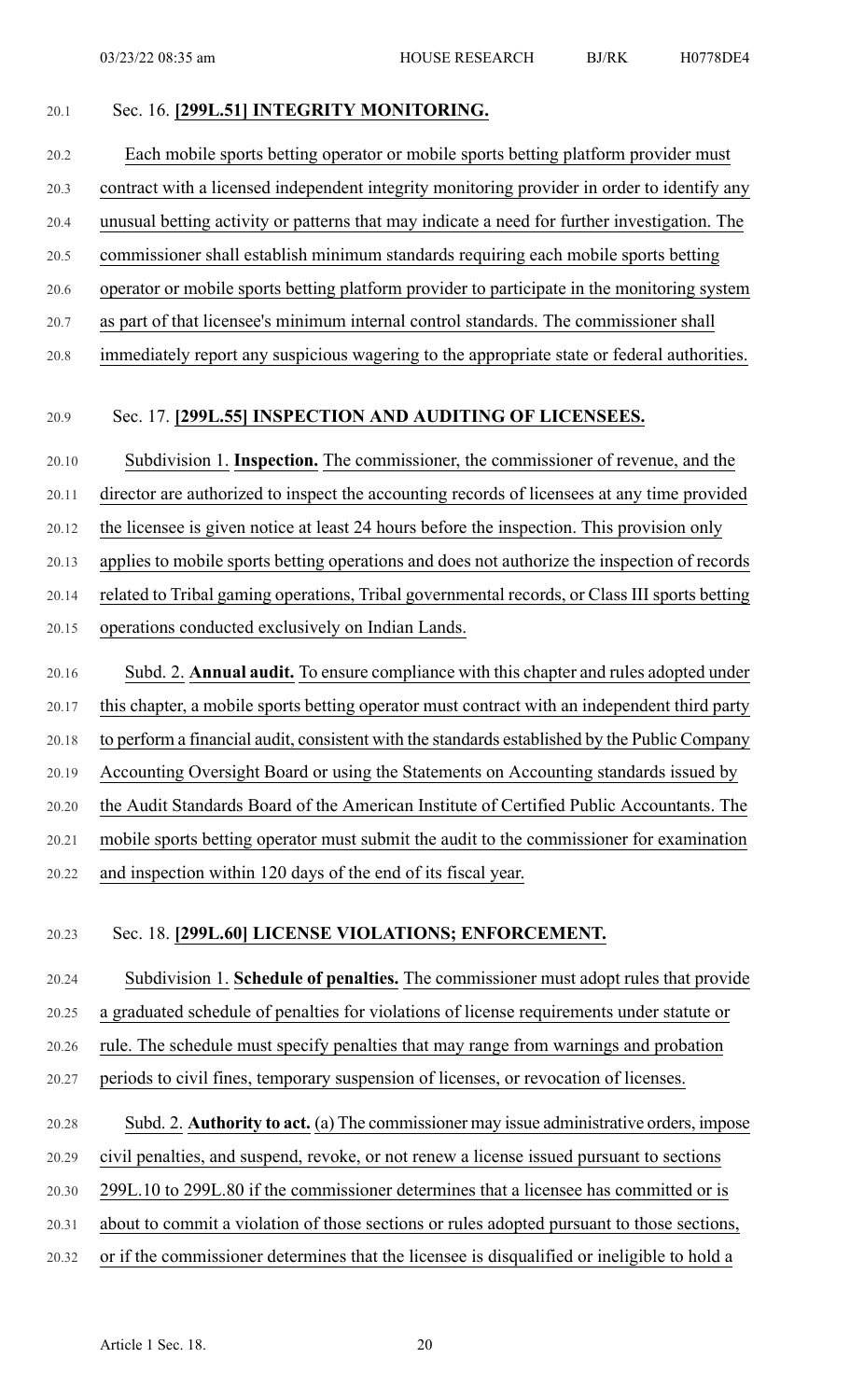| 21.1  | license pursuant to section 299L.25 or 299L.26. A conviction for a violation of section        |
|-------|------------------------------------------------------------------------------------------------|
| 21.2  | 299L.80 is not required for the commissioner to take action on a violation.                    |
| 21.3  | (b) Enforcement actions, license suspensions, license revocations, or license nonrenewals      |
| 21.4  | related to a specific mobile sports betting operator shall not impact or limit the ability of  |
| 21.5  | another mobile sports betting operator to conduct, offer, or offer for play mobile sports      |
| 21.6  | betting.                                                                                       |
| 21.7  | Subd. 3. Temporary suspension. (a) The commissioner may temporarily, without                   |
| 21.8  | hearing, suspend the license and operating privilege of any licensee for a period of up to 90  |
| 21.9  | days if there is clear and convincing evidence that:                                           |
| 21.10 | (1) conduct of a licensee, or anticipated failure of a licensee to fulfill an obligation,      |
| 21.11 | requires immediate action to protect the public from harm;                                     |
| 21.12 | (2) the licensee has not timely filed a tax return or paid the tax required under chapter      |
| 21.13 | $297J$ ; or                                                                                    |
| 21.14 | (3) the licensee has not timely paid all fees due under sections 299L.10 to 299L.80.           |
| 21.15 | (b) The commissioner shall notify the licensee of the violation that caused the temporary      |
| 21.16 | suspension and may lift the temporary suspension if the licensee corrects the violation.       |
| 21.17 | (c) The commissioner may extend the period of suspension if the violation is not               |
| 21.18 | corrected, the commissioner notifies the business that it intends to revoke or not renew a     |
| 21.19 | license, and a contested case hearing has not taken place.                                     |
| 21.20 | Subd. 4. Notice of violation; administrative orders; request for reconsideration;              |
| 21.21 | demand for hearing. (a) The commissioner may issue an administrative order to any              |
| 21.22 | licensee who has committed a violation. The order may require the licensee to correct the      |
| 21.23 | violation or to cease and desist from committing the violation and may impose civil penalties. |
| 21.24 | The order must state the deficiencies that constitute a violation, the time by which the       |
| 21.25 | violation must be corrected, and the amount of any civil penalty.                              |
| 21.26 | (b) If the licensee believes the information in the administrative order is in error, the      |
| 21.27 | licensee may ask the commissioner to reconsider any parts of the order that are alleged to     |
| 21.28 | be in error. The request must be in writing, delivered to the commissioner by certified mail   |
| 21.29 | within seven days after receipt of the order, and provide documentation to support the         |
| 21.30 | allegation of error. The commissioner must respond to a request for reconsideration within     |
| 21.31 | 15 days after receiving the request. A request for reconsideration does not stay the order     |
| 21.32 | unless the commissioner issues a supplemental order granting additional time. The              |
| 21.33 | commissioner's disposition of a request for reconsideration is final.                          |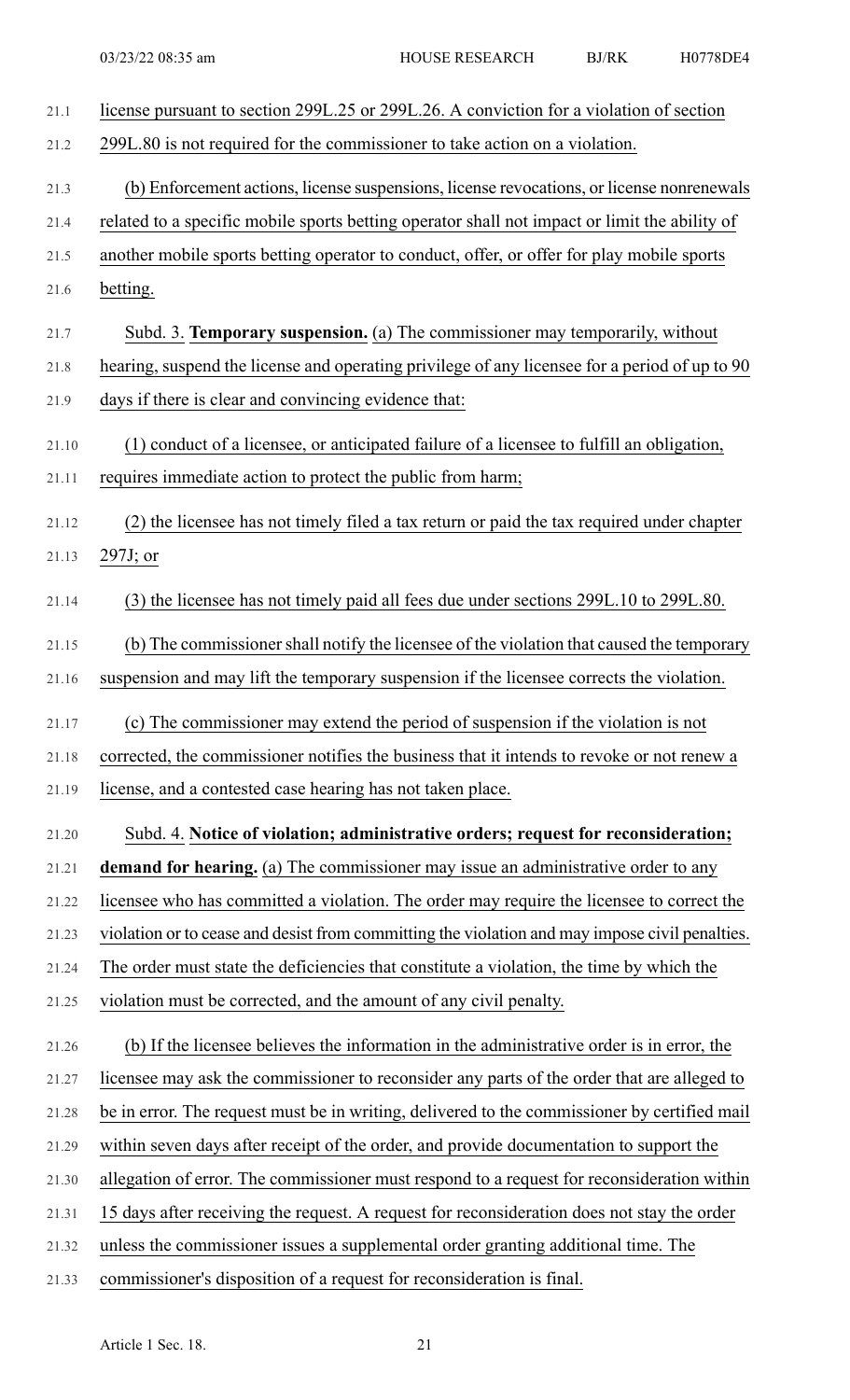| 22.1  | (c) An administrative order that imposes a civil penalty of more than \$2,000 shall be          |
|-------|-------------------------------------------------------------------------------------------------|
| 22.2  | treated as a contested case under chapter 14.                                                   |
| 22.3  | (d) A licensee may request a hearing on the administrative order within 30 days of the          |
| 22.4  | service of the order. The request must be in writing and delivered to the commissioner by       |
| 22.5  | certified mail. If the licensee does not request a hearing within 30 days, the order becomes    |
| 22.6  | final.                                                                                          |
| 22.7  | (e) If the licensee requests a hearing, the hearing must be held not later than 30 days         |
| 22.8  | after the commissioner receives the request unless the licensee and the commissioner agree      |
| 22.9  | on a later date. After the hearing, the commissioner may enter an order making such             |
| 22.10 | disposition as the facts require. If the licensee fails to appear at the hearing after having   |
| 22.11 | been notified of it, the licensee is considered in default and the proceeding may be determined |
| 22.12 | against the licensee on consideration of the administrative order, the allegations of which     |
| 22.13 | may be considered to be true. An action of the commissioner under this paragraph is subject     |
| 22.14 | to judicial review pursuant to chapter 14.                                                      |
| 22.15 | (f) Civil penalties collected by the commissioner shall be deposited in the general fund.       |
| 22.16 | Civil penalties may be recovered in a civil action in the name of the state brought in the      |
| 22.17 | district court.                                                                                 |
| 22.18 | Subd. 5. Revocation, nonrenewal, civil penalties; contested case. If the commissioner           |
| 22.19 | intends to revoke or not renew a license, or impose a civil penalty in excess of \$2,000, the   |
| 22.20 | commissioner shall provide the licensee with a statement of the complaints made against         |
| 22.21 | the licensee and shall initiate a contested case proceeding. The contested case shall be held   |
| 22.22 | pursuant to chapter 14.                                                                         |
| 22.23 | Subd. 6. Penalties. In addition to penalties listed in this section, a person or licensee       |
| 22.24 | who violates the provisions of sections 299L.10 to 299L.80 is subject to any applicable         |
| 22.25 | criminal penalty.                                                                               |
| 22.26 | Sec. 19. [299L.65] REPORTING.                                                                   |
| 22.27 | Subdivision 1. Financial report. By June 1 of each year, the commissioner must submit           |
| 22.28 | a report to the chairs and ranking minority members of the legislative committees with          |
| 22.29 | jurisdiction over public safety, the legislative committees with jurisdiction over taxes, the   |
| 22.30 | committee in the house of representatives with jurisdiction over commerce, the committee        |
| 22.31 |                                                                                                 |
|       | in the senate with jurisdiction over state government finance and policy, the committee in      |
| 22.32 | the house of representatives with jurisdiction over ways and means, and the committee in        |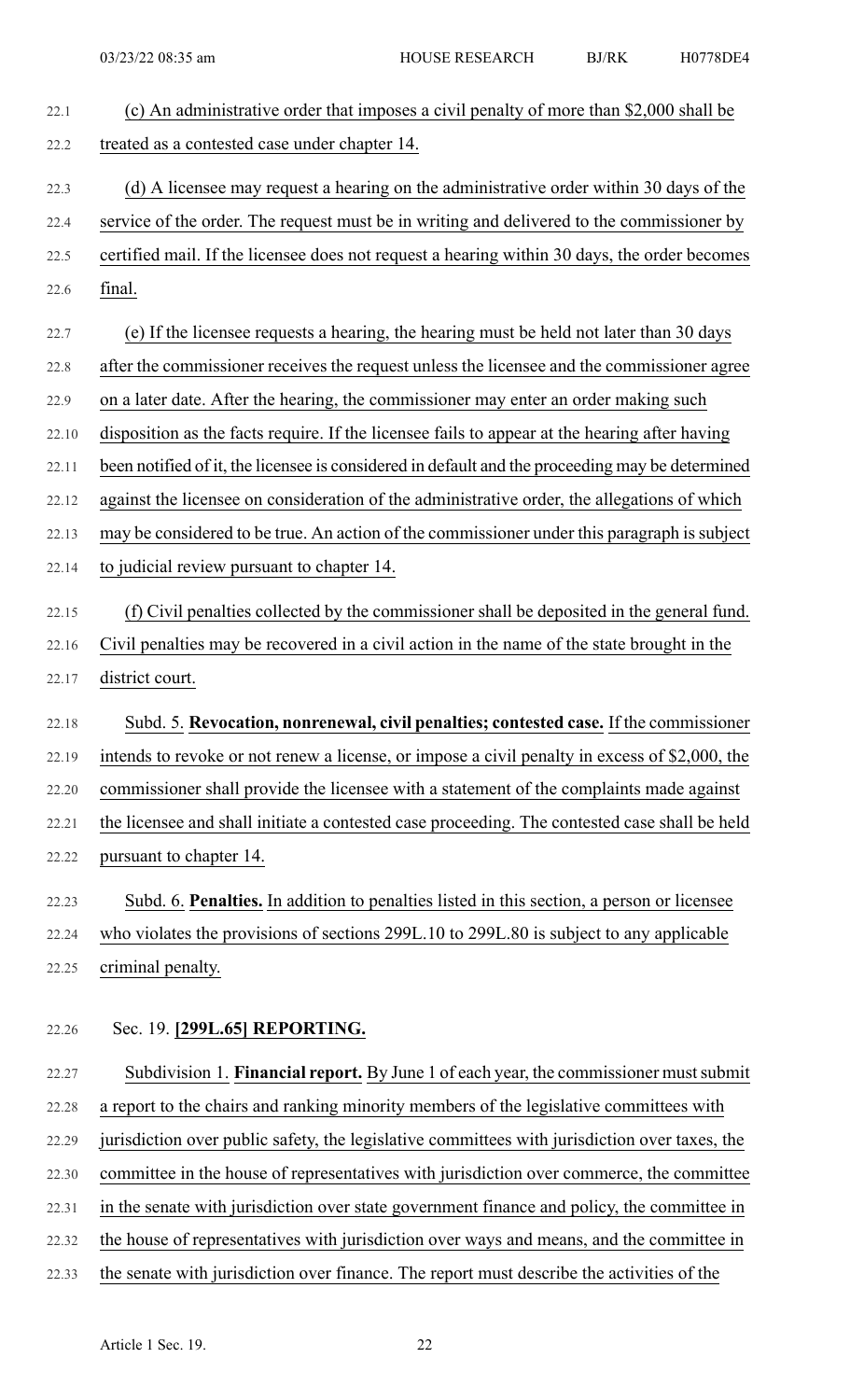| 23.1  | commissioner with respect to wagering on sporting events and include summary financial         |
|-------|------------------------------------------------------------------------------------------------|
| 23.2  | information on sports betting and the regulated sports betting industry as a whole. The report |
| 23.3  | must not include information or data on individuals or entities that is classified as private  |
| 23.4  | data under section 299L.70 or separately list the earnings, wagers, or tax revenue generated   |
| 23.5  | by or use identifying information for specific mobile sports betting operators or specific     |
| 23.6  | master mobile sports betting licensees.                                                        |
| 23.7  | Subd. 2. License activity report. By February 1 of each year beginning in 2023, the            |
| 23.8  | commissioner shall submit a report to the chairs and ranking minority members of the           |
| 23.9  | committees in the house of representatives and the senate with jurisdiction over public        |
| 23.10 | safety, the committee in the house of representatives with jurisdiction over commerce, and     |
| 23.11 | the committee in the senate with jurisdiction over state government finance and policy on      |
| 23.12 | the following:                                                                                 |
| 23.13 | (1) the status of applications for licenses issued by the commissioner, including the          |
| 23.14 | number of applications for each type of license, the number of licenses of each type issued,   |
| 23.15 | and the average time between receipt of a complete application and issuance of each type       |
| 23.16 | of license;                                                                                    |
| 23.17 | (2) an overview of the sports betting market, including but not limited to the actual and      |
| 23.18 | anticipated demand;                                                                            |
| 23.19 | (3) the amount of revenue generated to the state by sports betting and the expenses            |
| 23.20 | incurred by the commissioner in enforcing restrictions on lawful sports betting; and           |
| 23.21 | (4) the commissioner's enforcement actions taken against persons licensed under sections       |
| 23.22 | 299L.10 to 299L.80 for licensing violations, including violations of the rules adopted under   |
| 23.23 | section 299L.15.                                                                               |
|       |                                                                                                |
| 23.24 | Sec. 20. [299L.70] DATA PROTECTIONS.                                                           |
| 23.25 | Subdivision 1. Classification. Data in which an individual who has wagered on sporting         |

23.26 events is identified by name, account number, Social Security number, or any other uniquely 23.27 identifying indicia, is private data on individuals, as defined in section 13.02, subdivision 23.28 12. Data on individual earnings of mobile sports betting operators, mobile sports betting 23.29 operator application and licensing information, and all Tribal revenue records unassociated 23.30 with mobile sports betting operators is nonpublic data, as defined in section 13.02, subdivision  $23.31 \quad 9.$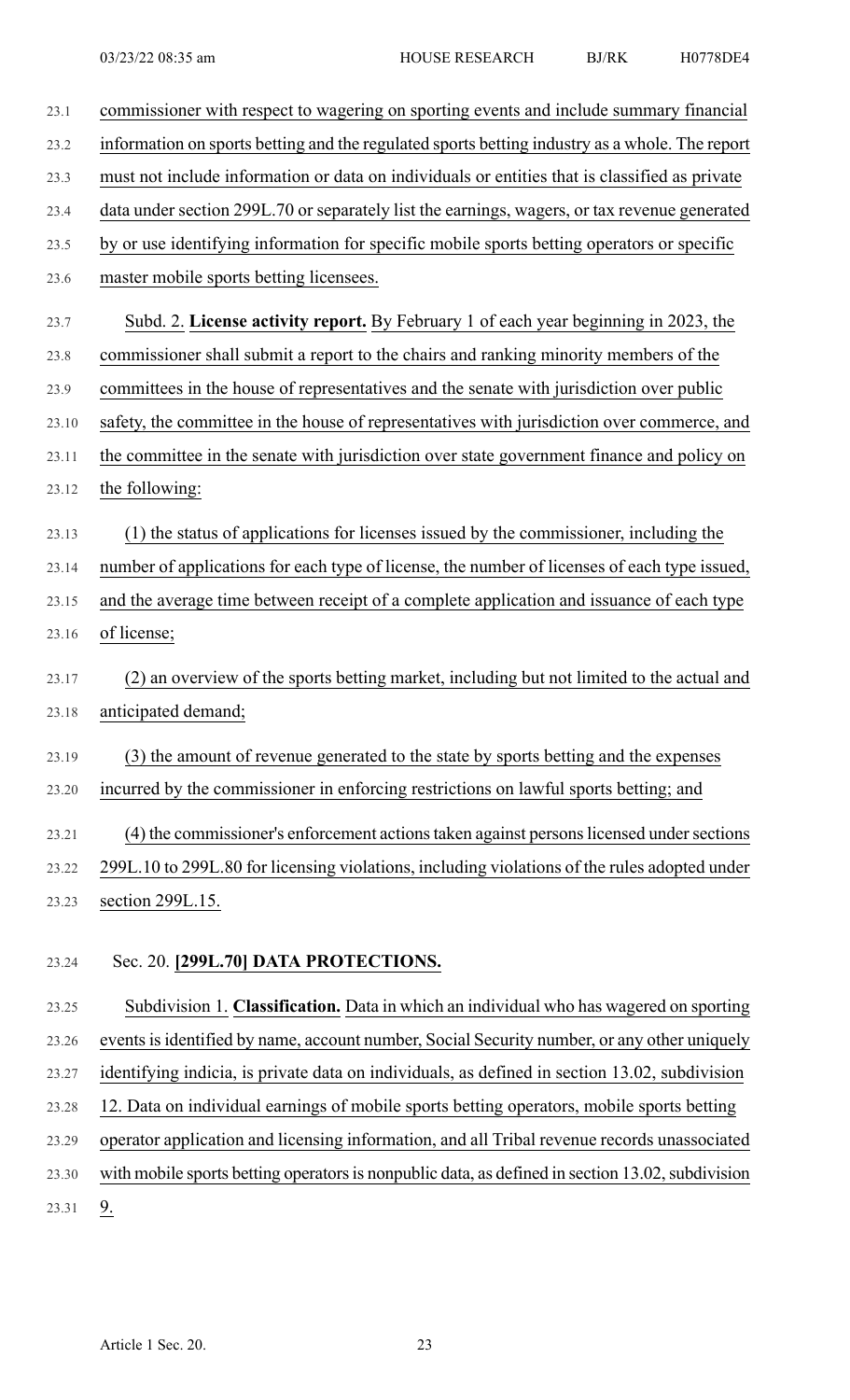| 24.1  | Subd. 2. Sale of private data on individuals. The commissioner shall revoke any license        |
|-------|------------------------------------------------------------------------------------------------|
| 24.2  | issued under sections 299L.10 to 299L.80 of a person who sells private data on the individuals |
| 24.3  | collected through the practice of sports betting.                                              |
| 24.4  | Sec. 21. [299L.75] LOCAL RESTRICTIONS; PROHIBITION ON LOCAL TAXES                              |
| 24.5  | OR FEES.                                                                                       |
| 24.6  | No political subdivision may require a local license to offer sports betting or impose a       |
| 24.7  | tax or fee on the sports betting conducted pursuant to this chapter.                           |
| 24.8  | Sec. 22. INDIAN TRIBES; COMPACTS TO BE NEGOTIATED.                                             |
| 24.9  | The governor or the governor's designated representatives shall negotiate in good faith        |
| 24.10 | new Tribal-state compacts regulating the conduct of Class III sports betting on the Indian     |
| 24.11 | Lands of an Indian Tribe requesting negotiations, under Minnesota Statutes, section 3.9221.    |
| 24.12 | Compacts in effect on January 1, 2022, shall not be modified to accommodate sports betting.    |
| 24.13 | <b>ARTICLE 2</b>                                                                               |
| 24.14 | <b>TAXATION OF SPORTS BETTING</b>                                                              |
| 24.15 | Section 1. Minnesota Statutes 2020, section 290.0131, is amended by adding a subdivision       |
| 24.16 | to read:                                                                                       |
| 24.17 | Subd. 19. Nontaxable sports betting losses. Losses from the business of conducting             |
| 24.18 | wagering on a sporting event under chapter 299L that are not subject to tax under this chapter |
| 24.19 | are an addition.                                                                               |
| 24.20 | <b>EFFECTIVE DATE.</b> This section is effective for taxable years beginning after             |
| 24.21 | Sec. 2. Minnesota Statutes 2020, section 290.0132, is amended by adding a subdivision          |
| 24.22 | to read:                                                                                       |
| 24.23 | Subd. 31. Exempt sports betting income. Income or gains from the business of                   |
| 24.24 | conducting betting on a sporting event under chapter 299L that are not subject to tax under    |
| 24.25 | this chapter are a subtraction.                                                                |
| 24.26 | <b>EFFECTIVE DATE.</b> This section is effective for taxable years beginning after             |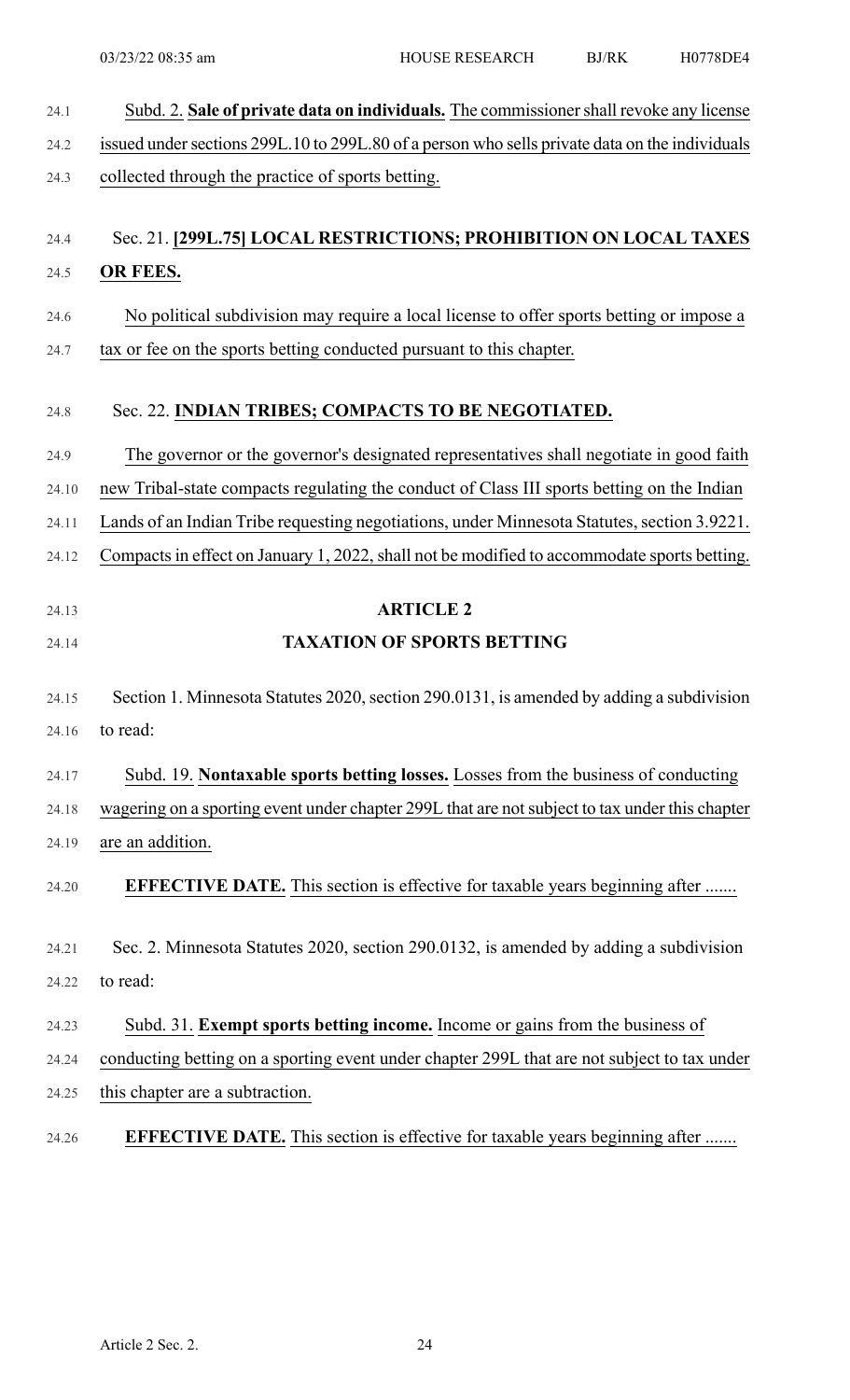| 25.1  | Sec. 3. Minnesota Statutes 2020, section 290.0133, is amended by adding a subdivision             |
|-------|---------------------------------------------------------------------------------------------------|
| 25.2  | to read:                                                                                          |
| 25.3  | Subd. 15. Nontaxable sports betting losses. Losses from the business of conducting                |
| 25.4  | betting on a sporting event under chapter 299L that are not subject to tax under this chapter     |
| 25.5  | are an addition.                                                                                  |
| 25.6  | <b>EFFECTIVE DATE.</b> This section is effective for taxable years beginning after                |
| 25.7  | Sec. 4. Minnesota Statutes 2020, section 290.0134, is amended by adding a subdivision             |
| 25.8  | to read:                                                                                          |
| 25.9  | Subd. 20. Exempt sports betting income. Income or gains from the business of                      |
| 25.10 | conducting betting on a sporting event under chapter 299L that are not subject to tax under       |
| 25.11 | this chapter are a subtraction.                                                                   |
| 25.12 | <b>EFFECTIVE DATE.</b> This section is effective for taxable years beginning after                |
| 25.13 | Sec. 5. [297J.01] DEFINITIONS.                                                                    |
| 25.14 | Unless otherwise defined in this chapter, or unless the context clearly indicates otherwise,      |
| 25.15 | the following terms have the meanings given:                                                      |
| 25.16 | $(1)$ "casino" has the meaning given in section 299L.10, subdivision 4;                           |
| 25.17 | (2) "commissioner" means the commissioner of revenue;                                             |
| 25.18 | (3) "Internal Revenue Code" means the Internal Revenue Code as defined in section                 |
| 25.19 | 289A.02, subdivision 7;                                                                           |
| 25.20 | (4) "mobile sports betting operator" has the meaning given in section 299L.10, subdivision        |
| 25.21 | 15:                                                                                               |
| 25.22 | (5) "sports betting" has the meaning given in section 299L.10, subdivision 20;                    |
| 25.23 | (6) "sports betting net revenue" means the total of all cash received by a mobile sports          |
| 25.24 | betting operator from wagers on sporting events, less promotional credits and free bets, less     |
| 25.25 | cash paid out as winnings and cash equivalent of noncash prizes paid out as winnings, and         |
| 25.26 | less federal excise taxes on sports wagering. Sports betting net revenue does not include         |
| 25.27 | other cash received by a mobile sports betting operator for activities other than sports betting; |
| 25.28 | and                                                                                               |
| 25.29 | (7) "wager" has the meaning given in section 299L.10, subdivision 22.                             |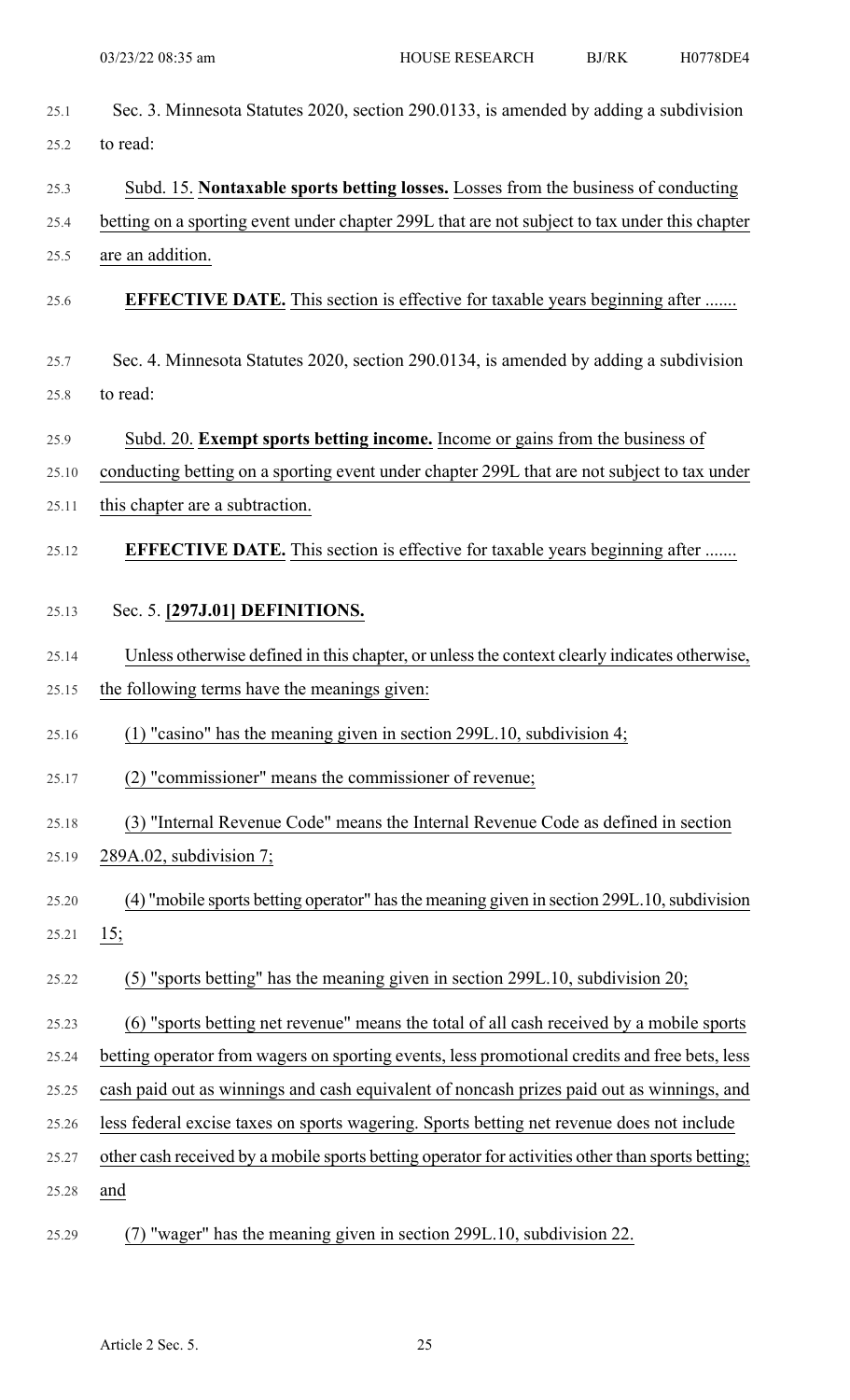- 26.1 **EFFECTIVE DATE.** This section is effective for sports betting net revenue received
- 26.2 after .......

# 26.3 Sec. 6. **[297J.02] TAX ON SPORTS BETTING NET REVENUE.**

- 26.4 Subdivision 1. **Tax imposed.** (a) Except as provided in paragraph (b), a tax is imposed 26.5 on sports betting net revenue received equal to ten percent on wagers placed online through
- 26.6 a website or mobile application, as allowed under section 299L.40.
- 26.7 (b) Any bets placed on Indian Lands are not subject to state taxation.
- 26.8 Subd. 2. **Sports betting net revenue tax in lieu of other taxes.** Income derived by a
- 26.9 mobile sports betting operator from the conduct of wagering on a sporting event is not
- 26.10 subject to the tax imposed in chapter 290. Wagers accepted by a mobile sports betting
- 26.11 operator are not subject to the tax imposed in section 297A.62 or 297E.03.
- 26.12 Subd. 3. **Returns; due dates.** Taxes imposed by this section are due and payable to the 26.13 commissioner when the gambling tax return is required to be filed. A mobile sports betting 26.14 operator must file their monthly sports betting revenue figures with the commissioner on a 26.15 form prescribed by the commissioner. Returns covering the taxes imposed under this section 26.16 must be filed with the commissioner on or before the 20th day of the month following the 26.17 close of the previous calendar month. The commissionershall prescribe the content, format, 26.18 and manner of returns or other documents pursuant to section 270C.30. The proceeds must 26.19 be paid to the commissioner of management and budget for deposit as required in subdivision
- 26.20  $6.$
- 26.21 Subd. 4. **Public information.** All records concerning the administration of taxes under 26.22 this chapter are classified as public information.
- 26.23 Subd. 5. **Refunds.** A person who has, under this chapter, paid to the commissioner an 26.24 amount of tax for a period in excess of the amount legally due for that period may file with 26.25 the commissioner a claim for a refund of the excess. The amount necessary to pay the refunds 26.26 under this subdivision is appropriated from the sports betting revenue account established 26.27 in subdivision 7 to the commissioner.
- 26.28 Subd. 6. **Extensions.** If in the commissioner's judgment good cause exists, the 26.29 commissioner may extend the time for filing tax returns, paying taxes, or both under this 26.30 section for not more than six months.
- 26.31 Subd. 7. **Distribution of funds.** (a) The sports betting revenue account is established in
- 26.32 the special revenue fund. All amounts collected by the commissioner under this chapter
- 26.33 must be deposited in the account and distributed as provided in this subdivision. Any money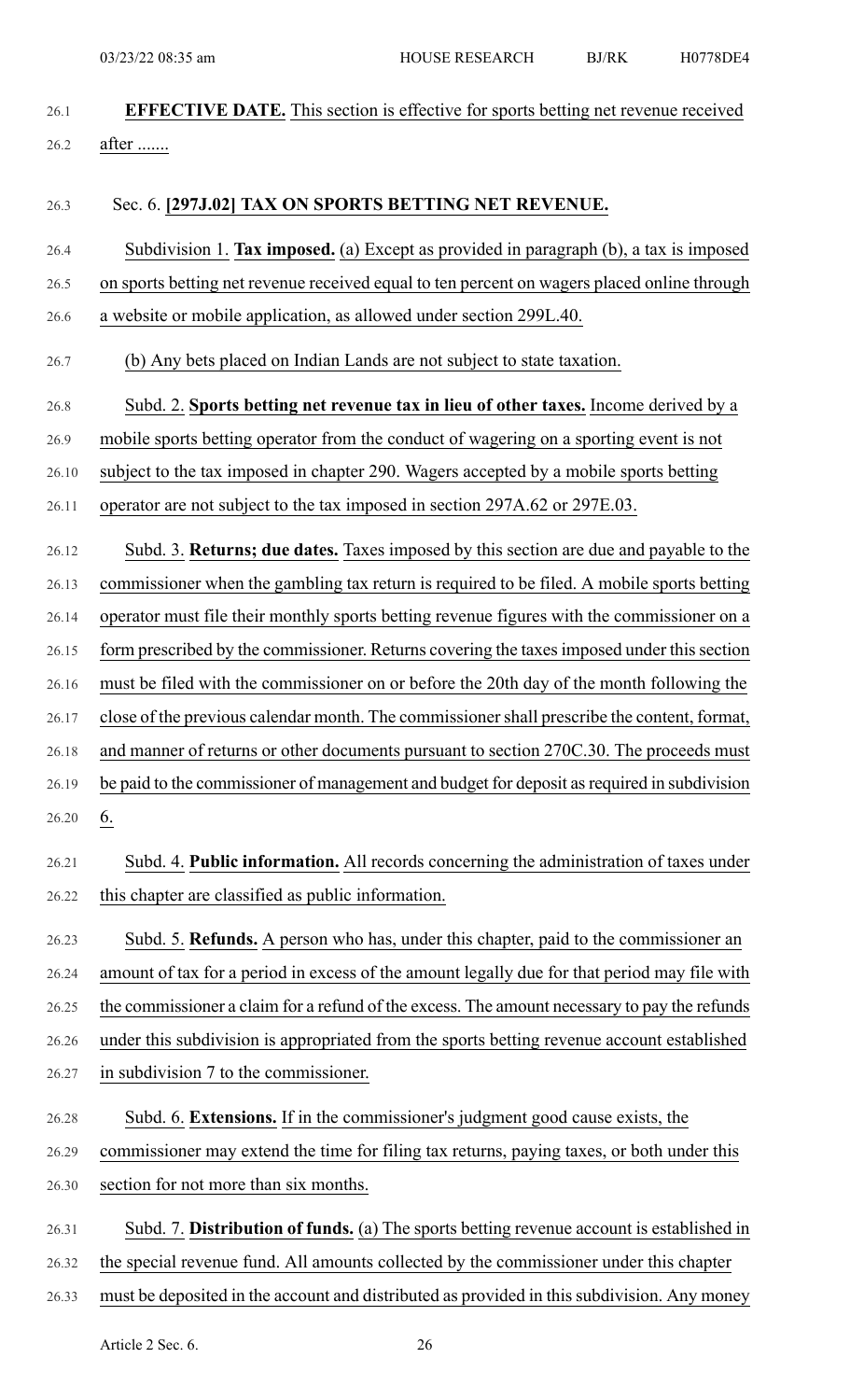- 27.1 remaining in the account at the end of each fiscal year does not cancel. Interest and income 27.2 earned on money in the account, after deducting any applicable charges, shall be credited 27.3 to the account. After deducting any amounts necessary to pay the refunds under subdivision 27.4 5, the money shall be distributed as provided in paragraphs (b) to (d). 27.5 (b) Ten percent of the amount deposited in the special revenue fund pursuant to paragraph 27.6 (a) is appropriated to the commissioner of public safety for the Division of Alcohol and 27.7 Gambling Enforcement to perform the duties described in sections 299L.10 to 299L.80. 27.8 (c) Forty percent of the amount deposited in the special revenue fund pursuant to 27.9 paragraph (a) is appropriated to the commissioner of human services of which half is for 27.10 the compulsive gambling treatment program established under section 245.98, and half is 27.11 for a grant to the state affiliate recognized by the National Council on Problem Gambling 27.12 to be used to increase public awareness of problem gambling, provide education and training 27.13 for individuals and organizations providing effective treatment services to problem gamblers 27.14 and their families, and research relating to problem gambling. Money appropriated by this 27.15 paragraph must supplement and must not replace existing state funding for these programs. 27.16 (d) Fifty percent of the amount deposited in the special revenue fund pursuant to 27.17 paragraph (a) shall be transferred to the amateur sports integrity and participation account 27.18 established pursuant to section 240A.15, subdivision 1. 27.19 **EFFECTIVE DATE.** This section is effective for sports betting net revenue received 27.20 after ....... 27.21 Sec. 7. **[297J.03] MOBILE SPORTS BETTING OPERATOR REPORTS AND** 27.22 **RECORDS.** 27.23 Subdivision 1. **Reports.** A mobile sports betting operator must file with the commissioner,
- 27.24 on a form prescribed by the commissioner, a report showing all mobile sports betting activity 27.25 conducted by the mobile sports betting operator for each month. Sports betting activity 27.26 includes the amounts of all wagers received, payouts, and all sports betting taxes owed or 27.27 paid to the commissioner. The report must be filed with the commissioner on or before the 27.28 20th day of the month following the month in which the sports betting activity takes place.
- 27.29 The commissioner shall prescribe the content, format, and manner of the report pursuant to 27.30 section 270C.30.
- 27.31 Subd. 2. **Business records.** A mobile sports betting operator must maintain records 27.32 supporting the sports betting activity reported to the commissioner. Records required to be 27.33 kept in this section must be preserved by the mobile sports betting operator for at least 3-1/2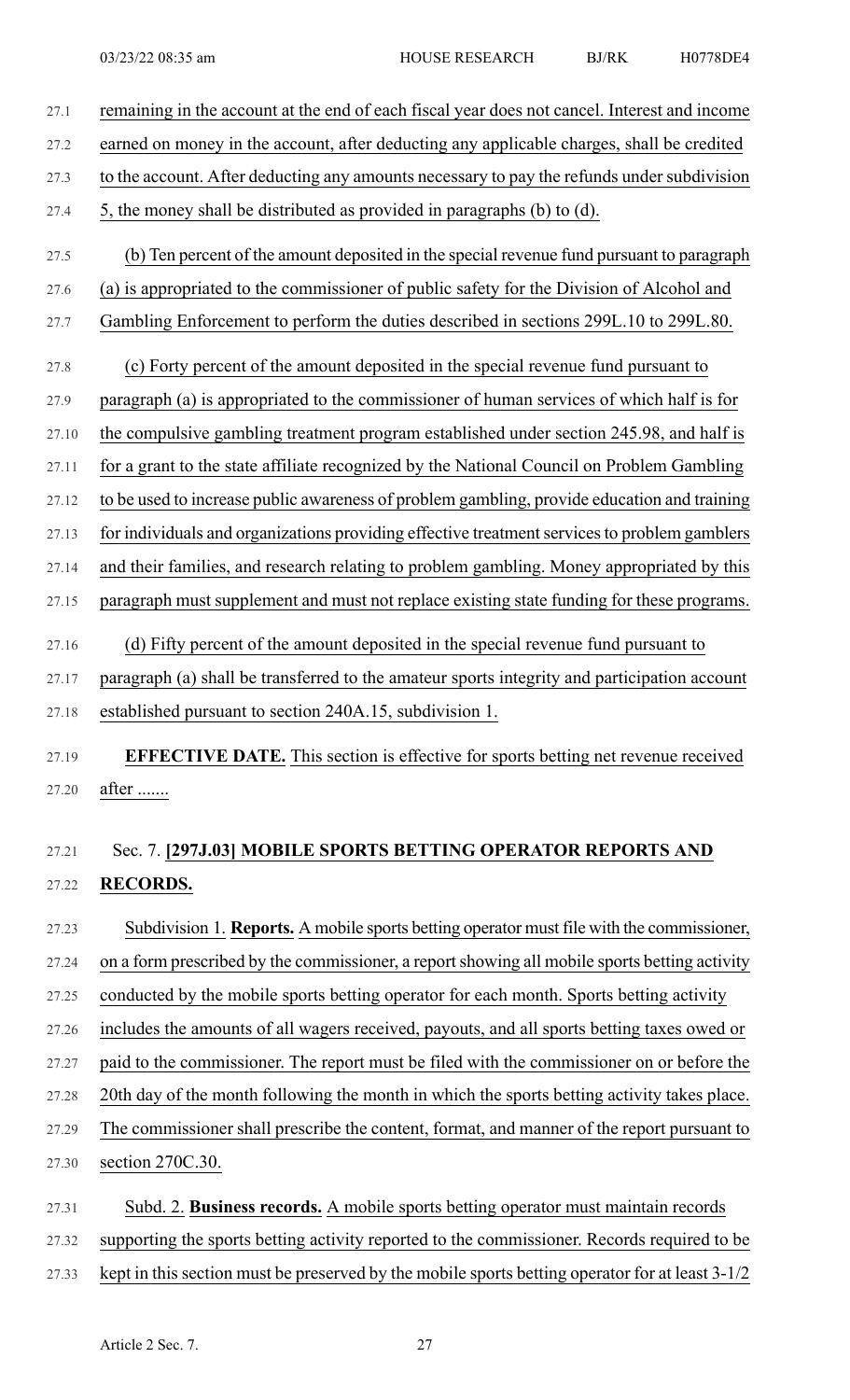| 28.1  | years and may be inspected by the commissioner at any reasonable time without notice or          |
|-------|--------------------------------------------------------------------------------------------------|
| 28.2  | a search warrant.                                                                                |
| 28.3  | Subd. 3. Audits. The commissioner may require a financial audit of a mobile sports               |
| 28.4  | betting operator's sports betting activities if the mobile sports betting operator has failed to |
| 28.5  | comply with this chapter as it relates to financial reporting. Audits must be performed by       |
| 28.6  | an independent accountant licensed according to chapter 326A. The commissioner must              |
| 28.7  | prescribe standards for an audit required under this subdivision. A complete, true, and correct  |
| 28.8  | copy of an audit must be filed as prescribed by the commissioner.                                |
| 28.9  | <b>EFFECTIVE DATE.</b> This section is effective for sports betting net revenue received         |
| 28.10 | after                                                                                            |
| 28.11 | <b>ARTICLE 3</b>                                                                                 |
| 28.12 | <b>CRIMES RELATED TO SPORTS BETTING</b>                                                          |
|       |                                                                                                  |
| 28.13 | Section 1. Minnesota Statutes 2020, section 260B.007, subdivision 16, is amended to read:        |
| 28.14 | Subd. 16. Juvenile petty offender; juvenile petty offense. (a) "Juvenile petty offense"          |
| 28.15 | includes a juvenile alcohol offense, a juvenile controlled substance offense, a juvenile         |
| 28.16 | violation of section 299L.80, subdivision 3, paragraph (a), a violation of section 609.685,      |
| 28.17 | or a violation of a local ordinance, which by its terms prohibits conduct by a child under       |
| 28.18 | the age of 18 years which would be lawful conduct if committed by an adult.                      |
| 28.19 | (b) Except as otherwise provided in paragraph (c), "juvenile petty offense" also includes        |
| 28.20 | an offense that would be a misdemeanor if committed by an adult.                                 |
| 28.21 | (c) "Juvenile petty offense" does not include any of the following:                              |
| 28.22 | (1) a misdemeanor-level violation of section 518B.01, 588.20, 609.224, 609.2242,                 |
| 28.23 | 609.324, subdivision 2 or 3, 609.5632, 609.576, 609.66, 609.746, 609.748, 609.79, or             |
| 28.24 | 617.23;                                                                                          |
| 28.25 | (2) a major traffic offense or an adult court traffic offense, as described in section           |
| 28.26 | 260B.225;                                                                                        |
| 28.27 | (3) a misdemeanor-level offense committed by a child whom the juvenile court previously          |
| 28.28 | has found to have committed a misdemeanor, gross misdemeanor, or felony offense; or              |
| 28.29 | (4) a misdemeanor-level offense committed by a child whom the juvenile court has                 |
| 28.30 | found to have committed a misdemeanor-level juvenile petty offense on two or more prior          |
| 28.31 | occasions, unless the county attorney designates the child on the petition as a juvenile petty   |
| 28.32 | offender notwithstanding this prior record. As used in this clause, "misdemeanor-level           |
|       |                                                                                                  |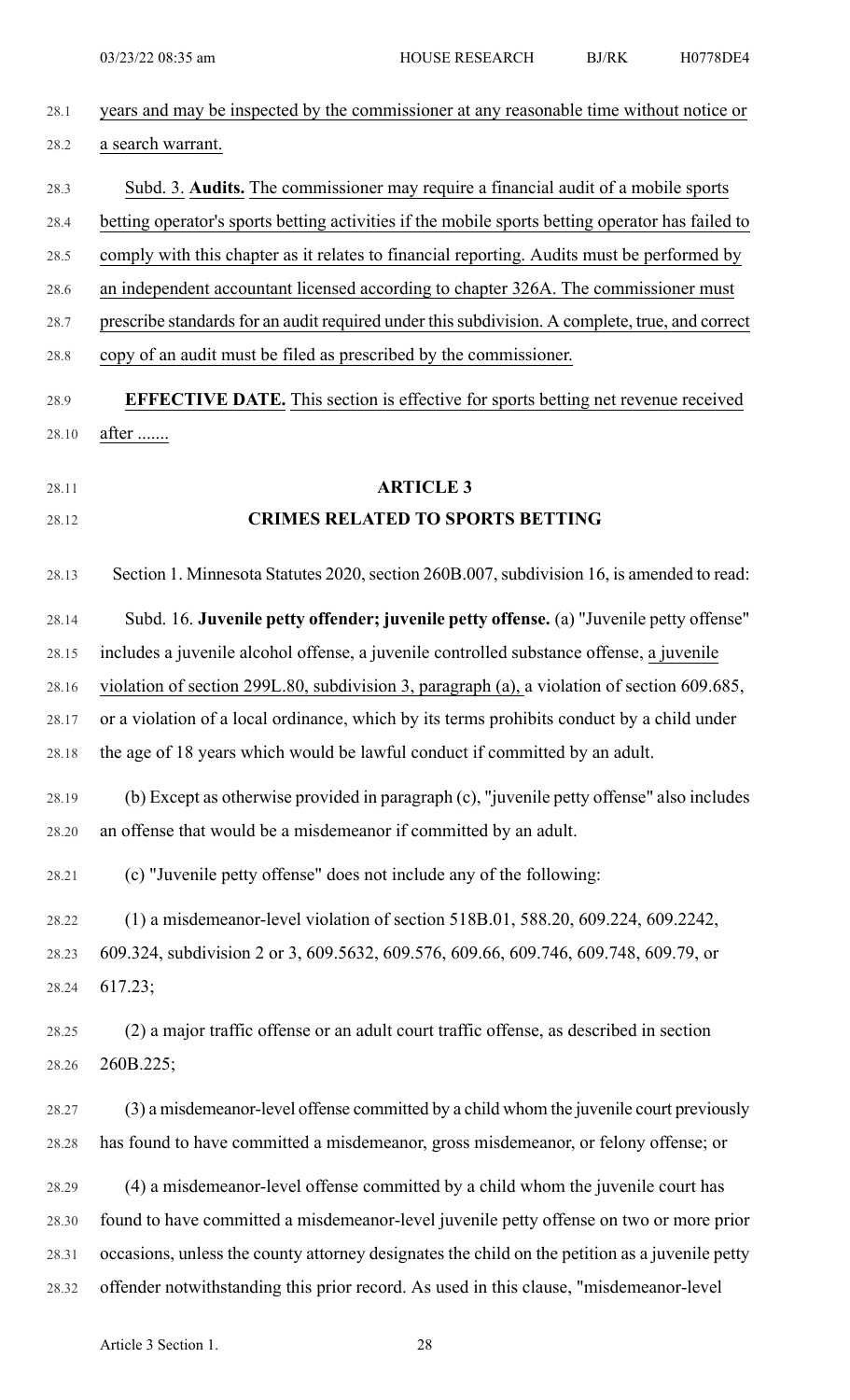29.1 juvenile petty offense" includes a misdemeanor-level offense that would have been a juvenile 29.2 petty offense if it had been committed on or after July 1, 1995.

29.3 (d) A child who commits a juvenile petty offense is a "juvenile petty offender." The 29.4 term juvenile petty offender does not include a child alleged to have violated any law relating 29.5 to being hired, offering to be hired, or agreeing to be hired by another individual to engage 29.6 in sexual penetration or sexual conduct which, if committed by an adult, would be a 29.7 misdemeanor.

## 29.8 Sec. 2. **[299L.80] CRIMES RELATING TO WAGERING ON SPORTING EVENTS.**

- 29.9 Subdivision 1. **Definitions.** As used in this section:
- 29.10 (1) "accepts a wager" includes receiving, recording, or forwarding a wager or an offer
- 29.11 to wager on a sporting event, and attempts to do so;
- 29.12 (2) "nonpublic information" means information regarding a participant's ability or
- 29.13 likelihood to perform in a sporting event that:
- 29.14 (i) is not available to the general public;
- 29.15 (ii) is derived from a personal or professional relationship with the participant; and
- 29.16 (iii) if the information was disseminated, would likely affect the odds of the participant
- 29.17 or the participant's team in achieving a particular outcome in the event; and
- 29.18 (3) "places a wager" includes an offer or attempt to place a wager on a sporting event.
- 29.19 Subd. 2. **Sale or transfer of private data.** (a) Whoever sells or transfers private data
- 29.20 on individuals collected through the practice of wagering on sporting events is guilty of a
- 29.21 misdemeanor.
- 29.22 (b) Paragraph (a) does not apply to the transfer of data between a person licensed under
- 29.23 section 299L.10 to 299L.80 or an employee of a licensee and the commissioner, the director,
- 29.24 or the commissioner of revenue when that transfer is necessary to perform duties prescribed
- 29.25 by law relating to wagering on sporting events.
- 29.26 Subd. 3. **Wagering by a person under age 21.** (a) A person who is under 21 years of 29.27 age and does either of the following is guilty of a misdemeanor:
- 
- 29.28 (1) places a wager on a sporting event; or
- 29.29 (2) misrepresents the person's age as being 21 or older for the purposes of placing a
- 29.30 wager on a sporting event.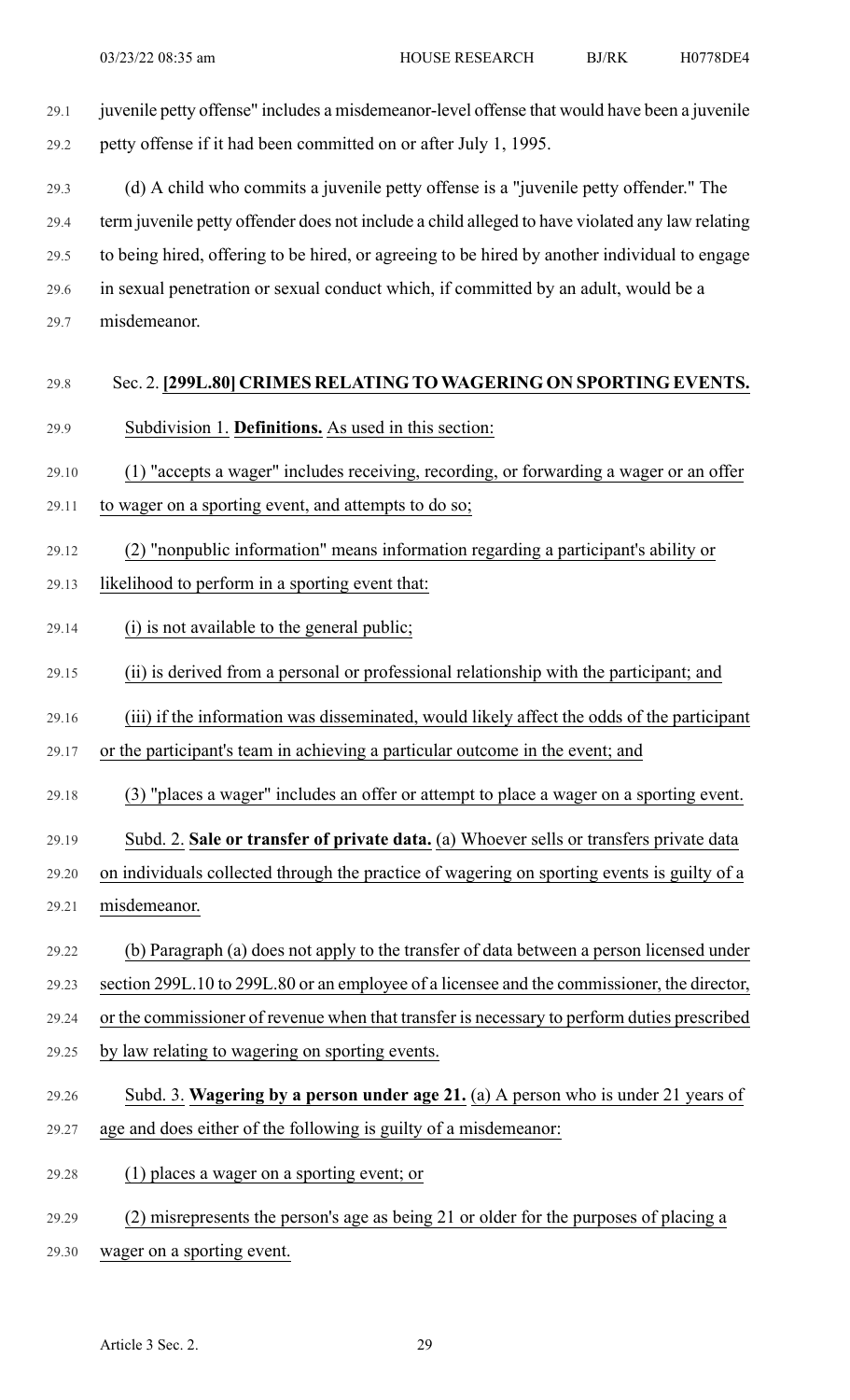| 30.1  | (b) A person licensed under sections 299L.10 to 299L.80 or an employee of a licensee         |
|-------|----------------------------------------------------------------------------------------------|
| 30.2  | who accepts a wager on a sporting event placed by someone under the age of 21 years is       |
| 30.3  | guilty of a gross misdemeanor.                                                               |
| 30.4  | (c) Paragraph (a), clause (1) does not prohibit private social bets on sporting events that  |
| 30.5  | are not part of or incidental to organized, commercialized, or systematic gambling.          |
| 30.6  | Subd. 4. Unauthorized wagers. (a) The following persons who place a wager with an            |
| 30.7  | entity licensed under sections 299L.10 to 299L.80 are guilty of a crime and may be sentenced |
| 30.8  | as provided in paragraphs $(b)$ to $(e)$ :                                                   |
| 30.9  | (1) a person who is a participant in a sporting event and who places a wager on that         |
| 30.10 | event or who induces another to place a wager on the event on behalf of the person;          |
| 30.11 | (2) a person licensed under sections 299L.10 to 299L.80, or an employee of a licensee        |
| 30.12 | whose exclusive or primary responsibilities involve mobile sports betting, who places a      |
| 30.13 | wager on a sporting event on an online website or mobile application with which the person   |
| 30.14 | is affiliated;                                                                               |
| 30.15 | (3) an officer, director, member, or employee of the Department of Public Safety or the      |
| 30.16 | division who places a wager on a sporting event; or                                          |
| 30.17 | (4) a person who possesses nonpublic information on a sporting event and who places          |
| 30.18 | a wager on that event.                                                                       |
| 30.19 | (b) A person who violates paragraph (a) is guilty of a misdemeanor if the amount of the      |
| 30.20 | wager is no more than \$500.                                                                 |
| 30.21 | (c) A person who violates paragraph (a) is guilty of a gross misdemeanor if:                 |
| 30.22 | (1) the person has previously been convicted of a violation of this section or section       |
| 30.23 | $609.76$ ; or                                                                                |
| 30.24 | (2) the amount of the wager is more than \$500 but not more than $$1,000$ .                  |
| 30.25 | (d) A person who violates paragraph (a) is guilty of a felony and may be sentenced to        |
| 30.26 | imprisonment for not more than two years or to payment of a fine of not more than \$4,000,   |
| 30.27 | or both, if the amount of the wager is more than \$1,000 but not more than \$5,000.          |
| 30.28 | (e) A person who violates paragraph (a) is guilty of a felony and may be sentenced to        |
| 30.29 | imprisonment for not more than five years or to payment of a fine of not more than \$10,000, |
| 30.30 | or both, if:                                                                                 |
| 30.31 | (1) the amount of the wager is more than \$5,000; or                                         |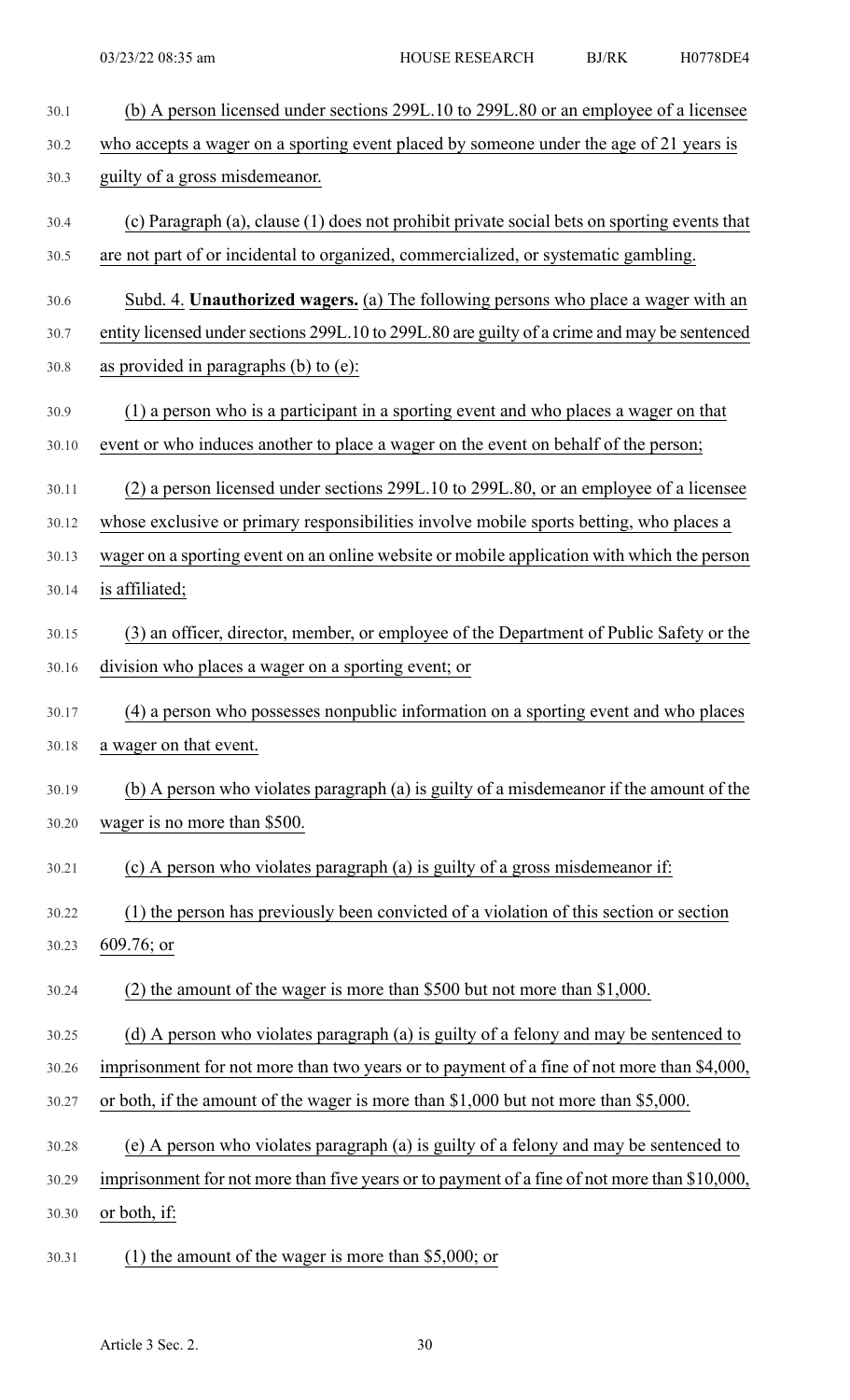| 31.1  | (2) the person places more than five wagers on any one or more sporting events within        |
|-------|----------------------------------------------------------------------------------------------|
| 31.2  | any 30-day period and the total amount wagered is more than \$2,500.                         |
| 31.3  | Subd. 5. Unauthorized acceptance of wagers. (a) A person licensed under sections             |
| 31.4  | 299L.10 to 299L.80, or an employee of a licensee whose exclusive or primary responsibilities |
| 31.5  | involve mobile sports betting, who accepts a wager on a sporting event knowing that the      |
| 31.6  | wager was made in violation of subdivision 4, paragraph (a) is guilty of a crime and may     |
| 31.7  | be sentenced as provided in paragraphs (b) to (e).                                           |
| 31.8  | (b) A person who violates paragraph (a) is guilty of a misdemeanor if the amount of the      |
| 31.9  | wager is no more than \$500.                                                                 |
| 31.10 | (c) A person who violates paragraph (a) is guilty of a gross misdemeanor if:                 |
| 31.11 | (1) the person has previously been convicted of a violation of this section or section       |
| 31.12 | $609.76$ ; or                                                                                |
| 31.13 | (2) the amount of the wager is more than \$500 but not more than $$1,000$ .                  |
| 31.14 | (d) A person who violates paragraph (a) is guilty of a felony and may be sentenced to        |
| 31.15 | imprisonment for not more than two years or to payment of a fine of not more than \$4,000,   |
| 31.16 | or both, if the amount of the wager is more than \$1,000 but not more than \$5,000.          |
| 31.17 | (e) A person who violates paragraph (a) is guilty of a felony and may be sentenced to        |
| 31.18 | imprisonment for not more than five years or to payment of a fine of not more than \$10,000, |
| 31.19 | or both, if:                                                                                 |
| 31.20 | (1) the amount of the wager is more than $$5,000$ ; or                                       |
| 31.21 | (2) the person accepts one or more wagers knowing that:                                      |
| 31.22 | (i) the wager is prohibited under subdivision 4, paragraph (a);                              |
| 31.23 | (ii) acceptance of the wager will result in the person making a wager having placed more     |
| 31.24 | than five wagers on any one or more sporting events within any 30-day period; and            |
| 31.25 | (iii) the total amount wagered is more than \$2,500.                                         |
| 31.26 | Subd. 6. Aggregation; venue. In any prosecution under subdivision 4 or 5, the amount         |
| 31.27 | of money wagered within any six-month period may be aggregated and the accused charged       |
| 31.28 | accordingly in applying the provisions of those subdivisions. In addition, when two or more  |
| 31.29 | offenses are committed by the same person in two or more counties, the accused may be        |
| 31.30 | prosecuted in any county in which one of the offenses was committed for all of the offenses  |
|       |                                                                                              |

31.31 aggregated under this subdivision.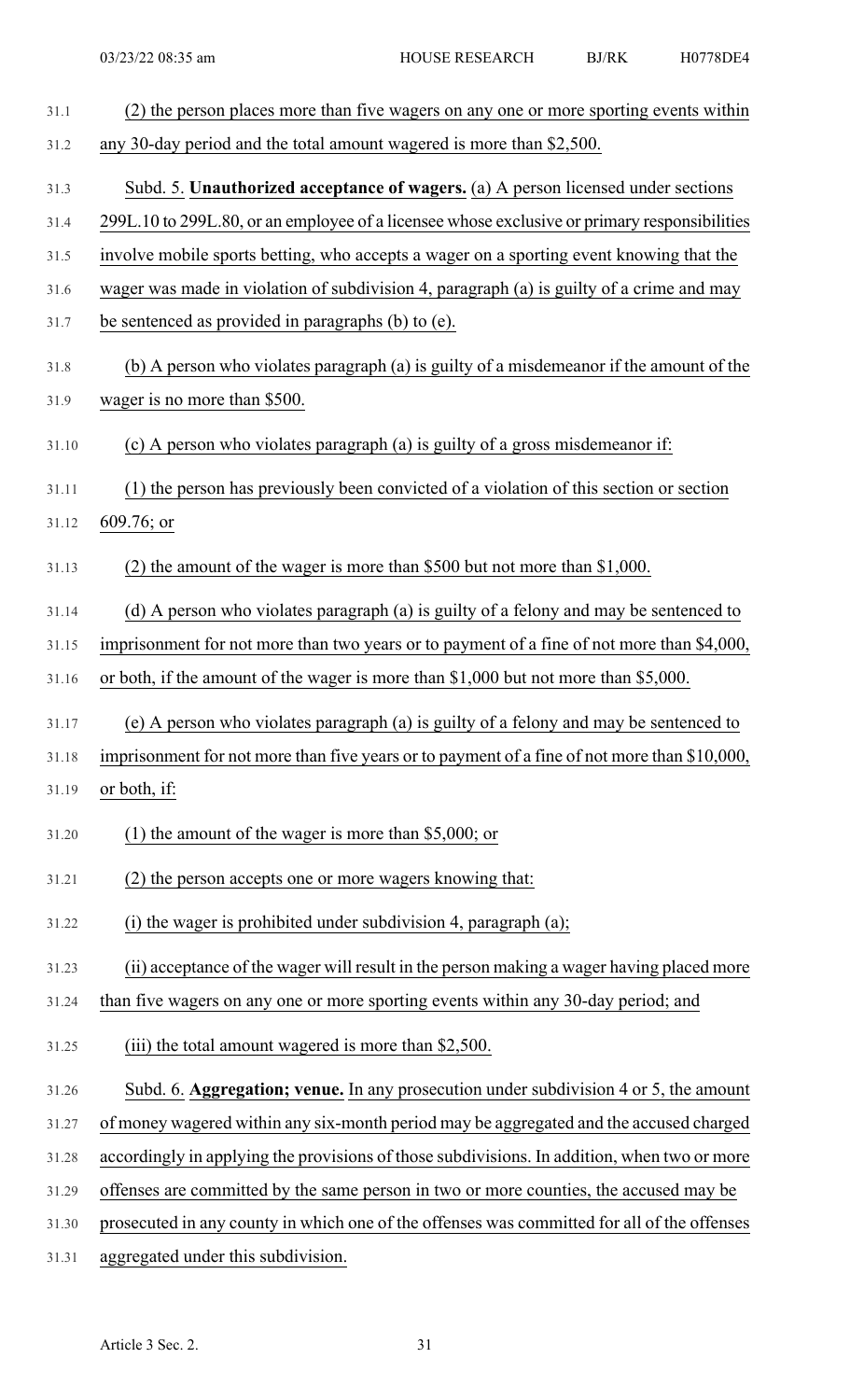| 32.1  | Subd. 7. Proof of age; defense; seizure of false identification. (a) Proof of age for          |
|-------|------------------------------------------------------------------------------------------------|
| 32.2  | placing a wager under sections 299L.10 to 299L.80 on a sporting event may be established       |
| 32.3  | only by one of the following:                                                                  |
| 32.4  | (1) a valid driver's license or identification card issued by Minnesota, another state, a      |
| 32.5  | Tribal government, or a province of Canada, that includes the photograph and date of birth     |
| 32.6  | of the person;                                                                                 |
| 32.7  | (2) a valid military identification card issued by the United States Department of Defense;    |
| 32.8  | (3) a valid United States passport;                                                            |
| 32.9  | (4) a valid instructional permit issued under section 171.05 that includes a photograph        |
| 32.10 | and the date of birth of the person;                                                           |
| 32.11 | (5) a Tribal identification;                                                                   |
| 32.12 | (6) in the case of a foreign national, a valid passport; or                                    |
| 32.13 | (7) use of an identity verification process approved by the commissioner and implemented       |
| 32.14 | by the mobile sports betting operator or mobile sports betting platform provider.              |
| 32.15 | (b) In a prosecution for accepting a wager on a sporting event from a person under the         |
| 32.16 | age of 21, it is an affirmative defense for the defendant to prove by a preponderance of the   |
| 32.17 | evidence that the defendant reasonably and in good faith relied upon representations of        |
| 32.18 | proof of age authorized in paragraph (a).                                                      |
| 32.19 | (c) A mobile sports betting operator or employee of a mobile sports betting operator, or       |
| 32.20 | an official or employee authorized to accept wagers on sporting events under a Tribal-state    |
| 32.21 | compact regulating the conduct of Class III sports betting on the Indian Lands of an Indian    |
| 32.22 | Tribe, may seize a form of identification listed under paragraph (a) if the person has         |
| 32.23 | reasonable grounds to believe that the form of identification has been altered or falsified or |
| 32.24 | is being used to violate any law. A person who seizes a form of identification under this      |
| 32.25 | paragraph must deliver it to a law enforcement agency, as defined in section 626.84,           |
| 32.26 | subdivision 1, paragraph (f), within 24 hours of seizure.                                      |
| 32.27 | Sec. 3. Minnesota Statutes 2020, section 609.75, subdivision 3, is amended to read:            |
| 32.28 | Subd. 3. What are not bets. The following are not bets:                                        |
| 32.29 | (1) a contract to insure, indemnify, guarantee or otherwise compensate another for a           |
| 32.30 | harm or loss sustained, even though the loss depends upon chance;                              |
| 32.31 | (2) a contract for the purchase or sale at a future date of securities or other commodities;   |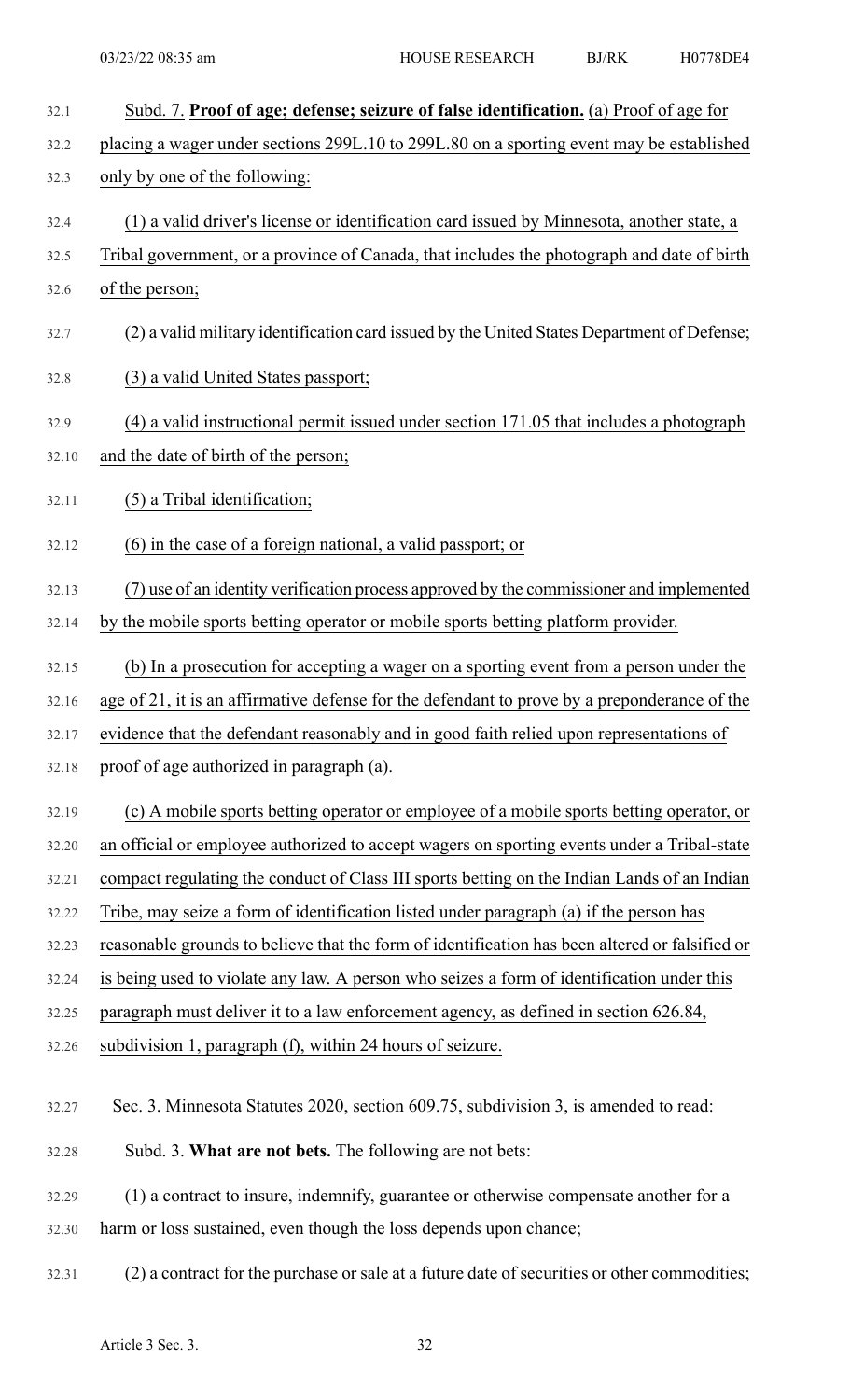33.1 (3) offers of purses, prizes or premiums to the actual contestants in any bona fide contest 33.2 for the determination of skill, speed, strength, endurance, or quality or to the bona fide 33.3 owners of animals or other property entered in such a contest; 33.4 (4) the game of bingo when conducted in compliance with sections 349.11 to 349.23; 33.5 (5) a private social bet not part of or incidental to organized, commercialized, or 33.6 systematic gambling;

33.7 (6) the operation of equipment or the conduct of a raffle undersections 349.11 to 349.22, 33.8 by an organization licensed by the Gambling Control Board or an organization exempt from 33.9 licensing under section 349.166;

33.10 (7) pari-mutuel betting on horse racing when the betting is conducted under chapter 240; 33.11 and

33.12 (8) the purchase and sale of State Lottery tickets under chapter 349A; and

33.13 (9)sports betting when the betting is conducted pursuant to sections 299L.10 to 299L.80.

33.14 Sec. 4. Minnesota Statutes 2020, section 609.75, subdivision 4, is amended to read:

33.15 Subd. 4. **Gambling device.** A gambling device is a contrivance the purpose of which is 33.16 that for a consideration a player is afforded an opportunity to obtain something of value,

33.17 other than free plays, automatically from the machine or otherwise, the award of which is

33.18 determined principally by chance, whether or not the contrivance is actually played.

33.19 "Gambling device" also includes a video game of chance, as defined in subdivision 8.

33.20 "Gambling device" does not include a website or mobile application, or device used for

- 33.21 accessing the website or mobile application, authorized to be used in conducting mobile
- 33.22 sports betting pursuant to sections 299L.10 to 299L.80.

33.23 Sec. 5. Minnesota Statutes 2020, section 609.75, subdivision 7, is amended to read:

33.24 Subd. 7. **Sports bookmaking.** Sports bookmaking is the activity of intentionally 33.25 receiving, recording or forwarding within any 30-day period more than five bets, or offers 33.26 to bet, that total more than \$2,500 on any one or more sporting events. Sports bookmaking 33.27 does not include sports betting when the betting is conducted pursuant to sections 299L.10 33.28 to 299L.80.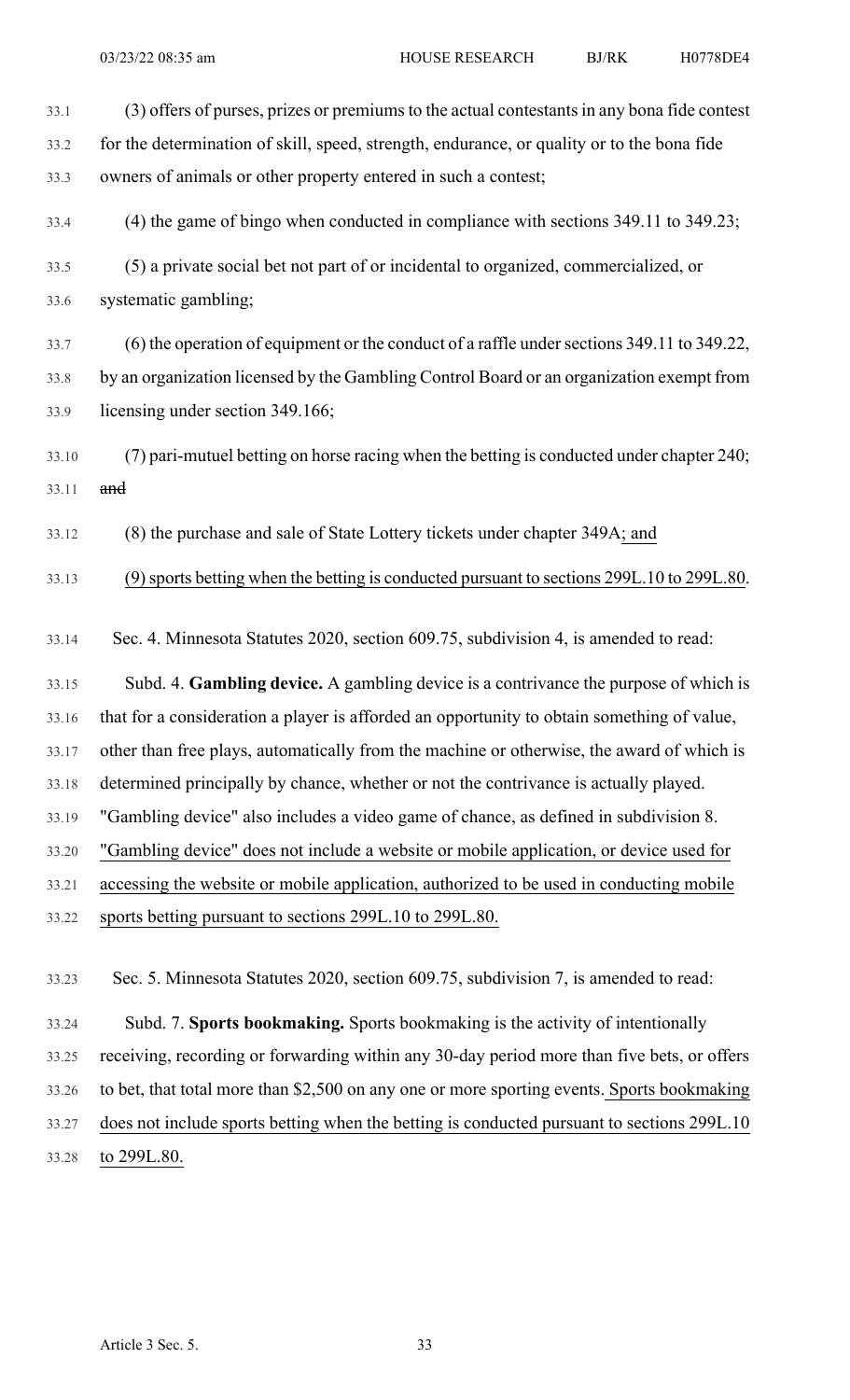| 34.1  | Sec. 6. Minnesota Statutes 2020, section 609.75, is amended by adding a subdivision to         |
|-------|------------------------------------------------------------------------------------------------|
| 34.2  | read:                                                                                          |
| 34.3  | Subd. 7a. Sporting event. "Sporting event" has the meaning given in section 299L.10,           |
| 34.4  | subdivision 19, and includes any event, such as a game, match, contest, or activity, or series |
| 34.5  | of games, matches, contests, activities, or tournaments, involving the athletic skill or       |
| 34.6  | performance in a video game of one or more players or participants, regardless of whether      |
| 34.7  | the event is approved by the commissioner to be an event eligible for wagering under sections  |
| 34.8  | 299L.10 to 299L.80.                                                                            |
| 34.9  | Sec. 7. Minnesota Statutes 2020, section 609.755, is amended to read:                          |
| 34.10 | 609.755 GAMBLING; MISDEMEANOR.                                                                 |
| 34.11 | Whoever does any of the following is guilty of a misdemeanor:                                  |
| 34.12 | (1) makes a bet, other than a bet on a sporting event;                                         |
| 34.13 | (2) sells or transfers a chance to participate in a lottery;                                   |
| 34.14 | (3) disseminates information about a lottery, except a lottery conducted by an adjoining       |
| 34.15 | state, with intent to encourage participation therein;                                         |
| 34.16 | (4) permits a structure or location owned or occupied by the actor or under the actor's        |
| 34.17 | control to be used as a gambling place; or                                                     |
| 34.18 | (5) except where authorized by statute, possesses a gambling device.                           |
| 34.19 | Clause (5) does not prohibit possession of a gambling device in a person's dwelling for        |
| 34.20 | amusement purposes in a manner that does not afford players an opportunity to obtain           |
| 34.21 | anything of value.                                                                             |
| 34.22 | Sec. 8. Minnesota Statutes 2020, section 609.76, subdivision 2, is amended to read:            |
| 34.23 | Subd. 2. Unauthorized sports bookmaking betting. (a) Whoever makes a bet on a                  |
| 34.24 | sporting event with a person who is not licensed to engage in sports betting under sections    |
| 34.25 | 299L.10 to 299L.80 is guilty of a misdemeanor if the amount of the wager is no more than       |
| 34.26 | \$500.                                                                                         |
| 34.27 | (b) Whoever makes a bet on a sporting event with a person who is not licensed to engage        |
| 34.28 | in sports betting under sections 299L.10 to 299L.80 is guilty of a gross misdemeanor if:       |
| 34.29 | (1) the person has previously been convicted of a violation of this section or section         |

34.30 609.76; or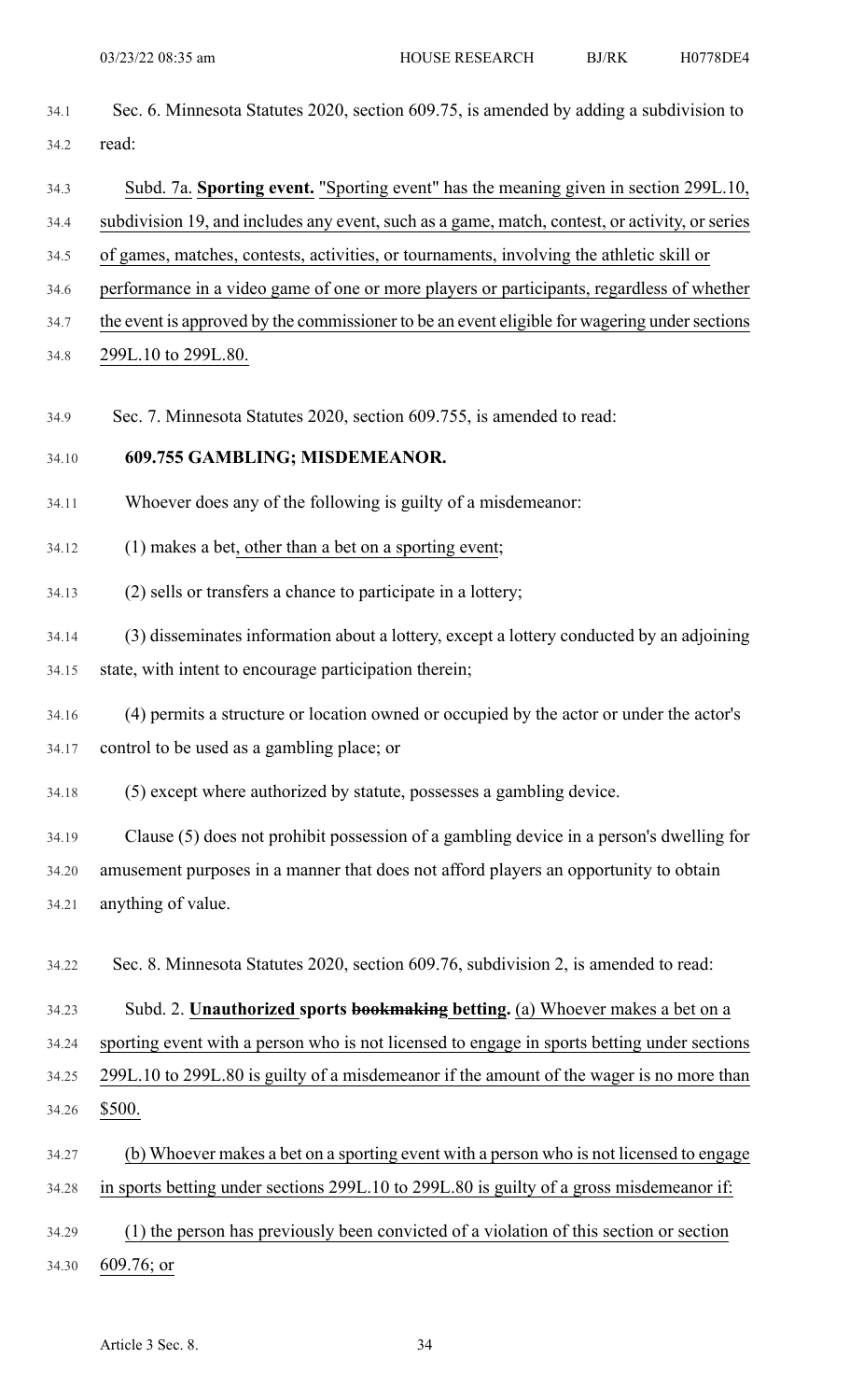| 35.1  | (2) the amount of the wager is more than \$500 but not more than \$1,000.                           |
|-------|-----------------------------------------------------------------------------------------------------|
| 35.2  | (c) Whoever makes a bet on a sporting event with a person who is not licensed to engage             |
| 35.3  | in sports betting under sections 299L.10 to 299L.80 is guilty of a felony if the amount of          |
| 35.4  | the wager is more than $$1,000$ .                                                                   |
| 35.5  | (d) Whoever engages in sports bookmaking is guilty of a felony.                                     |
| 35.6  | (e) In any prosecution under paragraph $(b)$ or $(c)$ , the amount of money wagered within          |
| 35.7  | any six-month period may be aggregated and the accused charged accordingly in applying              |
| 35.8  | the provisions of those paragraphs. In addition, when two or more offenses are committed            |
| 35.9  | by the same person in two or more counties, the accused may be prosecuted in any county             |
| 35.10 | in which one of the offenses was committed for all of the offenses aggregated under this            |
| 35.11 | subdivision.                                                                                        |
|       |                                                                                                     |
| 35.12 | Sec. 9. [609.764] SPORTING EVENTS; FRAUD; BRIBERY.                                                  |
| 35.13 | (a) As used in this section:                                                                        |
| 35.14 | (1) "participant in a sporting event" has the meaning given in section 299L.10, subdivision         |
| 35.15 | $18;$ and                                                                                           |
| 35.16 | (2) "sporting event" has the meaning given in section 299L.10, subdivision 19.                      |
| 35.17 | (b) A person is guilty of a felony and may be sentenced to imprisonment for not more                |
| 35.18 | than five years or to payment of a fine of not more than \$10,000, or both, if the person:          |
| 35.19 | (1) offers, gives, or promises to give, directly or indirectly, to a participant in a sporting      |
| 35.20 | event any benefit, reward, or consideration to which the participant is not legally entitled        |
| 35.21 | as compensation or a prize, with intent to influence the performance of the participant, or         |
| 35.22 | the outcome of the event or a component of the event; or                                            |
| 35.23 | (2) as a participant in a sporting event, requests, receives, or agrees to receive, directly        |
| 35.24 | or indirectly, a benefit, reward, or consideration to which the participant is not legally entitled |
| 35.25 | to intentionally lose, cause to lose, or attempt to lose or cause to lose the event, or to          |
| 35.26 | intentionally perform below abilities to adversely affect the outcome of the event or a             |
| 35.27 | component of the event.                                                                             |
|       |                                                                                                     |
| 35.28 | Sec. 10. EFFECTIVE DATE.                                                                            |
| 35.29 | Sections 1 to 9 are effective the day that sports betting becomes lawful under article 1            |

35.30 and applies to crimes committed on or after that date.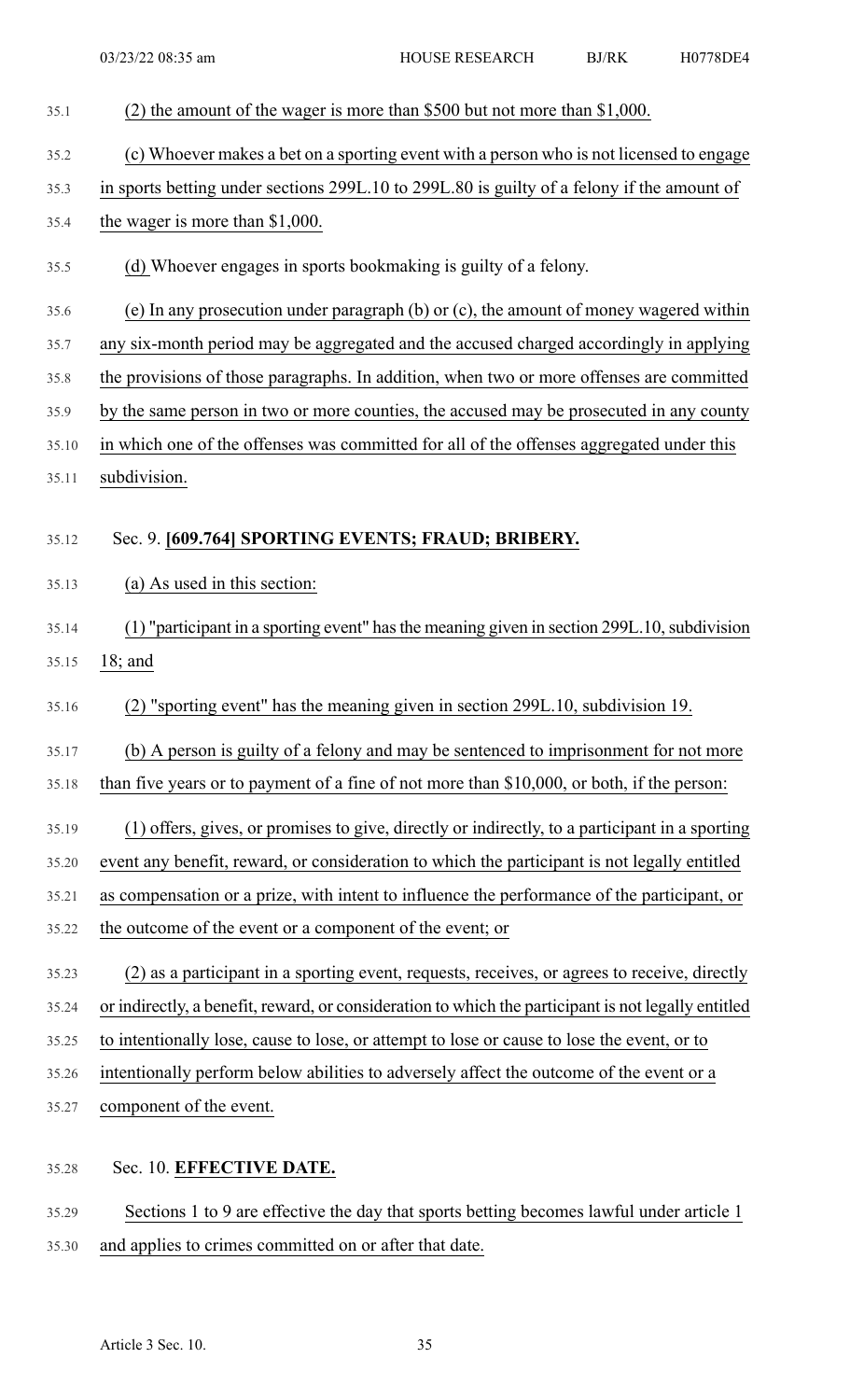| 36.1  | <b>ARTICLE 4</b>                                                                              |
|-------|-----------------------------------------------------------------------------------------------|
| 36.2  | <b>AMATEUR SPORTS GRANTS; APPROPRIATIONS</b>                                                  |
|       |                                                                                               |
| 36.3  | Section 1. [240A.15] GRANTS FOR PROMOTING INTEGRITY AND                                       |
| 36.4  | PARTICIPATION.                                                                                |
| 36.5  | Subdivision 1. Account established; appropriation. The amateur sports integrity and           |
| 36.6  | participation account is established in the special revenue fund. The account shall consist   |
| 36.7  | of the amount deposited pursuant to section 297J.02, subdivision 6, paragraph (d). The        |
| 36.8  | amounts deposited into the account are appropriated to the Minnesota Amateur Sports           |
| 36.9  | Commission to make grants under this section. The Minnesota Amateur Sports Commission         |
| 36.10 | may retain four percent of the total appropriation to administer the grants.                  |
| 36.11 | Subd. 2. Grants to promote the integrity of amateur sports. (a) The Minnesota                 |
| 36.12 | Amateur Sports Commission shall use 20 percent of the amount deposited in the amateur         |
| 36.13 | sports integrity and participation account in the previous fiscal year to award grants to     |
| 36.14 | collegiate and amateur sports associations to promote the integrity of amateur sports.        |
| 36.15 | (b) Grant recipients may use funds to:                                                        |
|       |                                                                                               |
| 36.16 | (1) provide comprehensive gambling and athlete protection education and programming           |
| 36.17 | related to disordered gambling to athletes and others directly involved with amateur athletic |
| 36.18 | organizations;                                                                                |
| 36.19 | (2) promote the independence, safety, and training of amateur sports leagues and officials;   |
| 36.20 | (3) provide educational substance abuse prevention and intervention programs related          |
| 36.21 | to the use of performance-enhancing drugs;                                                    |
| 36.22 | (4) provide training to coaches and athletes on safe relationships and how to establish       |
| 36.23 | and maintain an environment free from bullying, harassment, and discrimination based on       |
| 36.24 | race or sex; or                                                                               |
| 36.25 | (5) provide training or resources to address the mental health needs of amateur athletes,     |
| 36.26 | including programs to address depression, anxiety, and disordered eating.                     |
| 36.27 | (c) By September 1 of each year, individuals or organizations that received a grant in        |
| 36.28 | the previous fiscal year shall provide a report in a form and manner established by the       |
| 36.29 | Minnesota Amateur Sports Commission describing the way in which grant funds were used         |
| 36.30 | and providing any additional information required by the Minnesota Amateur Sports             |
| 36.31 | Commission.                                                                                   |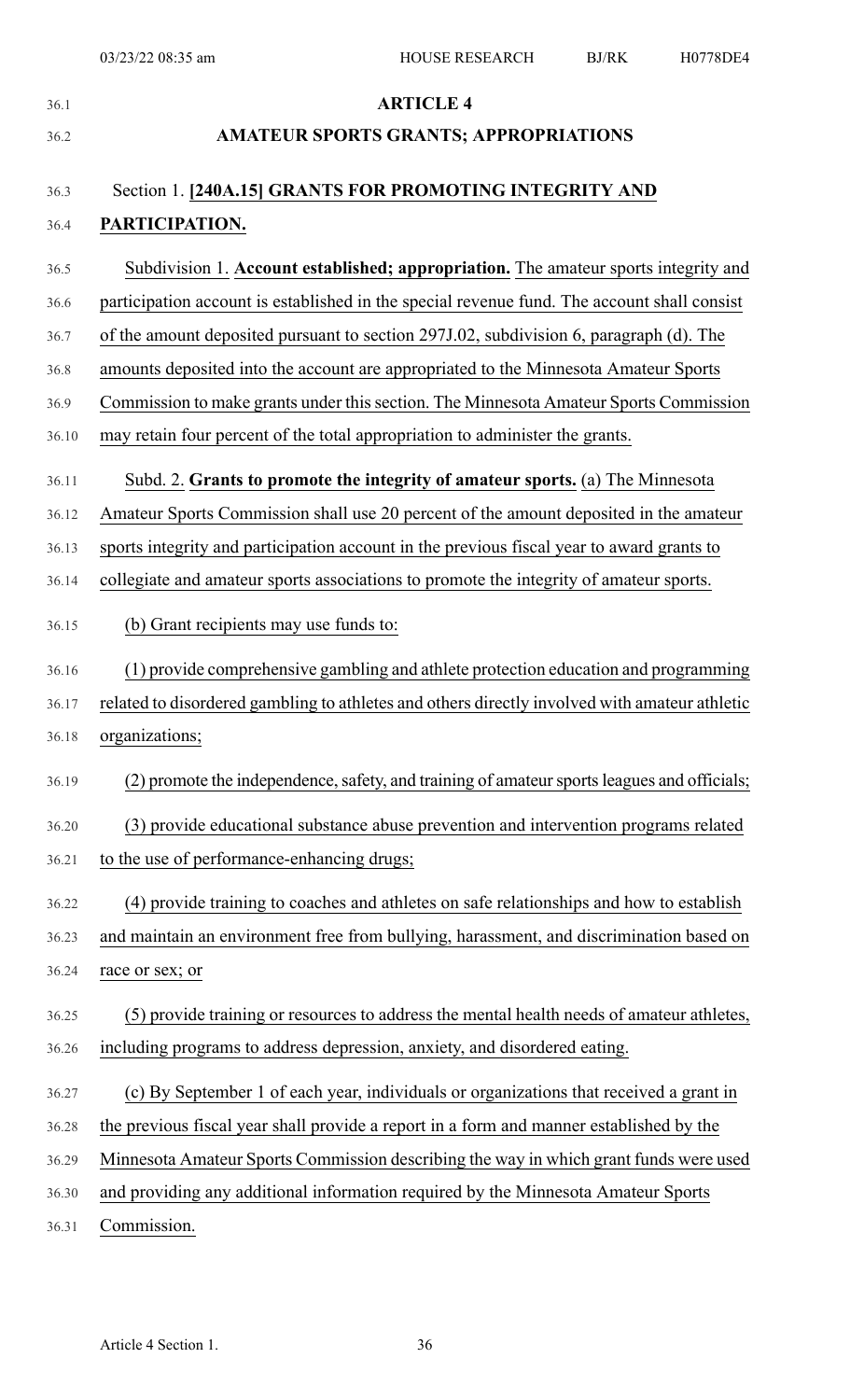- 37.1 Subd. 3. **Grants to promote and facilitate participation in youth sports.** (a) The 37.2 Minnesota Amateur Sports Commission shall use 80 percent of the amount deposited in the 37.3 amateur sports integrity and participation account in the previous fiscal year to award grants 37.4 to organizations to promote and facilitate participation in youth sports in areas that have 37.5 experienced a disproportionately high rate of juvenile crime. 37.6 (b) Applicants may demonstrate that an area has experienced a disproportionately high 37.7 rate of juvenile crime through the use of public data or reports, a submission from the local 37.8 law enforcement agency, or any other reliable information showing that the area to be served 37.9 by the applicant has experienced more incidents of juvenile crime than the state average or 37.10 than surrounding communities. 37.11 (c) Grant recipients may use funds to: 37.12 (1) establish, maintain, or expand youth sports; 37.13 (2) improve facilities for youth sports; 37.14 (3) reduce or eliminate participation costs for youth through the use of scholarships, 37.15 assistance with the purchase of equipment, reductions or elimination of program fees, and 37.16 accounting for other reasonable costs that serve as a barrier to participation; 37.17 (4) recruit and train adults to serve as coaches, officials, or in other supportive roles; or 37.18 (5) coordinate additional services for youth including tutoring, mental health services, 37.19 substance abuse treatment, and family counseling. 37.20 (d) By September 1 of each year, individuals or organizations that received a grant in 37.21 the previous fiscal year shall provide a report in a form and manner established by the 37.22 Minnesota Amateur Sports Commission describing the way in which grant funds were used 37.23 and providing any additional information required by the Minnesota Amateur Sports 37.24 Commission. 37.25 Subd. 4. **Annual report.** By January 15 of each year, the Minnesota Amateur Sports 37.26 Commission must submit a report to the chairs and ranking minority members of the 37.27 legislative committees with jurisdiction over public safety, the legislative committees with 37.28 jurisdiction over taxes, the committee in the house of representatives with jurisdiction over 37.29 commerce, the committee in the senate with jurisdiction over state government finance and 37.30 policy, the committee in the house of representatives with jurisdiction over ways and means, 37.31 and the committee in the senate with jurisdiction over finance. The report must identify the 37.32 grants issued under this section since the previous report, including the individual or
	- Article 4 Section 1. 37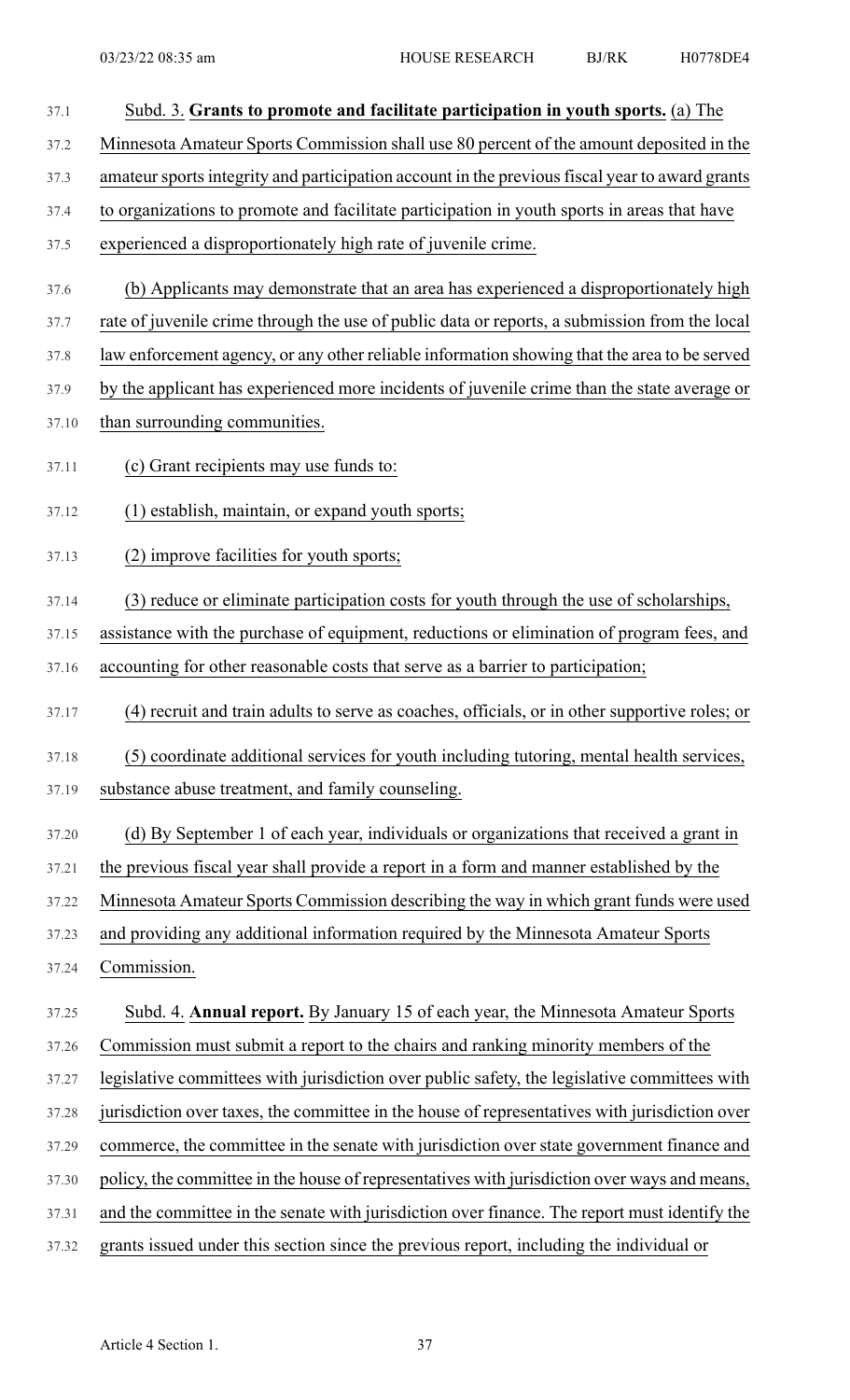| 38.1  | organization that received the grant, the amount awarded, and the purpose of the grant. The        |
|-------|----------------------------------------------------------------------------------------------------|
| 38.2  | report must also compile and provide the annual reports received from grantees.                    |
| 38.3  | Sec. 2. STUDY ON MOTIVATIONS AND BELIEFS OF YOUNG ADULT                                            |
| 38.4  | <b>GAMBLERS; APPROPRIATION.</b>                                                                    |
| 38.5  | Subdivision 1. Appropriation. \$150,000 in fiscal year 2023 is appropriated from the               |
| 38.6  | general fund to the commissioner of public safety for a grant to a nonprofit organization to       |
| 38.7  | conduct a study on the gambling motivations and beliefs of young adult gamblers.                   |
| 38.8  | Subd. 2. Award. The commissioner shall award the grant to a nonprofit, gambling-neutral            |
| 38.9  | organization with experience raising public awareness about problem gambling and providing         |
| 38.10 | professional training for those who work with problem gamblers.                                    |
| 38.11 | Subd. 3. Focus group. (a) The grant recipient shall convene a focus group of 40                    |
| 38.12 | individuals who are at least 18 years of age but not more than 35 years of age and who have        |
| 38.13 | experience gambling in Minnesota.                                                                  |
| 38.14 | (b) Membership of the focus group shall reflect the geographical and demographic                   |
| 38.15 | diversity of Minnesotans who are 18 to 35 years of age.                                            |
| 38.16 | (c) The focus group shall identify the reasons that young adults gamble and the ways in            |
| 38.17 | which they engage in gambling, including whether they wager on sporting events; participate        |
| 38.18 | in fantasy sports; purchase lottery tickets; visit casinos; engage in online gambling; participate |
| 38.19 | in card playing as defined in Minnesota Statutes, section 240.01, subdivision 5; engage in         |
| 38.20 | pari-mutuel betting as defined in Minnesota Statutes, section 240.01, subdivision 14; or           |
| 38.21 | participate in lawful gambling authorized under Minnesota Statutes, chapter 349.                   |
| 38.22 | Subd. 4. Qualitative survey. Following completion of the focus group described in                  |
| 38.23 | subdivision 3, the grant recipient shall create a qualitative survey and obtain responses from     |
| 38.24 | a sample of at least 50,000 individuals.                                                           |
| 38.25 | Subd. 5. Report. By January 15, 2024, the grant recipient shall submit a report to the             |
| 38.26 | chairs and ranking minority members of the legislative committees with jurisdiction over           |
| 38.27 | public safety, the legislative committees with jurisdiction over taxes, the committee in the       |
| 38.28 | house of representatives with jurisdiction over commerce, the committee in the senate with         |
| 38.29 | jurisdiction over state government finance and policy, the committee in the house of               |
| 38.30 | representatives with jurisdiction over ways and means, and the committee in the senate with        |
| 38.31 | jurisdiction over finance. The report shall summarize the actions and findings of the grant        |
| 38.32 | recipient and shall make recommendations for policies and the use of financial resources           |
| 38.33 | to prevent and address problem gambling by young adults.                                           |